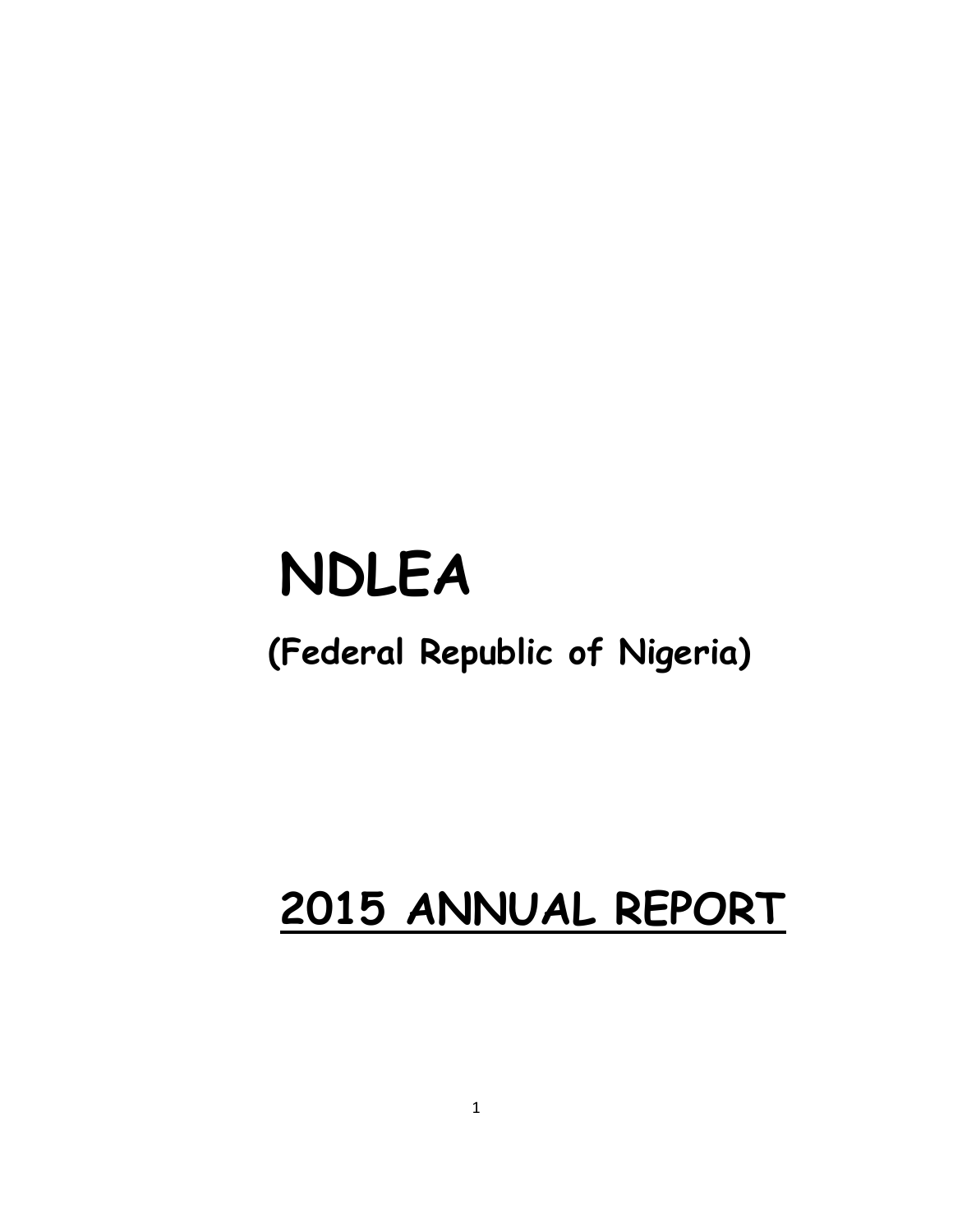#### **Vision Statement**

*To become the most proactive and leading Drug Law Enforcement Agency on the African Continent and one of the best in the world through the provision of effective and efficient services to Nigerians by cutting off the supply of illicit drugs, reducing the demand for illicit drugs and other substances of abuse, tracing and recovering drug-related proceeds and contributing to the creation and maintenance of an enviable image for the Nation throughout the world*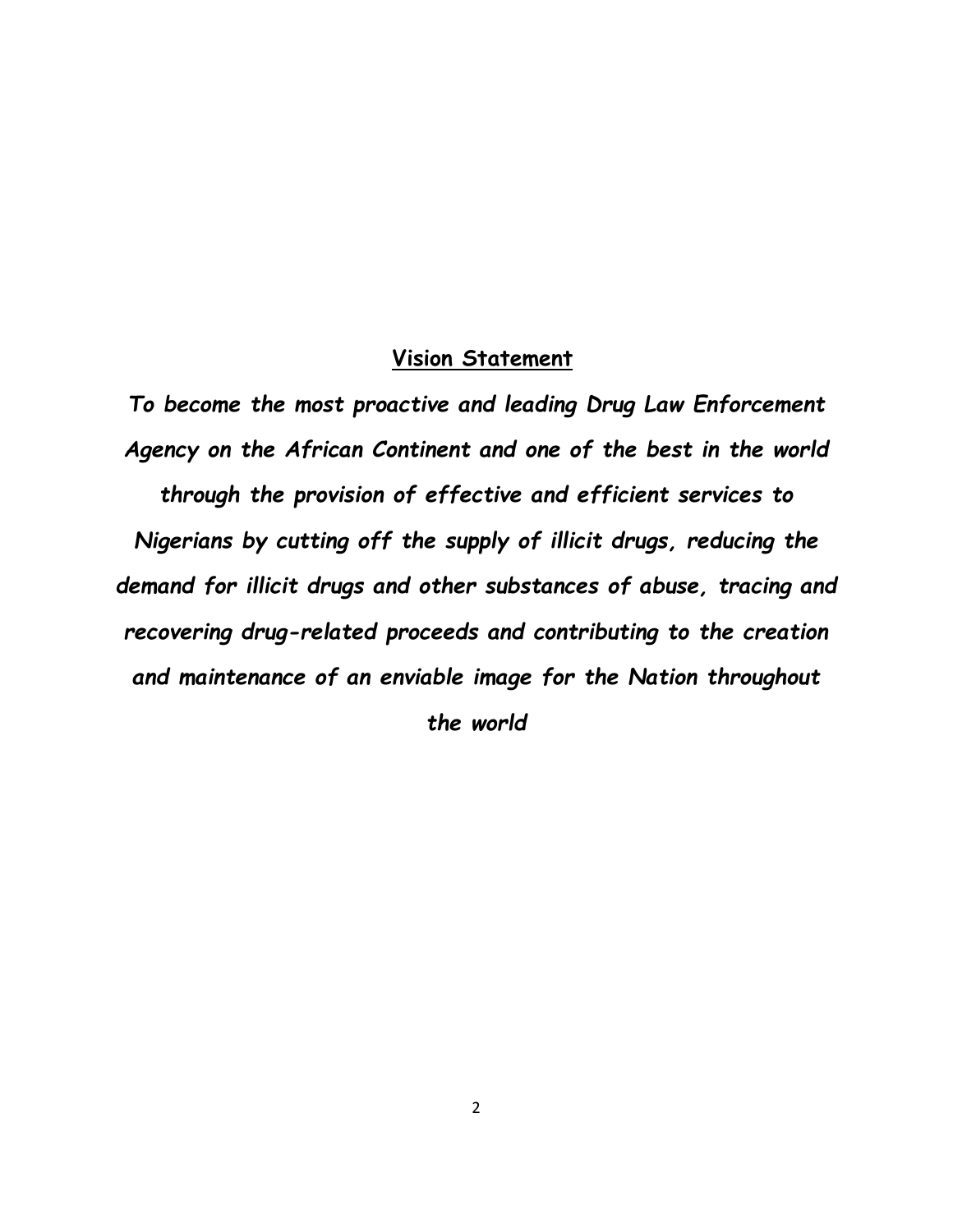#### **Mission Statement**

*The National Drug Law Enforcement Agency shall deploy all resources at its disposal for the total eradication of illicit trafficking in narcotic drugs and psychotropic substances; suppression of demand for illicit drugs and other substances of abuse; recovery of ill gotten wealth, acquired from proceeds of illicit drug trade; protection, enhancement and maintenance of the* 

*image of*

*Nigeria and Nigerians at home and abroad*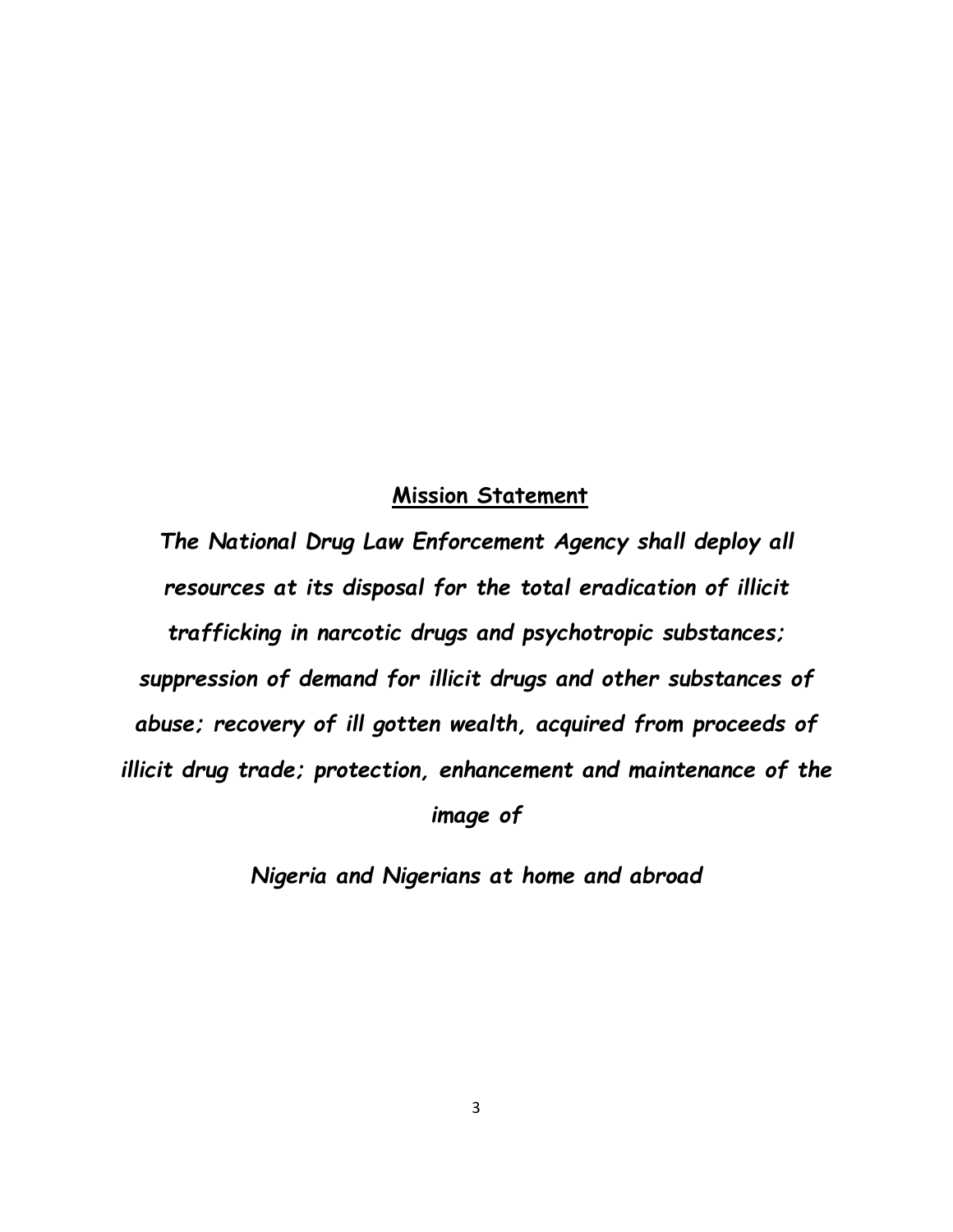#### *Chairman/Chief Executive's Desk*

This 2015 Annual Report of the Agency is a Balance Sheet of sorts. Balance Sheet, not in the sense of profit and loss account, but that which is a succinct summary of the activities and initiatives of the Agency in 2015. Analytically, the fiscal and physical cost benefit of all the efforts of the Agency which accrued to the nation during the year in focus is unquantifiable.

Judging from the content and context of the report, 2015 was a year of modest achievements for the Agency. Modest because the facts and figures for the year did not out-rightly outstrip that of the previous year, although there are mark-ups in most areas of the Agency's operational activities, ranging from interdiction to prosecution, drug demand reduction, training and manpower development.

The number of offenders arrested dipped, marginally, an indication that a few number of people are being deterred from the illicit drug enterprise. Very worrisome, however, is the proportional increase in the quantity of drugs seized. If the concept of market forces is anything to go by, it means that the appetite for drug consumption is not about to decline because most often it is demand that reinforces supply.

The trend over the years is that cannabis sativa tops the list of drug seizures. This trend did not change in 2015. Cannabis, also known as marijuana, had remained the only major drug locally produced in Nigeria while other drugs like cocaine and heroin are being smuggled into the

4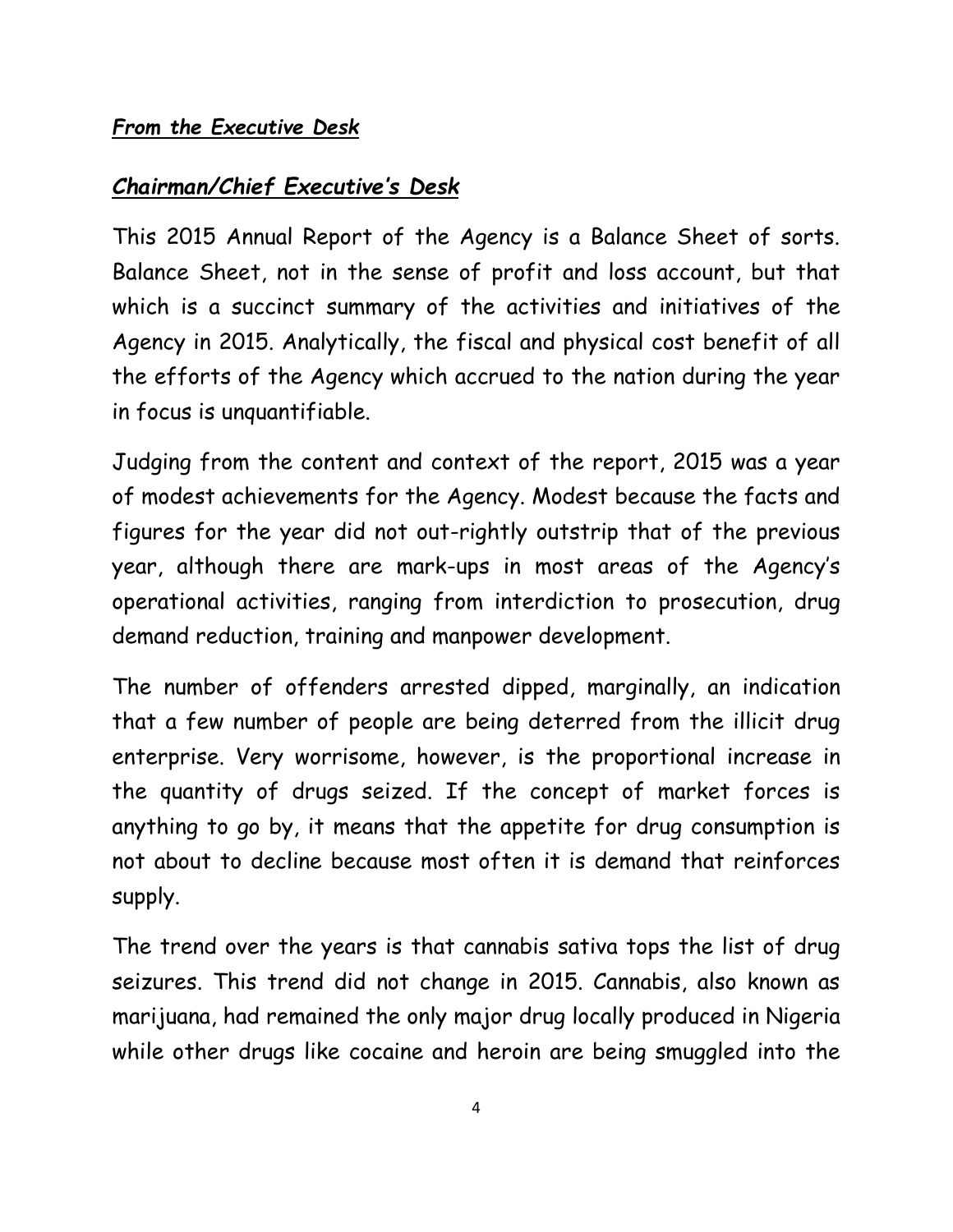country from mainly Latin America and Asia, respectively and through the country's porous borders.

Judging from the global trend, cannabis is still a drug to watch, with more drug users suffering from cannabis use disorder, coupled with more harmful potentials as reflected in the high proportion of persons seeking first-time treatment in several regions of the world. Coca leave production is reported to be on downward slope with increased rate of abuse. Heroin maintained a steady rise mainly due to opium cultivation increasing significantly in Afghanistan, the main growing country. But cannabis continues to be on the rise both in use and in production with West Africa being one of the major sources.

Equally disturbing is the persistent discovery of clandestine laboratories for the production of methamphetamine (nicknamed as meth) a powerful and highly addictive stimulant that affects the central nervous system. Last year alone, another three of such laboratories were uncovered all in Anambra State. It is a tinge of irony, and sadly so that the entire West Africa sub region is fast becoming an established source of methamphetamine, from where it is smuggled to East and South Asia via Southern Africa or Europe with new trafficking routes linking previously unconnected regional methamphetamine markets. The synthetic drug now dominates the global market.

It is particularly disturbing going by the long-term dangers inherent in the use of meth. The commonly inhaled, smoked and injected drug has adverse consequences on users, some of which include psychosis, severe dental problem, hallucination, weight and memory losses as well as aggressive and violent behaviour. It is understandable that the

<sup>5</sup>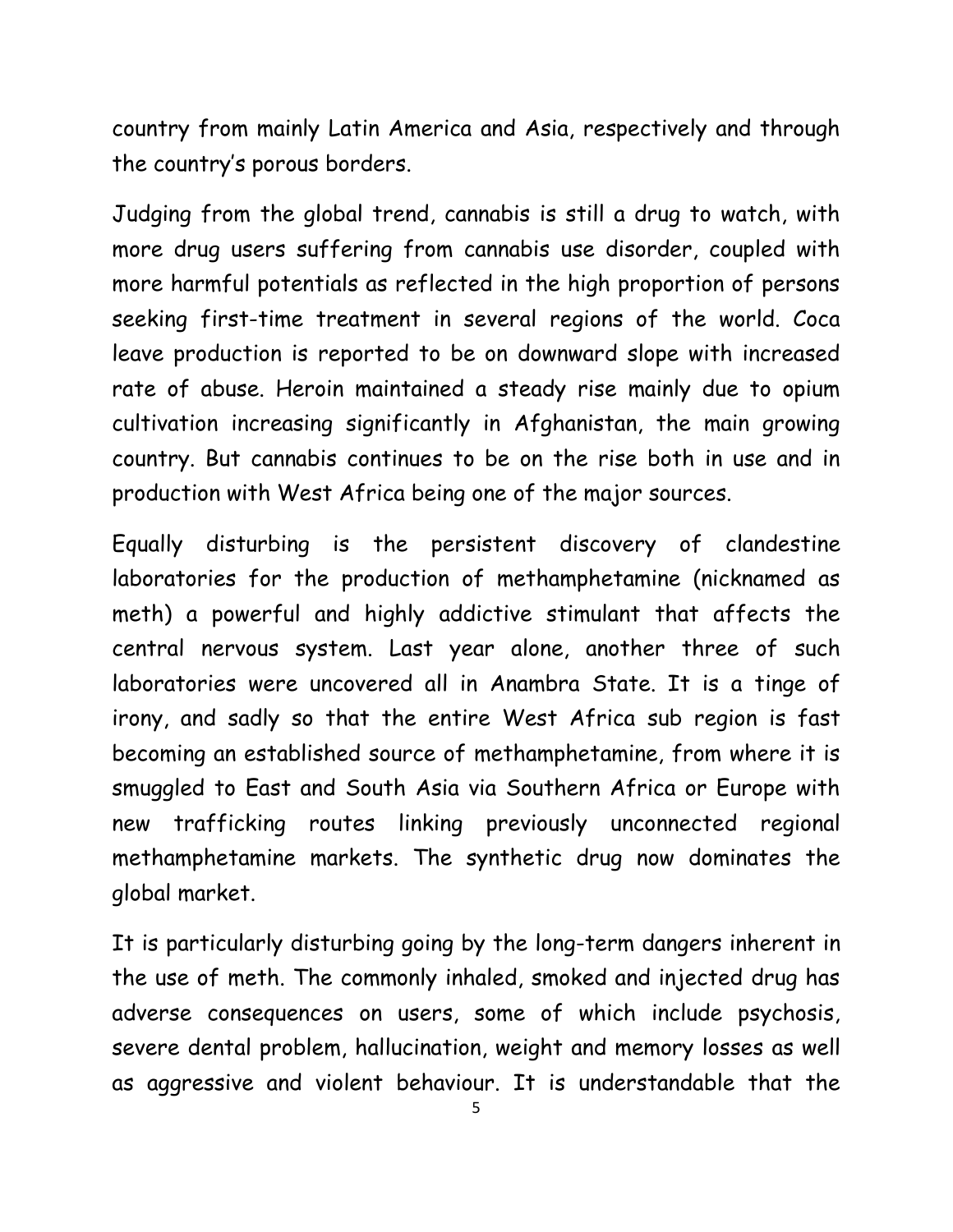search for clandestine laboratories by the Agency can never stop. It rather should get more aggressive.

Last year again, another drug of abuse called *khat* was discovered in the country, even in large quantities.

As the new helmsman at the foremost counter-narcotic Agency, the annual report offers several lessons, pursuing some of which is sufficient turn-around agenda. One major challenge I have noticed is the absence of a baseline with which to test the reliability and validity of performances therein contained. Comparing statistics of one year with previous years' can only produce a voluminous result rather than a true reflection of drug prevalence and curtailment.

It is therefore a priority to first conduct surveys on drug extent and prevalence, the outcome of which should form the baseline that could be used to assess performance for that year under review. The present drug control paradigm shift is anchored on intelligence-led operation that is evidence-based. A report is therefore expected to quantitatively and qualitatively assert whether there is a rise or decline in the rate of illicit drug business.

The global operational slogan is also shifting from mere arrest and seizure to **Disrupt, Dismantle and Defeat**, a slogan that shall be the driving force of this administration. Perhaps, one need not mention that we have only been operating at the disrupt level, our superlative statistics of arrest and seizure, regardless. Drug Trafficking is a criminal enterprise shrouded in conspiracy. Until we are able to uncover the networks and diligently prosecute the conspirators and ensuring they are convicted, we are merely disrupting drug trafficking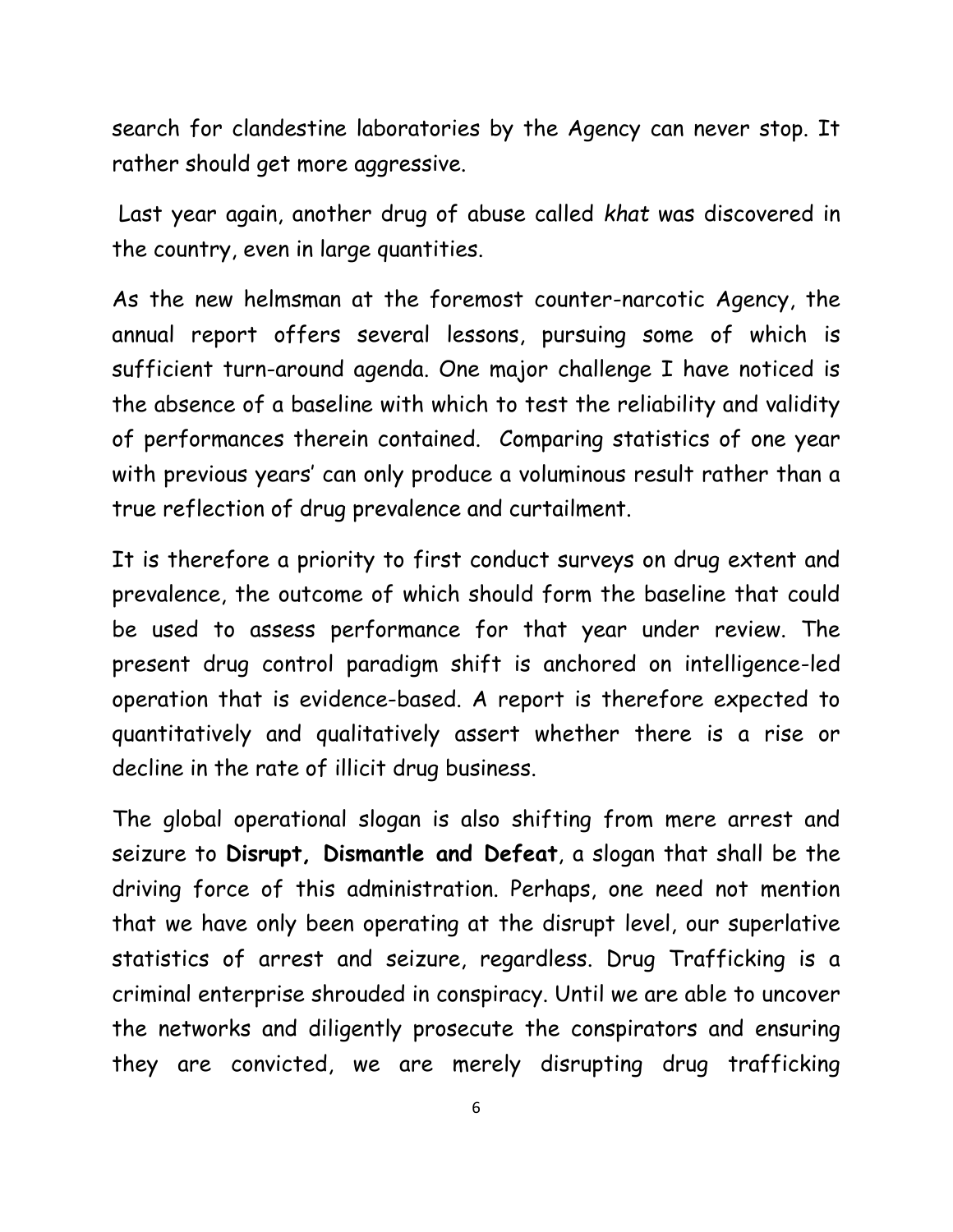activities, amounting to what William Shakespeare likened to scotching the snake without killing it. For us, we need to not only kill the snake, but we need to also behead and burn it.

Every drug trafficking criminal enterprise has a leadership, it has a source of finance; there is the means of transportation and a mode of communication. To disrupt, dismantle and defeat, all these components must be brought down. The dragnet must rake in all associates in the enterprise.

In order to give bite to this operational paradigm shift, we must be drastic in all our measures, both operationally and administratively, through strict law enforcement and provision of operational resources. We must first strengthen the NDLEA Act for scrupulous prosecution; we must promote respect for the rule of law, improve staff welfare and provide logistic support. Our international and inter-agency collaboration must be excellent.

If we must reverse the drug trend as an Agency, our operational thematic focus must take cognisance of need for aggressive and sustainable anti-drug awareness campaign to force down the drug demand curve, since drug demand and supply are mutually inclusive and reinforcing. More work need to be done to promote the importance of understanding and addressing drug dependence as a chronic health condition. We need to invest in long-term psycho-therapeutic and medical solutions.

One greatest asset that will change the country's counter-narcotic landscape is the avowed determination of the present administration to support drug control initiatives with long term vision, adequate funding

7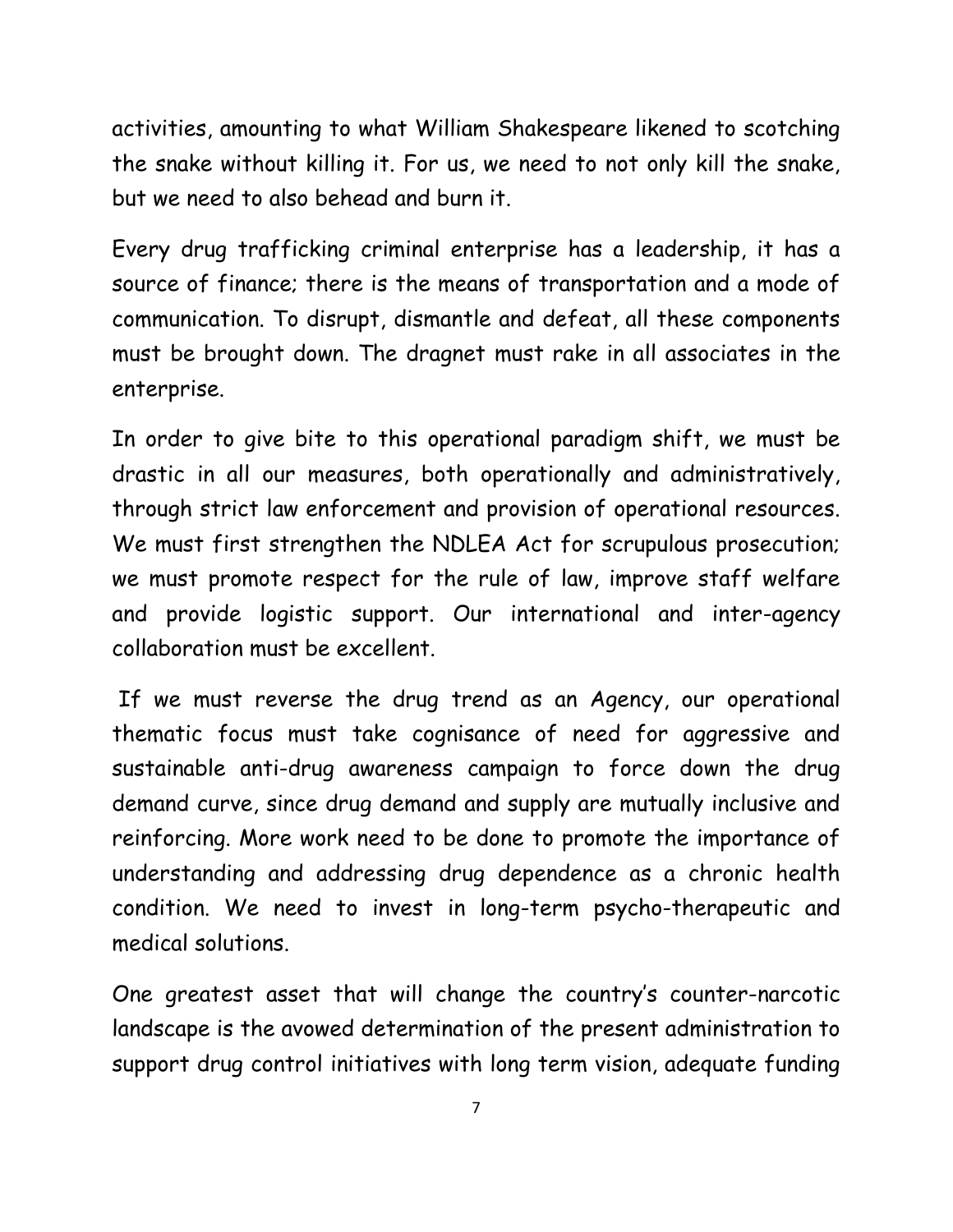and the political will to integrate drug concerns into a broader development and governance agenda. Even the unabated production of cannabis sativa will lose its attractions with the adoption of alternative development programme as a state policy for drug control. This long term strategy is aimed at developing alternative sources of income for farmers dependent on illicit drug cultivation and production. Marketing licit products, land tenure and sustainable and use of land are crucial to the long term success of alternative development interventions.

What the present grim drug climate requires is strategic planning on the side of the Agency backed by goodwill of government at all levels and the general public. We must also get our priorities right and launch into the change agenda of government. With our changed operational strategy, change in the disposition of government and change of perception of the general public, a much better operational result is achievable.

> **Col. Muhammad Mustapha Abdallah (Rtd.) LL.M** *Chairman/Chief Executive*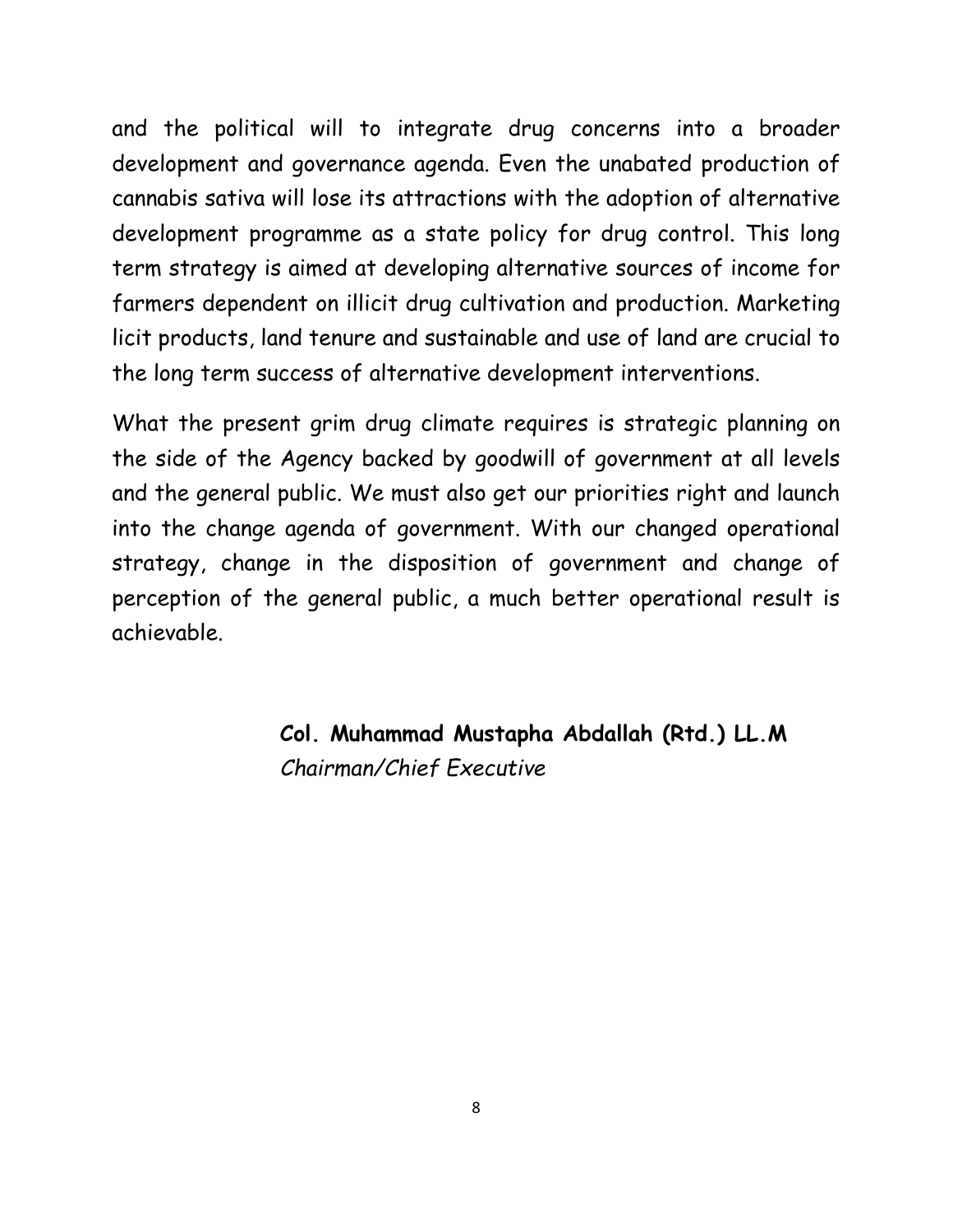### **1. Brief History of the National Drug Law Enforcement Agency**

#### **1.0 Background**

The Government of Nigeria (GON) has been deeply concerned about the magnitude of and the rising trend in the demand for and traffic in narcotic drugs and psychotropic substances which adversely affects the international image of the country and the well being of her citizenry. Recognising the links between illicit traffic in drugs and psychotropic substances and other related organized criminal activities which undermine the legitimate economy and threaten the stability and security of the country within the sub-region, Nigeria has been in the forefront of global efforts at suppressing the drug menace in support of global peace and security.

Building on its 1935 Dangerous Drugs Act, Nigeria has been a signatory to all United Nations International Conventions on Drugs and Psychotropic substances, including the "1988 Vienna Convention" which demanded that all countries that are signatories to the convention should domesticate them into local legislations as well as put in place Institutional frameworks to control the rising drug problem.

The National Drug Law Enforcement Agency (NDLEA) thus became **a** product of the 1988 Convention, recognizing that eradication of illicit traffic in narcotic drugs and psychotropic substances must be vigorously pursued by reinforcing and promulgating a comprehensive legislation to supplement international measures already taken towards effective and meaningful eradication of the illicit traffic, misuse and abuse of narcotic drugs and psychotropic substances.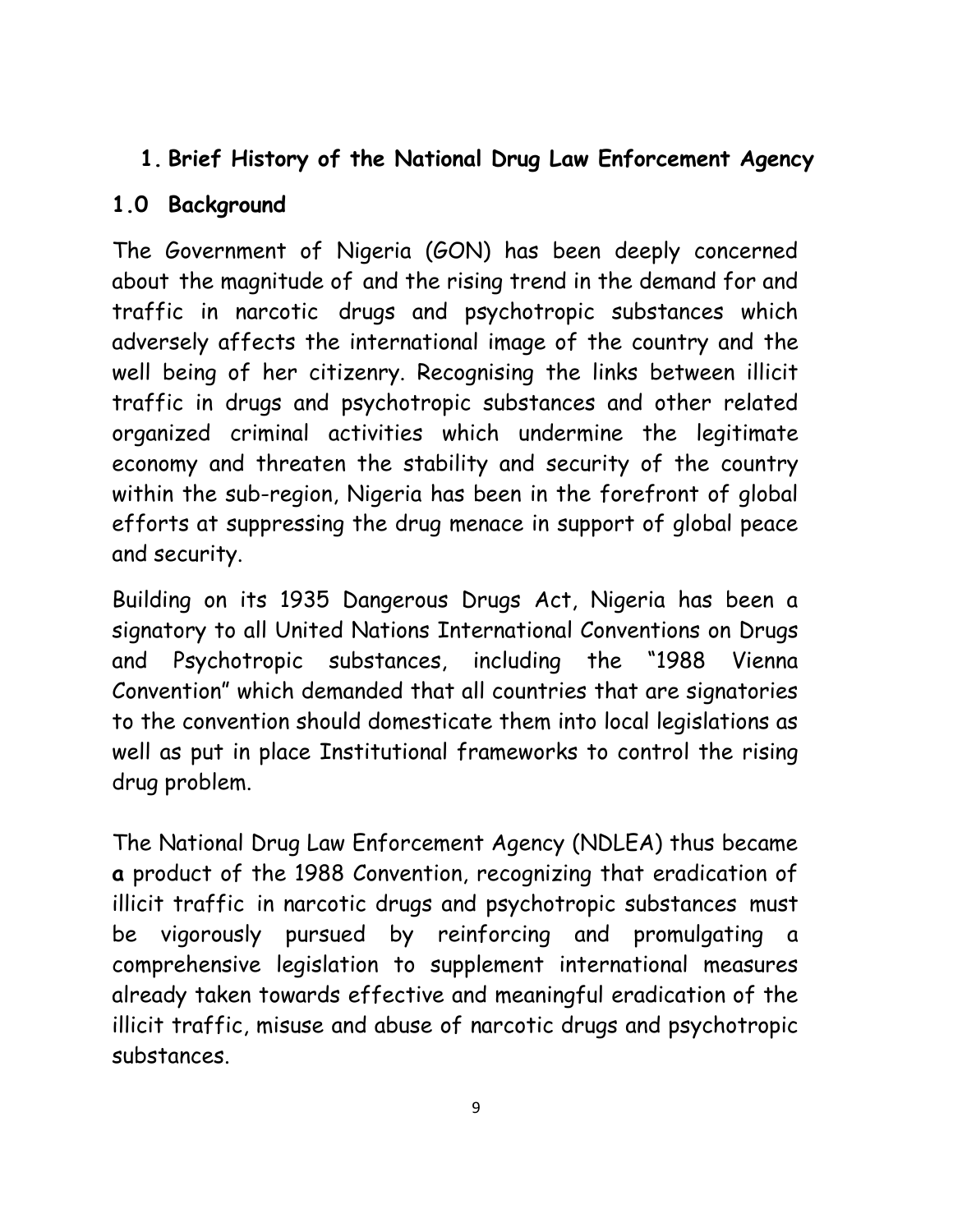### **1.1 Functions of the Agency**

The Agency commenced operations in 1990, charged with the responsibility for enforcing the provisions of Decree 48 of 1989 (now CAP N30 LFN 2004) and coordinating all drug laws and policies which powers were previously conferred on any other statutory body in the country including campaigns to check the abuse of narcotics and psychotropic substances. Some of these functions are:

*(a) the enforcement and the due administration of the provisions of the NDLEA Act;*

*(b) The coordination of all drug laws and enforcement conferred on any person or authority, including Ministers in the Government of the Federation, by any such laws;* 

*(c) Adoption of measures to identify, trace, freeze, confiscate or seize proceeds derived from drug-related offences or property whose value corresponds to such proceeds;*

*(d) Adoption of measures to eradicate illicit cultivation of narcotic plants and to eliminate illicit demand for narcotic drugs and psychotropic substances with a view to reducing human suffering and eliminating financial incentives for illicit traffic in narcotic drugs and psychotropic substances;*

*(e) taking such measures which might require the taking of reasonable precautions to prevent the use of ordinary means of transport for illicit traffic in narcotic drugs including making special arrangements with transport owners;*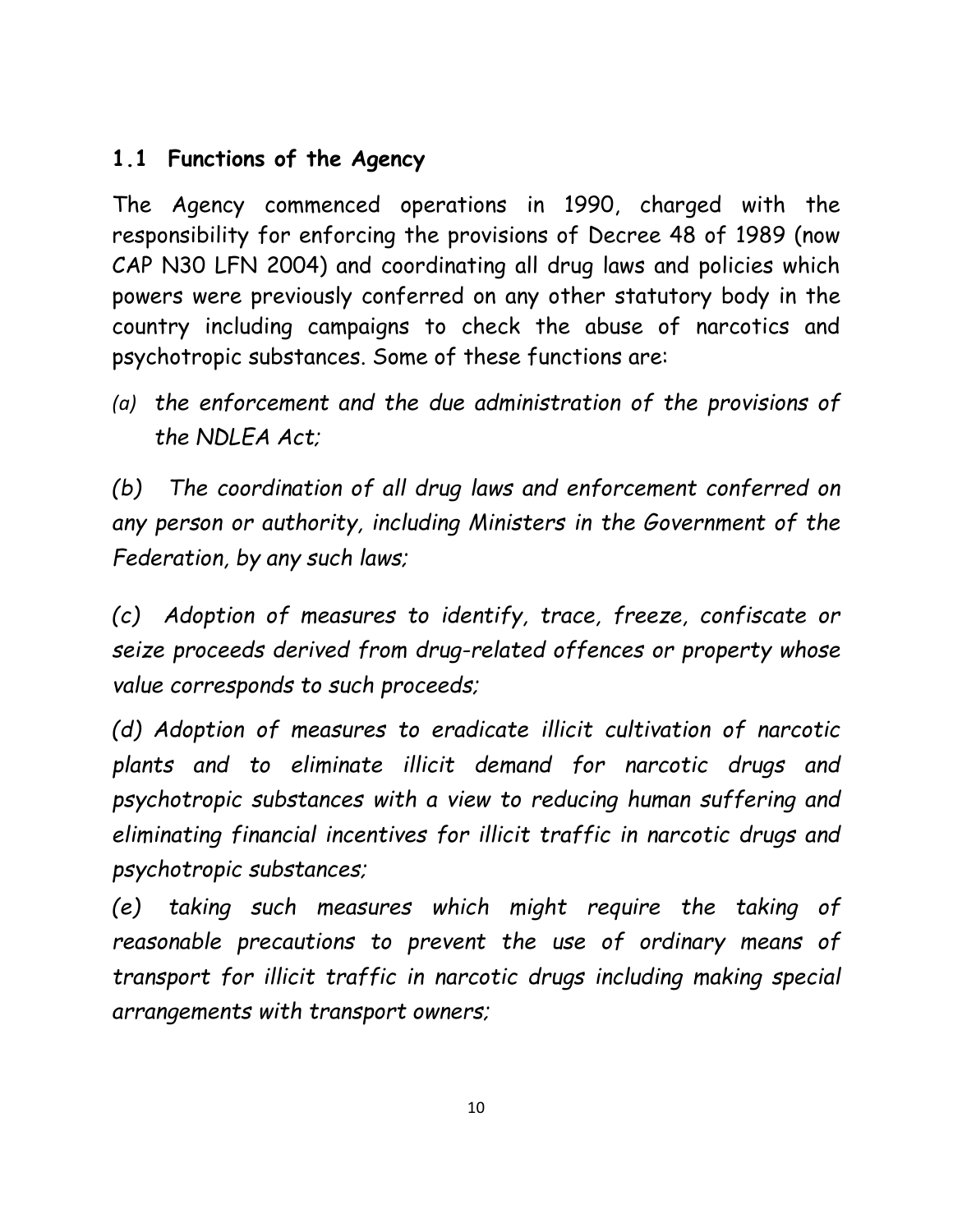*(f) Adoption of measures which shall include coordinated preventive and repressive action, introduction and maintenance of investigative and control techniques;*

*(g) Adoption of measures to increase the effectiveness of eradication efforts;*

*(h) The facilitation of rapid exchange of scientific and technical information and the conduct of research geared towards eradication of illicit use of narcotic drugs and psychotropic substances;*

*(i) Taking measures for the early destruction of or disposal of the narcotic drugs and psychotropic substances which have been seized, confiscated and forfeited;*

*(j) Facilitation or encouragement of the presence or availability of persons, including persons in custody who consent to assist in investigations or participate in proceedings relating to narcotic drugs and psychotropic substances*

*(k) Enhancing the effectiveness of law enforcement to suppress illicit traffic in narcotic drugs and psychotropic substances;*

*(l) establishing, maintaining and securing communication to facilitate the rapid exchange of information concerning offences and improving international cooperation in the suppression of illicit traffic in narcotic drugs and psychotropic substances by road, sea and air;*

*(m) Reinforcing and supplementing the measures provided in the Convention on Narcotic Drugs 1961, as amended by the 1972 Protocol; the 1971Convention on Psychotropic Substances and the United*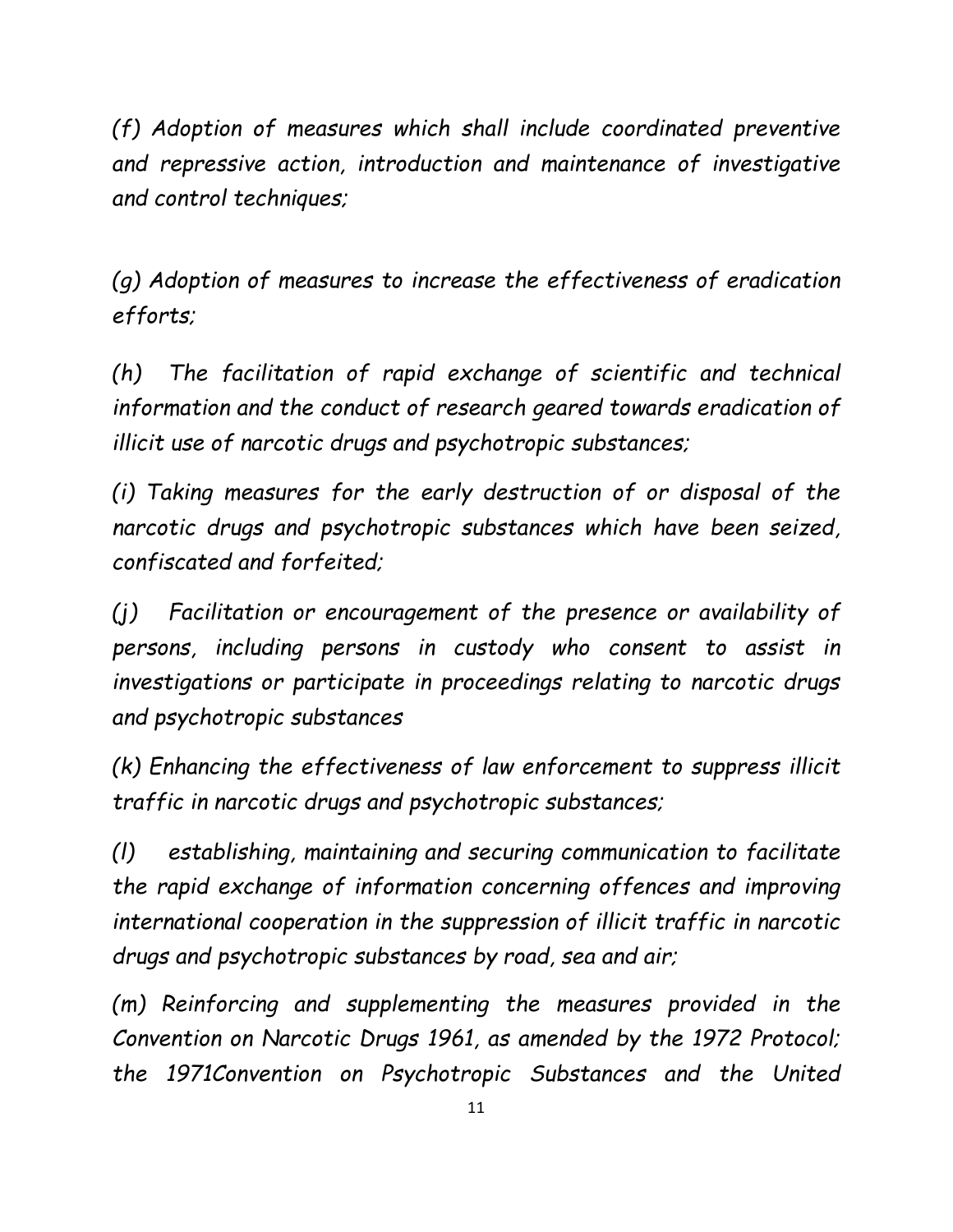*Nations Convention Against Illicit Traffic in Narcotic Drugs and Psychotropic Substances 1988 as adopted by the Nigerian domestic*  law, in order to counter the magnitude and extent of illicit traffic in *narcotic drugs and psychotropic substances and its grave consequences;*

*(n) Taking such measures that may ensure the elimination and prevention of the root causes of the problems of narcotic drugs and psychotropic substances;*

*(o) Strengthening and enhancing effective legal means for international cooperation in criminal matters for suppressing international activities of illicit traffic in narcotic drugs and psychotropic substances;*

*(p) collaborating with government bodies within and outside Nigeria carrying out functions wholly or in part analogous to those of the Agency concerning among others –*

- *(i) the identities, whereabouts and activities of persons suspected of being involved in offences mentioned in this Act;*
- *(ii) the movement of proceeds or property derived from the commission of such offences;*
- *(iii) the movement of narcotic drugs and psychotropic substances specified in the Second Schedule to this Act, and instrumentalities used or intended for use in the commission of such offences;*
- *(iv) the exchange of personnel and other experts*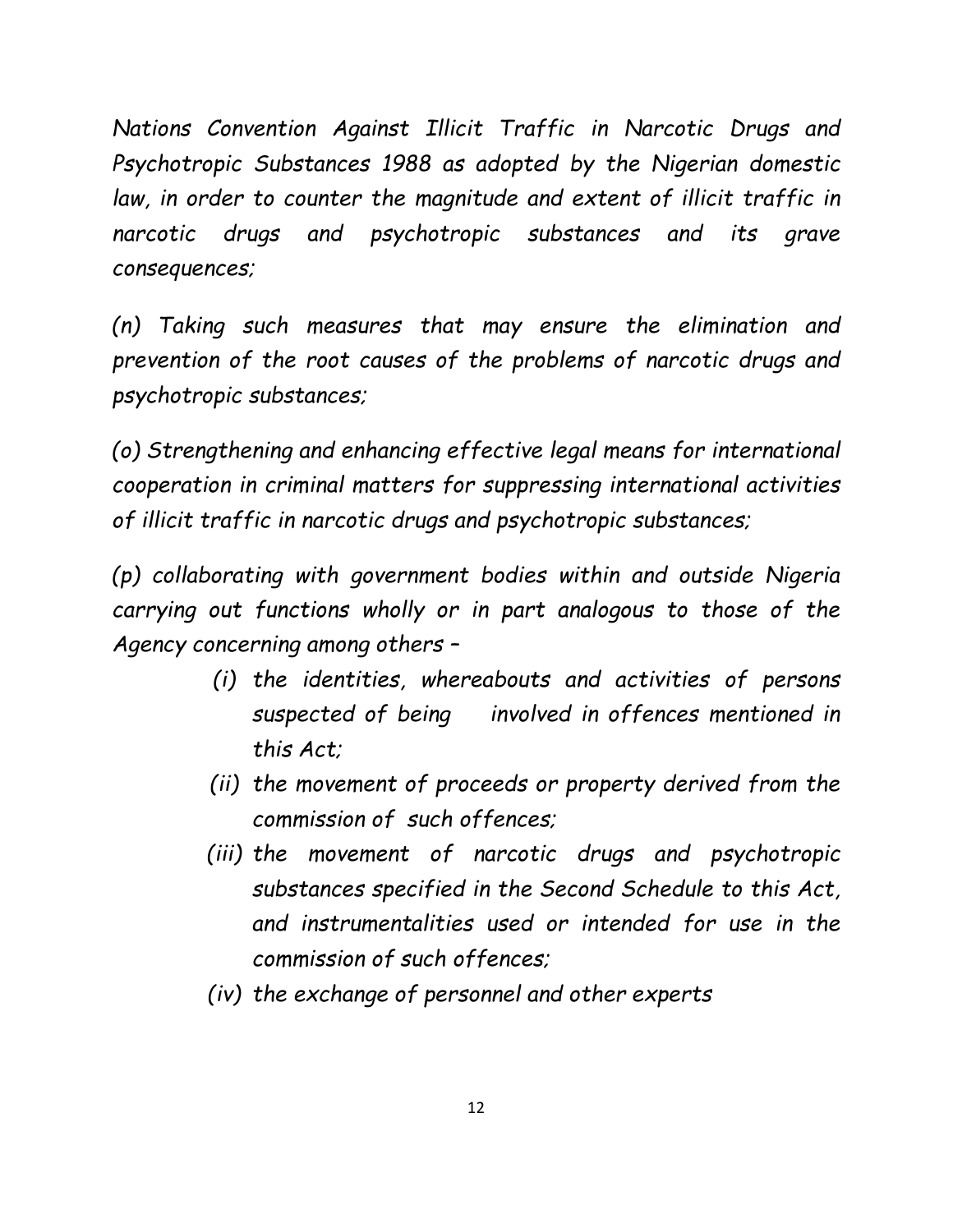*(v) the establishment and maintenance of a system for monitoring international dealings in narcotic drugs and psychotropic substances in order to identify suspicious transactions and persons engaged in them;*

*(q) taking charge, supervising, controlling, coordinating all the responsibilities, functions and activities relating to arrest, investigation and prosecution of all offences connected with or relating to illicit traffic in narcotic drugs and psychotropic substances, notwithstanding any law to the contrary; and*

*(r) Strengthening co-operation with the Office of the Attorney General of the Federation, the Police Force, Customs Agencies, Immigration services, welfare officials, health officials and other law enforcement agencies in the eradication of illicit traffic in narcotic drugs and psychotropic substances* 

#### **1.2 Special Powers of the Agency**

The Agency has powers:

- *a. To cause investigation to be conducted as to whether any person has committed an offence under the Act;*
- *b. To ascertain whether any person has been involved in offences under the Act or in the process of such offences to cause*  investigation to be conducted into properties of any person if it *appears to the Agency that the person's life style and properties worth do not match his ostentatious living;*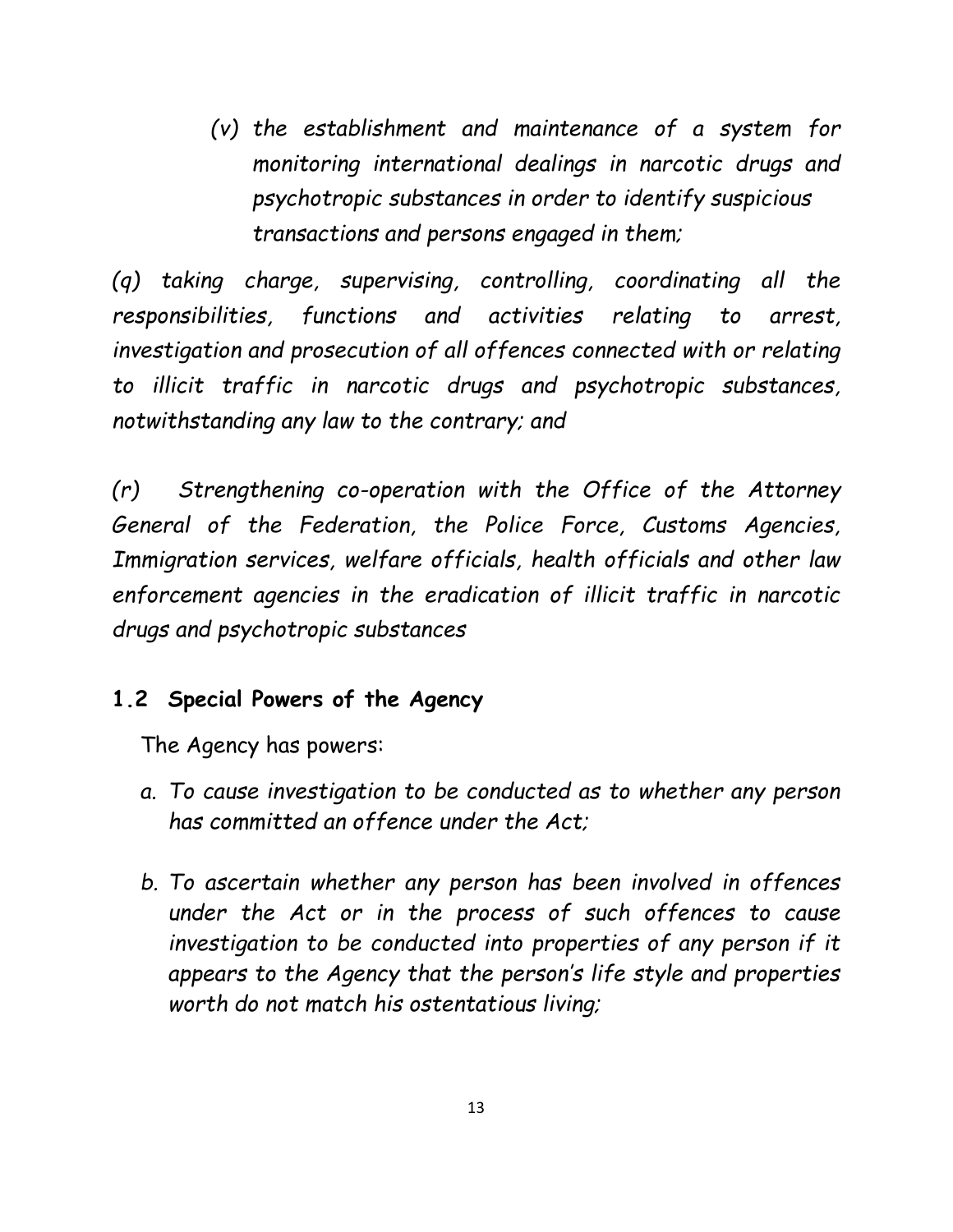- *c. For the purpose of inquiring into and ascertaining whether an offence under paragraph (b) subsection (ii) of this section has been committed, the Agency may by notice in writing call upon any one to furnish it within a time specified in the notice, with information, returns, accounts, books, or other documents in custody of such persons as the Agency may consider fit and proper in the circumstances;*
- *d. The Agency shall not exercise the power conferred upon it by paragraph (b) of this section without first obtaining the approval of the Attorney General of the Federation. For the purposes of carrying out or enforcing the Act, all officers of the Agency involved in the enforcement of the provisions of the Act shall have the same powers, authority and privileges (including power to carry arms) as are given by law to the members of the Nigeria Police.*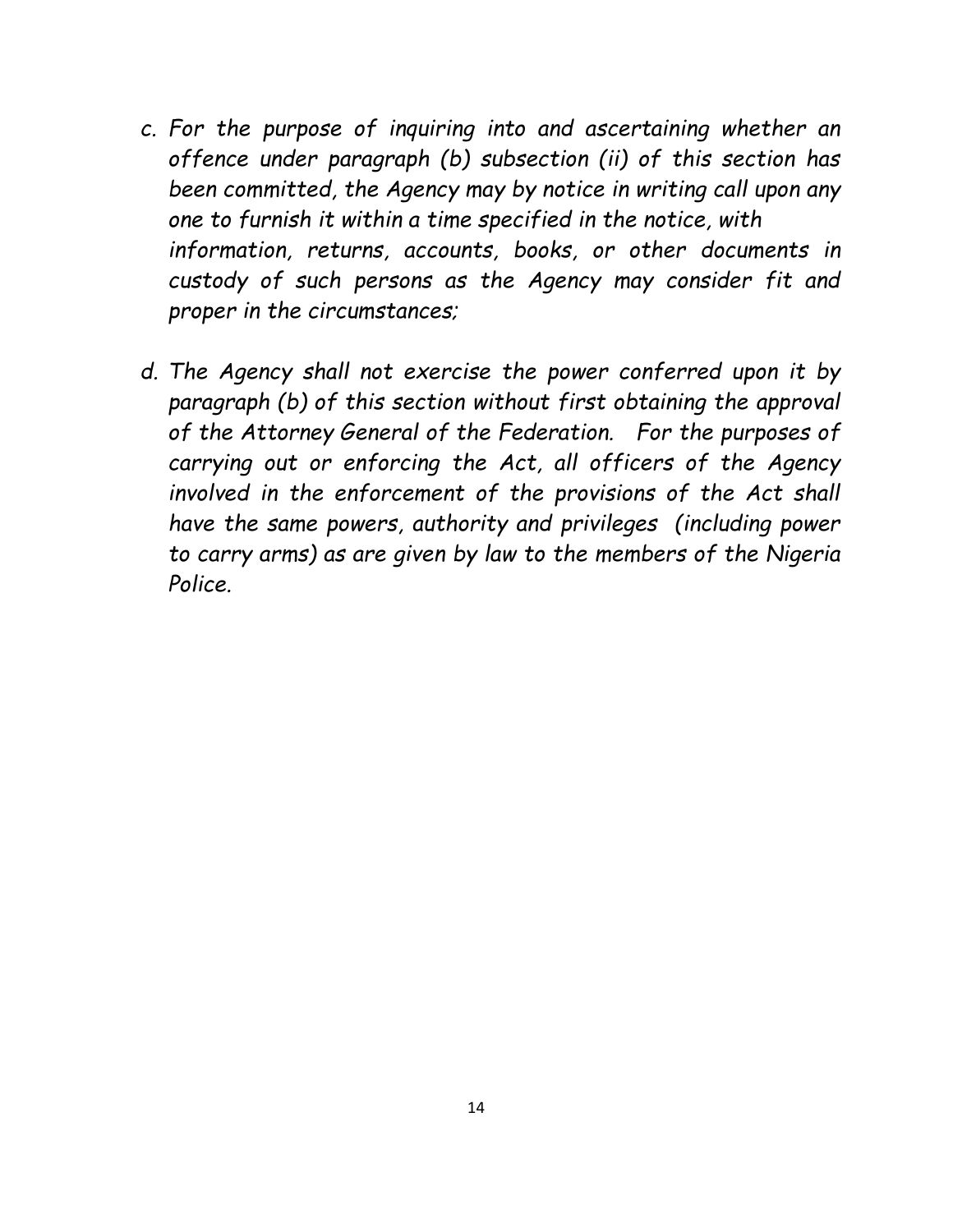## **1.0 Operational Scope**

The NDLEA is the main organ of the Federal Government of Nigeria responsible for the control of illicit drug trafficking. It also plays the lead and coordinating role in demand reduction, drug control policy formulation and implementation in the country. Established in 1989, the Agency has had eight (8) Chief Executives to date. Its National Headquarters is located at No. 4, Shaw Road, Ikoyi-Lagos.

The major areas of the Agency's operations are:

- a. Administration and Finance
- b. Operations (local and international)
- c. Prosecution and Legal Services
- d. Drug Demand Reduction
- e. Training and Manpower Development
- f. Assets and Financial Investigation, and
- g. Internal Affairs (Responsible for control measures against corruption and compromise)

#### ➢ **Administration**

The Agency has seven (7) established directorates and fourteen (14) autonomous Units and offices that work together to carry out its drug control mandate. The Agency operates in 36 State Commands and the Federal Capital Territory (FCT) Abuja. This is in addition to ten (10) Special Area Commands (SACs) located at the nation's international airports, sea ports and some land borders.

#### ➢ **Directorates**

- i. Administration and Finance
- ii. Operations and General Investigation
- iii. Drug Demand Reduction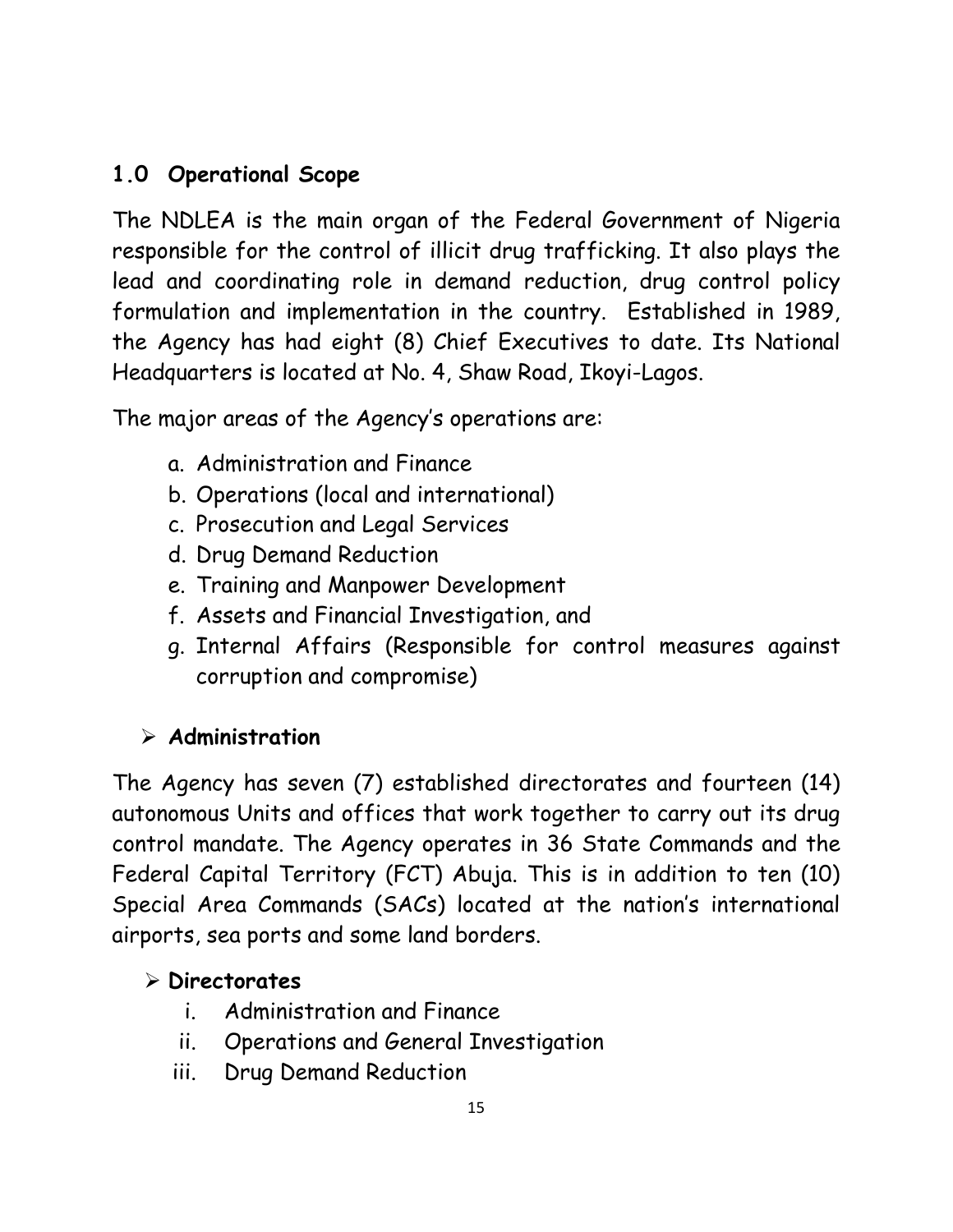- iv. Prosecution and Legal Services
- v. Assets and Financial Investigation
- vi. Training and Manpower Development; and
- vii. Technical Services

#### ➢ **Departments and Autonomous Offices:**

- i. Chairman/Chief Executive's Office
- ii. Director General/Secretary
- iii. Abuja Liaison Services
- iv. Internal Affairs
- v. Joint Task Force (JTF)
- vi. Special Investigation Unit (SIU)
- vii. Forensics and Chemical Monitoring
- viii. International Affairs
- ix. National Drug Control Strategy/Inter-ministerial Drug Control Secretariat
- x. Internal Audit
- xi. Public Affairs
- xii. Canine (Sniffer Dog) Unit
- xiii. Combined Inter- Agency Task Force (CIATF)
- xiv. Intelligence Data Centre

#### • *2.0* **Administration**

#### **2.1 Personnel**

As at the time of this report the staff strength of the Agency stood at five thousand, and one (5,001). These personnel are deployed at the NHQ Lagos, 47 field operational commands, the RADC, Jos and Abuja Liaison Services. The total staff population represent a ratio of *one* (*1) drug agent to over thirty three thousand, nine hundred and ninety three Nigerians (1:33,993) using the population of 170,000,000 Nigerians.* The situation is expected to improve in the years ahead as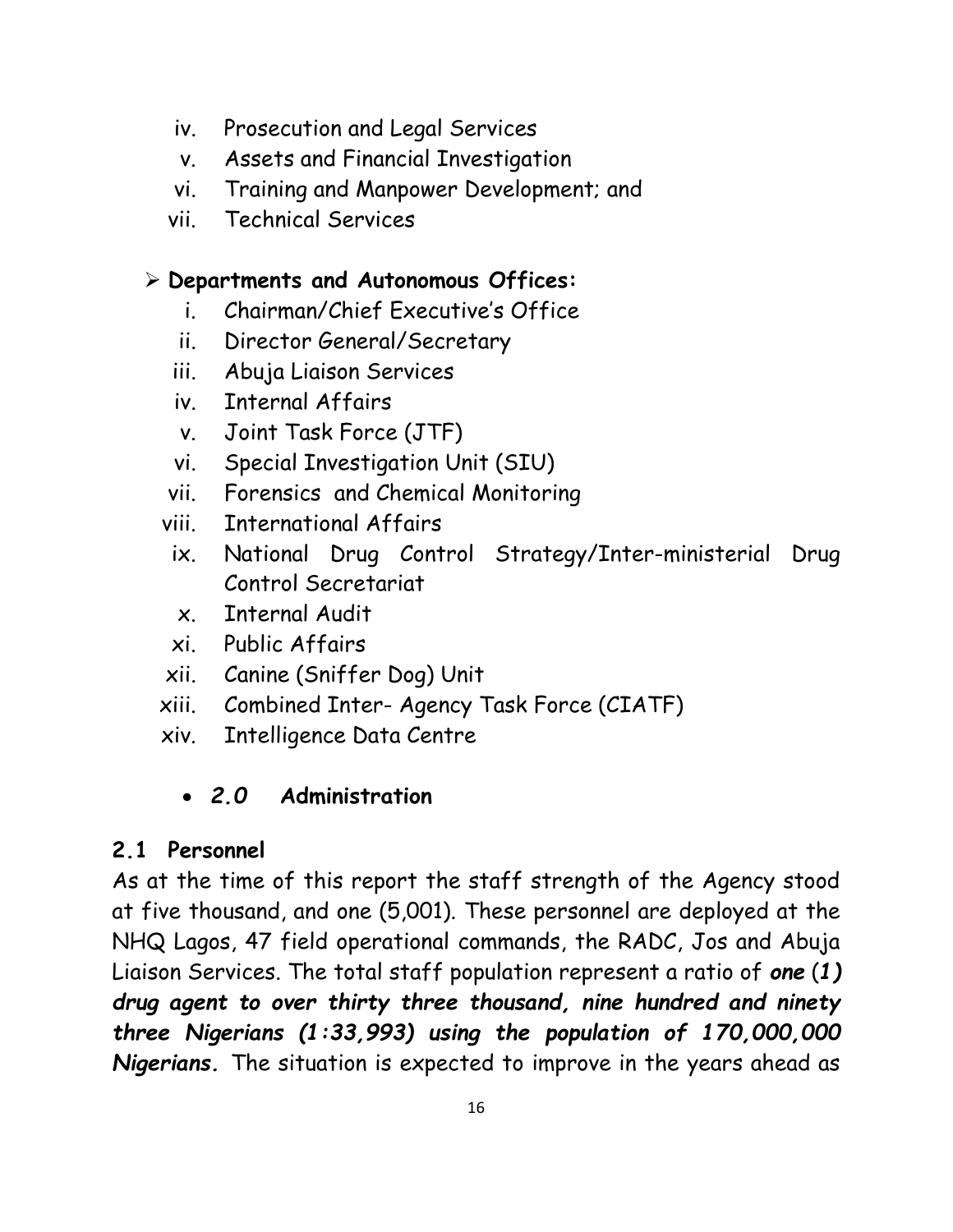the Agency awaits the approval of the FGN to recruit more officers and improve the ratio of Agent to citizen, which should also translate to greater effectiveness.

| Gender | <u>No.</u> | $\frac{9}{6}$ |
|--------|------------|---------------|
| Male   | 4,061      | 81.18         |
| Female | 940        | 18.82         |
| Total  | 5,001      | 100           |
|        |            |               |

*STAFF DISPOSITION BY GENDER*

*STAFF DISPOSITION BY GENDER*

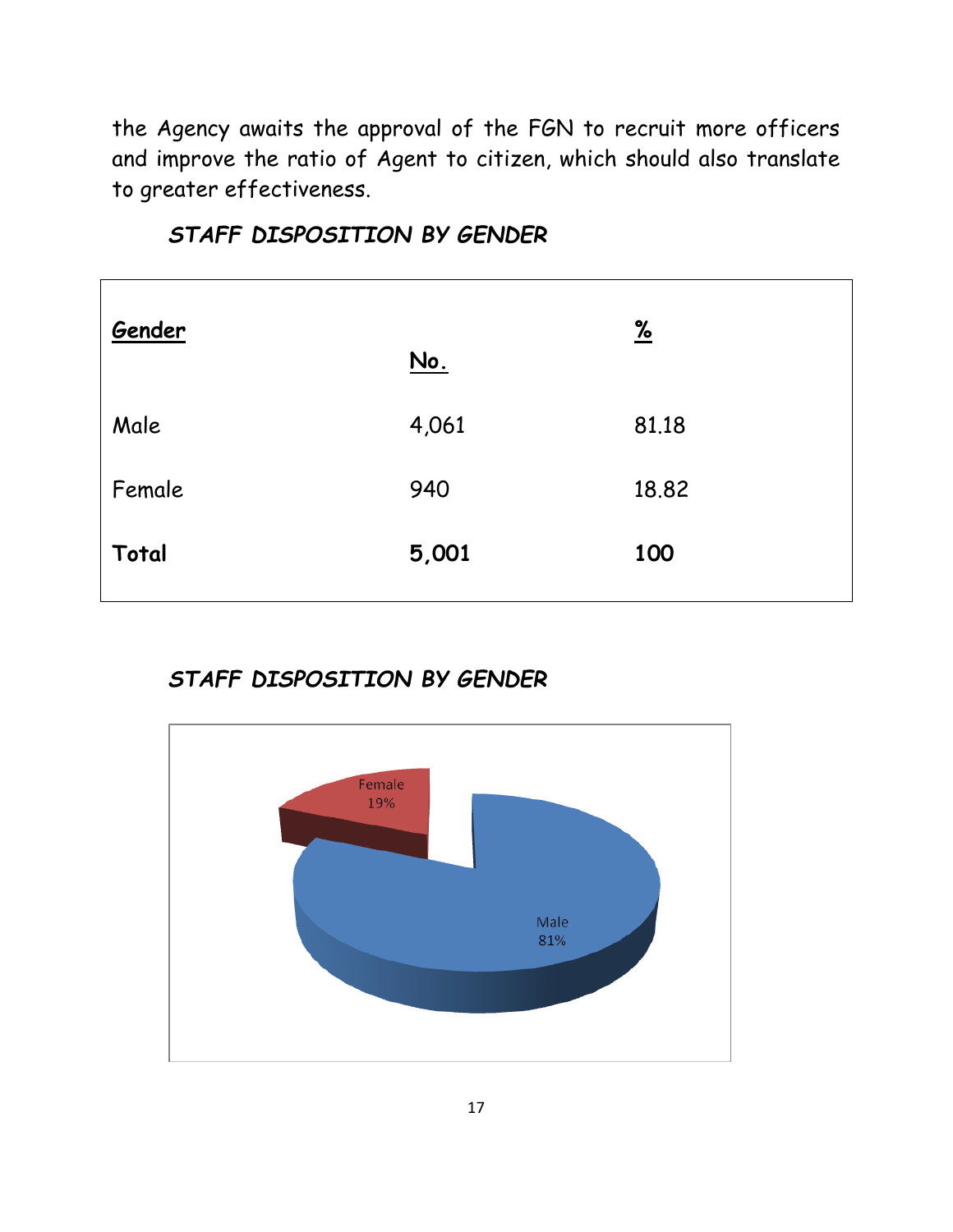#### **PERSONNEL DISPOSITION BY GRADE LEVEL**

| <b>GRADE LEVEL</b> | <b>NO</b>      | $\%$  |  |
|--------------------|----------------|-------|--|
| 08                 | 503            | 19.32 |  |
| 09                 | 147            | 5.65  |  |
| 10                 | 745            | 28.60 |  |
| 11                 | 612            | 23.50 |  |
| 12                 | 382            | 14.67 |  |
| 13                 | 60             | 2.30  |  |
| 14                 | 85             | 3.26  |  |
| 15                 | 63             | 2.42  |  |
| 16                 | $\overline{7}$ | 0.27  |  |
| <b>TOTAL</b>       | 2,604          | 100   |  |

#### **Senior Cadre Personnel**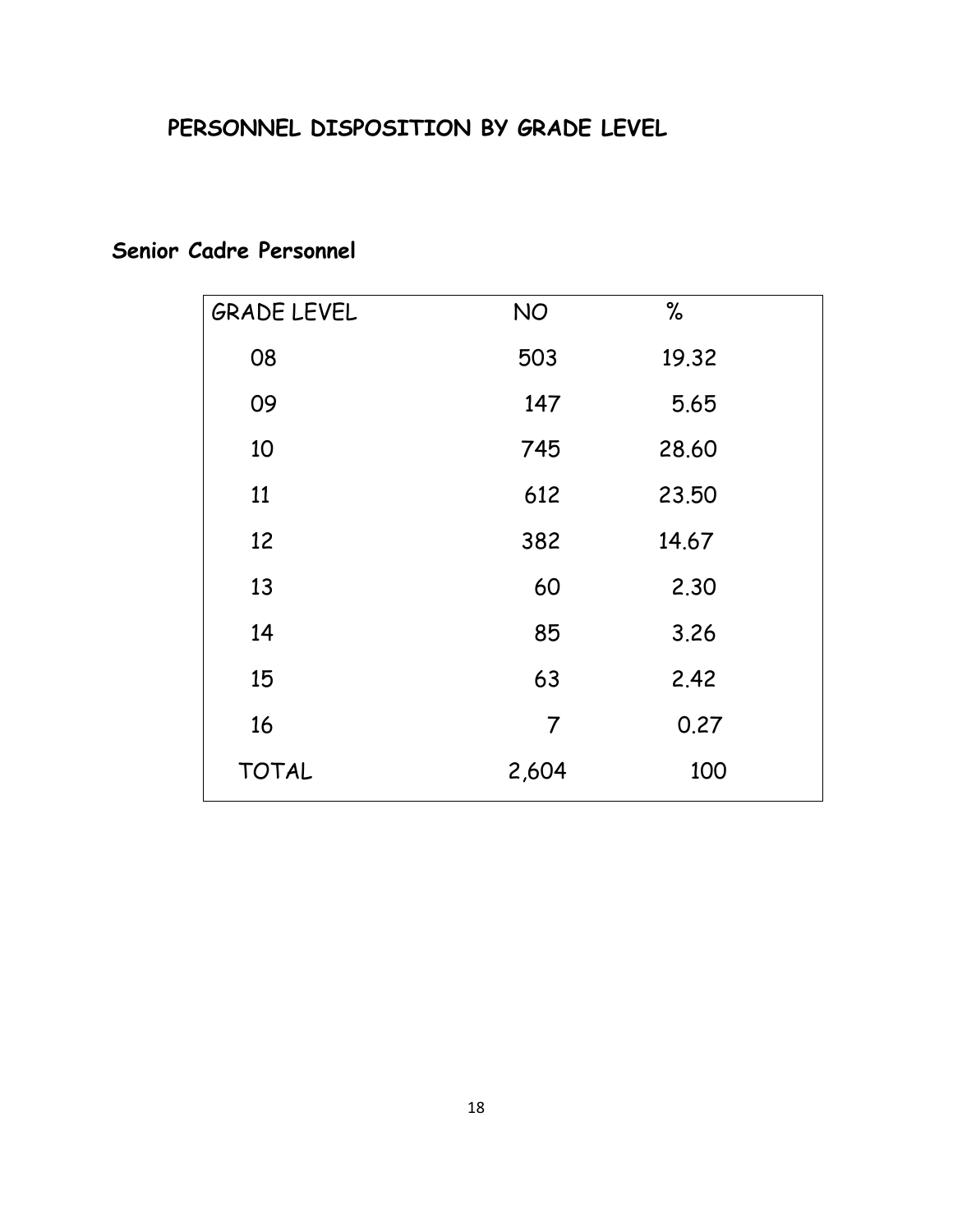

JUNIOR CADRE

| <b>GRADE LEVEL</b> | <b>NO</b>      | %     |
|--------------------|----------------|-------|
| 02                 | $\overline{2}$ | 0.08  |
| 03                 | 84             | 3.50  |
| 04                 | 101            | 4.21  |
| 05                 | 1,144          | 47.73 |
| 06                 | 438            | 18,27 |
| 07                 | 628            | 26,20 |
| <b>TOTAL</b>       | 2,397          | 100   |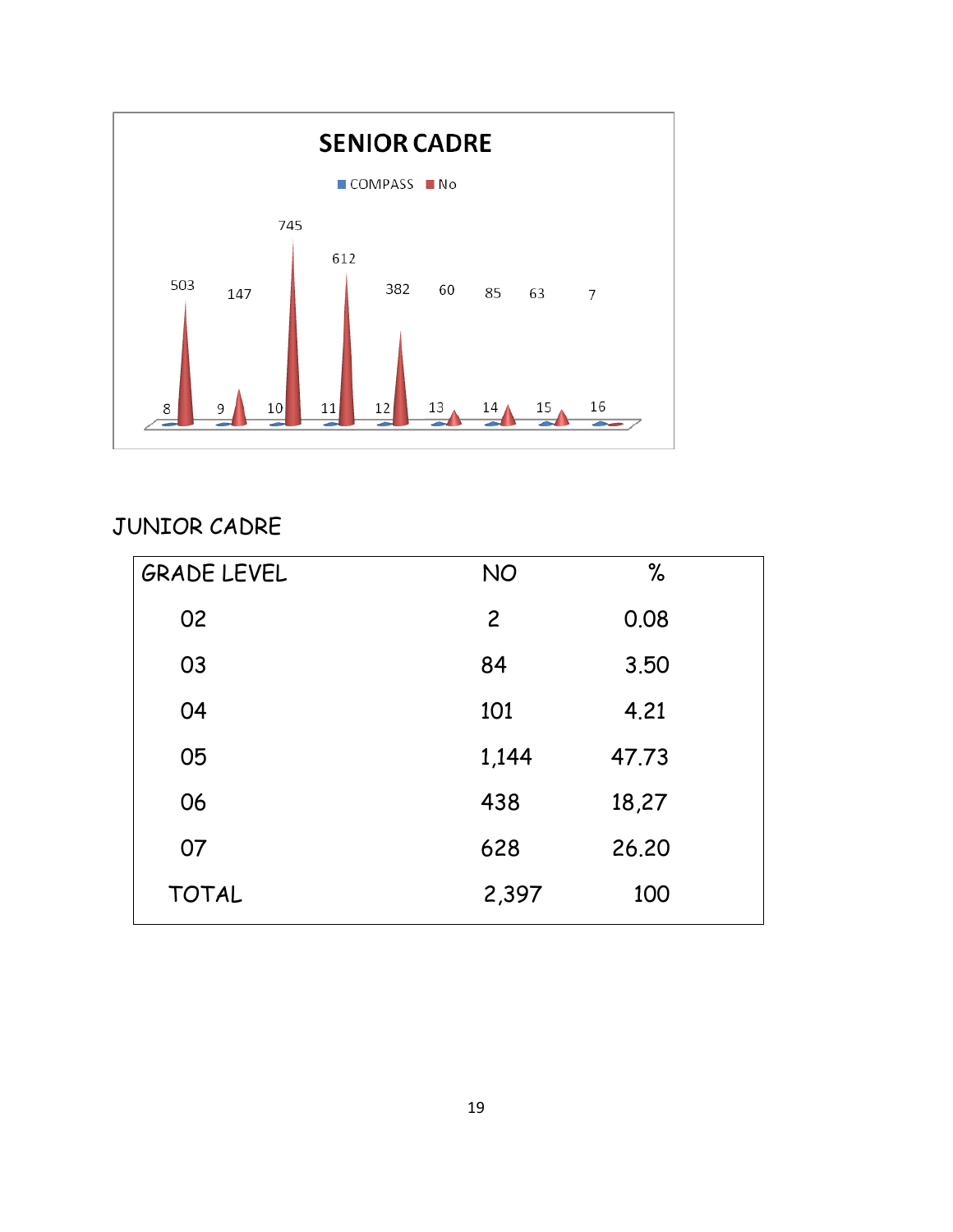## JUNIOR CADRES CHAT

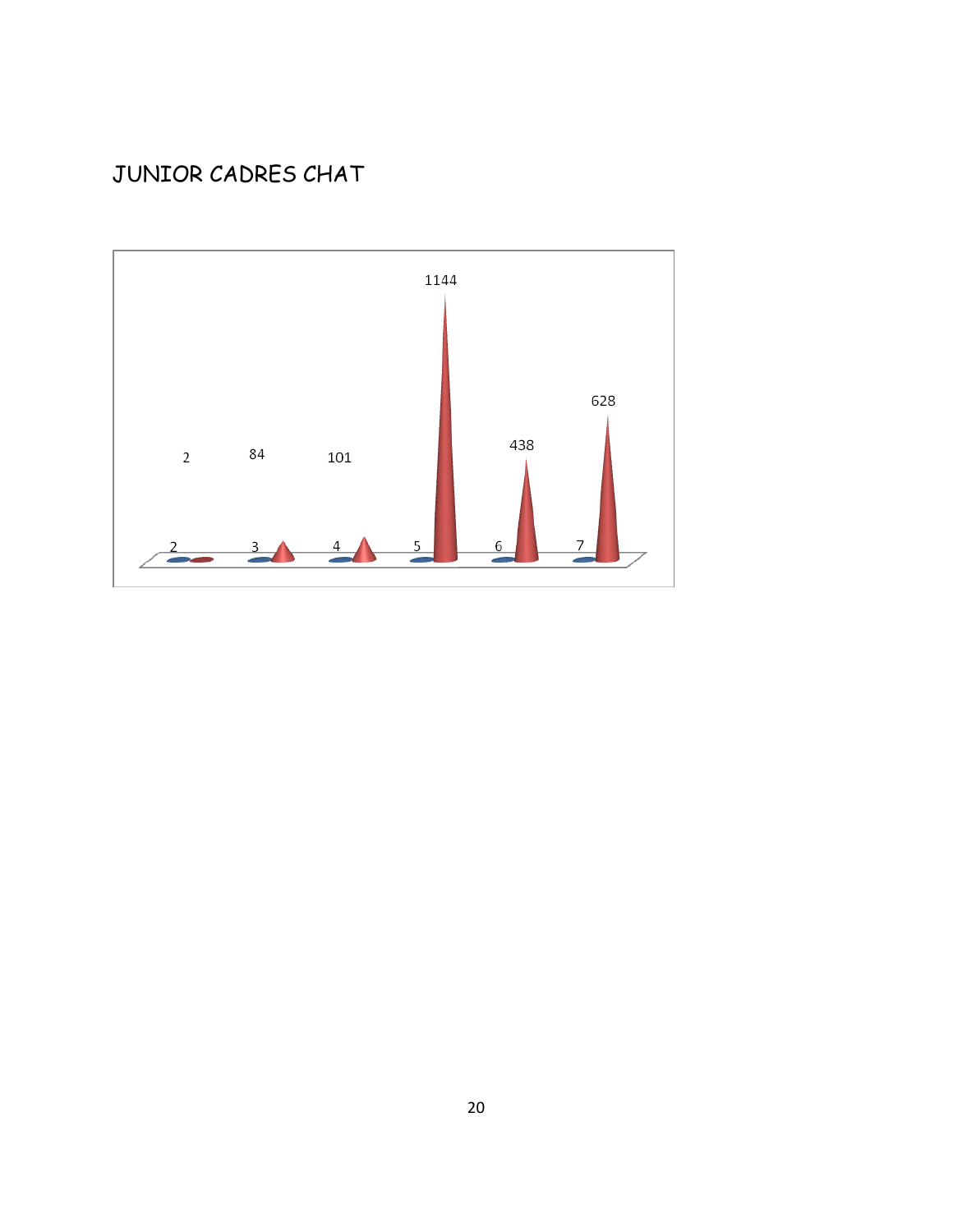#### **3.0 2015 Operational Results**

The Agency in 2015 arrested **8,778** suspected drug offenders. This figure is made up of **8,143** male and **635** female. The total drug seizures during the period stood at *903,624.56* **Kilogrammes**. As in previous years, Cannabis sativa accounted for 871,480.32 **kilogrammes** of the drugs seized followed by 30,652.93 **kilogrammes** of Psychotropic substances and 785.10kilogrmmes of Ephedrine. A total of 410.82k**ilogrammes of** Methamphetamine was seized**.** Other drugs include Cocaine which accounted for 260.47**kilogrammes**, 30.09 **kilogrammes** of heroin and 21.38**kilogramme**s of amphetamine.

There was no remarkable difference between the 2015 and 2014 statistics of arrests. In 2014, a total of **8,826** suspected drug offenders were arrested. This figure was made up of **8,332** male and 494 female suspects.

Drug seizure, however, rose by a high proportion. In 2014, a total of **166,697.18 kilogrammes** of illicit drugs were seized compared to 903, 624.56 kilogrammes in 2015. Seizures of cannabis in 2014 amounted to **158,852.20 kilogrammes**. Psychotropic substances were **7,407.44 kilogrammes** while cocaine and heroin were **226.041 kilogrammes** and **56.449 kilogrammes,** respectively.

2015 came with the discovery of another illicit substance known as *Khat*. During the period, the Agency was able to seize one ton of this new drug. There is, however, no legislation against the drug yet.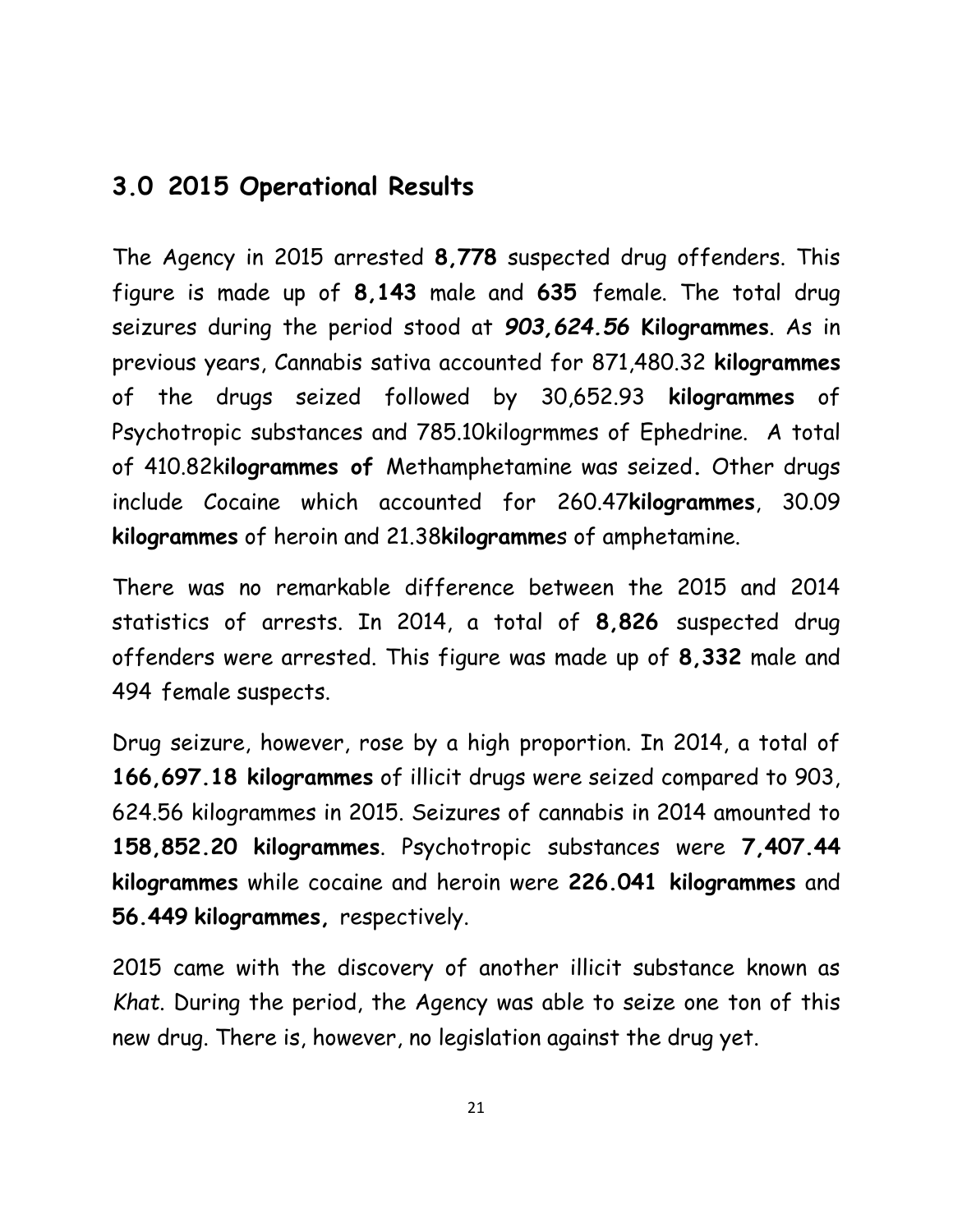There was a remarkable decrease in cannabis farm land destroyed. In 2015, a total of 377.12 **hectares** of cannabis plantation were discovered and destroyed. This is against **4,529.15 hectares** of cannabis plantations destroyed in 2014. This represents a decrease of about 91.67%. The outcome of the decrease in farmlands discovered in 2015 is the direct result of the increase in quantity of cannabis seized on the operational fields during the year.

Within this period under review, the Agency uncovered three new clandestine laboratories, all located in Anambra State, south east Nigeria. One of the laboratories was uncovered at Nnewi and the two others at Ozubulu. It would be recalled that several other clandestine laboratories had been discovered in the past with the concentration coming from the Anambra and Lagos States.

**The implication of a marginal decrease of 0.54% in the number of arrests in 2015 and a substantial increase of 81.55% in seizures is that there are fewer persons behind the burgeoning drug trade. This may not be unconnected with the various porous (non-custom) borders, mainly foot paths scattered all over the country. Also the increase in the volume of this illegal trade might be as is the case with market forces where the increase in the demand for drugs can trigger the supply curve.**

**This correlation is evidenced in the number of counselees recorded in 2015 as compared to 2014. Also, unlike in the previous years where the Agency was able to cut down cannabis plantations before harvest, not much of such activity was seen during the year, ostensibly as a result of financial and logistic constraints. The inability of the Agency to nib plantations in the bud by carrying its**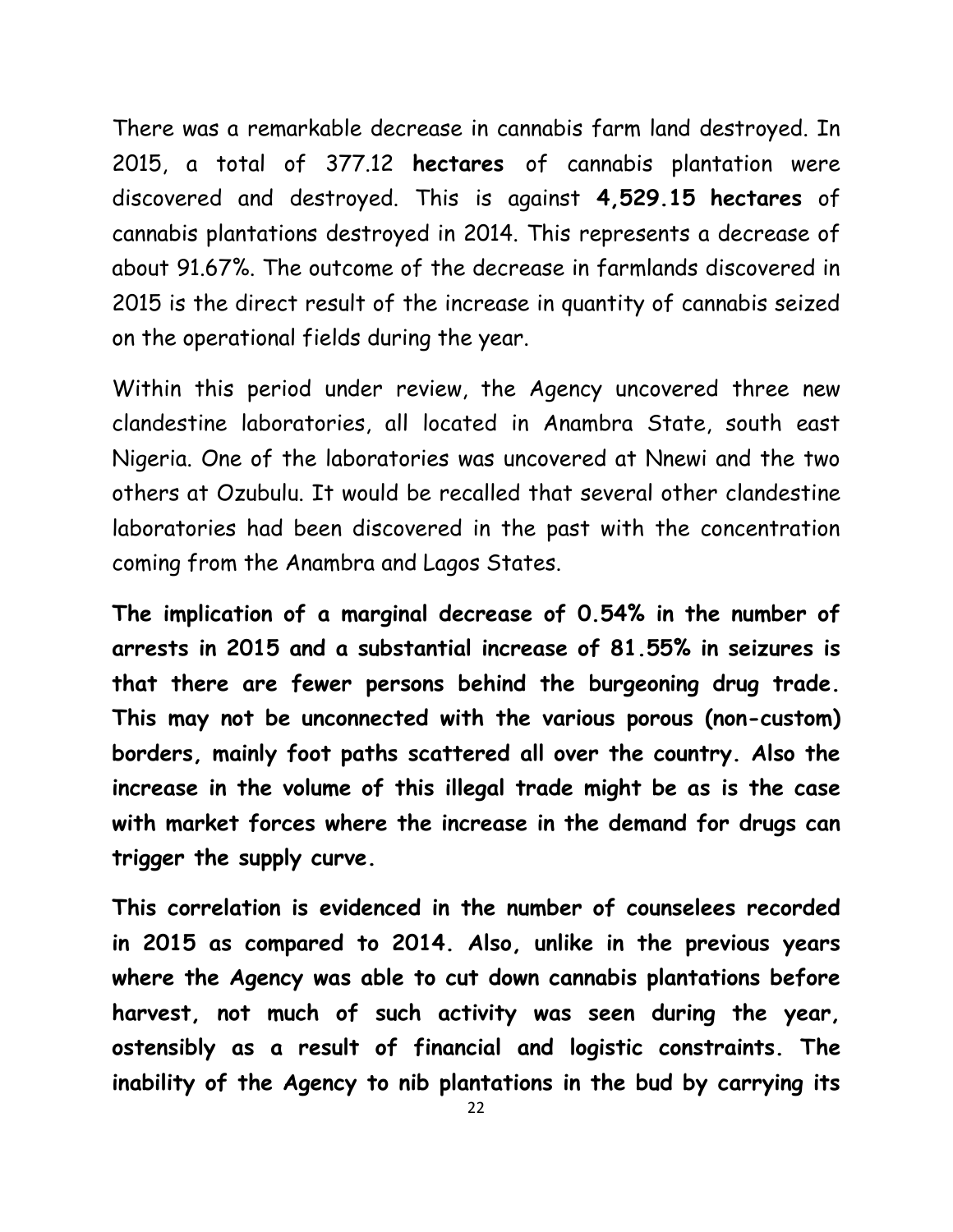**attack to the farmlands before cannabis sativa found its way to the towns and cities is therefore a factor. In 2014, an intervention fund was given to the Agency, and this was a major reason why the Agency was able to discover and destroyed such a fast land of cannabis sativa in the previous year. More so, cannabis sativa farm operations are burdensome and risky. The farms are located in very remote forests extremely difficult to penetrate.** 

| <b>GEOGRAPHICAL</b> | Males | <b>Females</b> | Total | %     |
|---------------------|-------|----------------|-------|-------|
| <b>ZONES</b>        |       |                |       |       |
| North West          | 2168  | 38             | 2205  | 25.12 |
| South West          | 1678  | 107            | 1785  | 20.33 |
| North Central       | 1516  | 89             | 1605  | 18.28 |
| South South         | 1110  | 269            | 1380  | 15.72 |
| South East          | 899   | 80             | 979   | 11.15 |
| North East          | 772   | 52             | 824   | 9.39  |
| Total               | 8143  | 635            | 8778  | 100   |

*Statistics of Arrests nationwide by Geo-political Zones*

North West, South west and North central took the lead in that order. However, over 42.36% of the females arrested came from the Southern part of the country.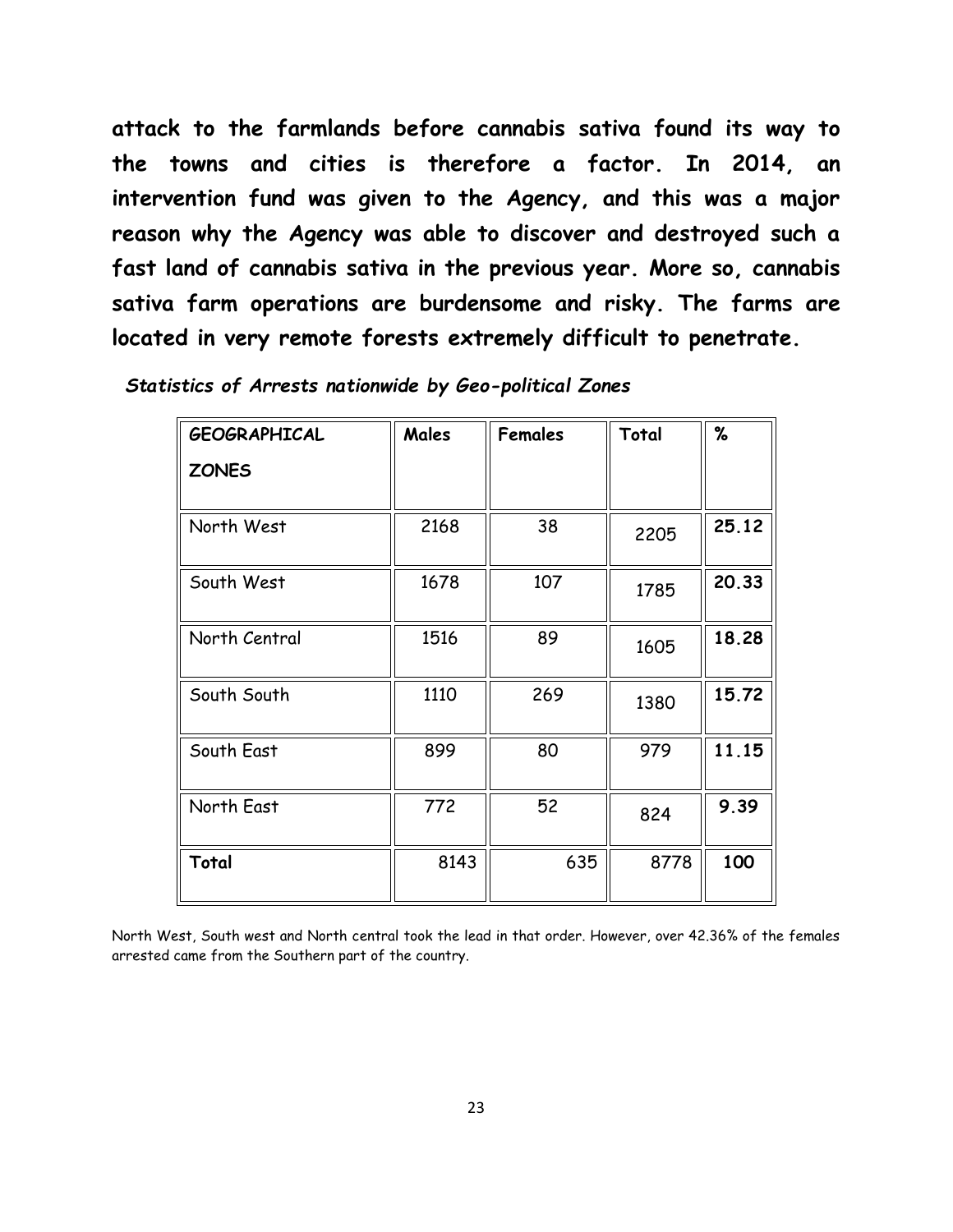#### *Seizures in kgs*

| <b>ZONES</b> | COCAINE  | <b>HEROIN</b> | CANNBIS    | <b>METH</b> | AMPHET       | <b>EPHED</b> | <b>OTHERS</b> | <b>TOTAL</b> |
|--------------|----------|---------------|------------|-------------|--------------|--------------|---------------|--------------|
|              |          |               |            |             | AMINE        | <b>RINE</b>  |               |              |
| South West   | 171.9445 | 12.0249       | 455,790.4  | 352.6030    | $\mathbf{1}$ | 578.9        | 5523.806      | 466,430.68   |
| South        | 10.5414  | 1.099         |            |             | 0.03         |              | 1906.3806     | 321,893.41   |
| South        |          |               | 319,975.36 |             |              |              |               |              |
| North West   | 5.3635   | 0.057         | 61,500.465 | 24.4        |              | 71           | 13,449.74     | 75,051.03    |
| North        | 54.7146  | 1.319         |            | 25.7        | 0.3331       | 83.7         | 2,674.564     | 26, 244. 43  |
| Central      |          |               | 23,404.1   |             |              |              |               |              |
| North East   | 1.5074   | 0.003         | 2,750.761  |             |              |              | 6993.9        | 9,746.17     |
| South East   | 16.4014  | 15.5807       | 4,059.222  | 8.117       | 3.4713       | 51.5         | 104.5372      | 4,258.83     |
| Total        |          |               |            |             | 4.83         |              |               | 903,624.56   |
|              | 260.47   | 30.09         | 871,480.32 | 410.82      |              | 785.10       | 30,652.93     |              |

*Note: As usual, cannabis top the chart followed by others and Ephedrine. A new type of drug - Khat (added to others) was discovered in the country during the period under consideration.*

### *Seizure- Arrest Index (SAI) Table*

| Zone          | Arrests | Seizures (kgs) | SAI |
|---------------|---------|----------------|-----|
| North West    | 2,205   | 75,051.03      | 34  |
| South West    | 1,785   | 466,430.68     | 25  |
| North Central | 1,605   | 26, 244. 43    | 16  |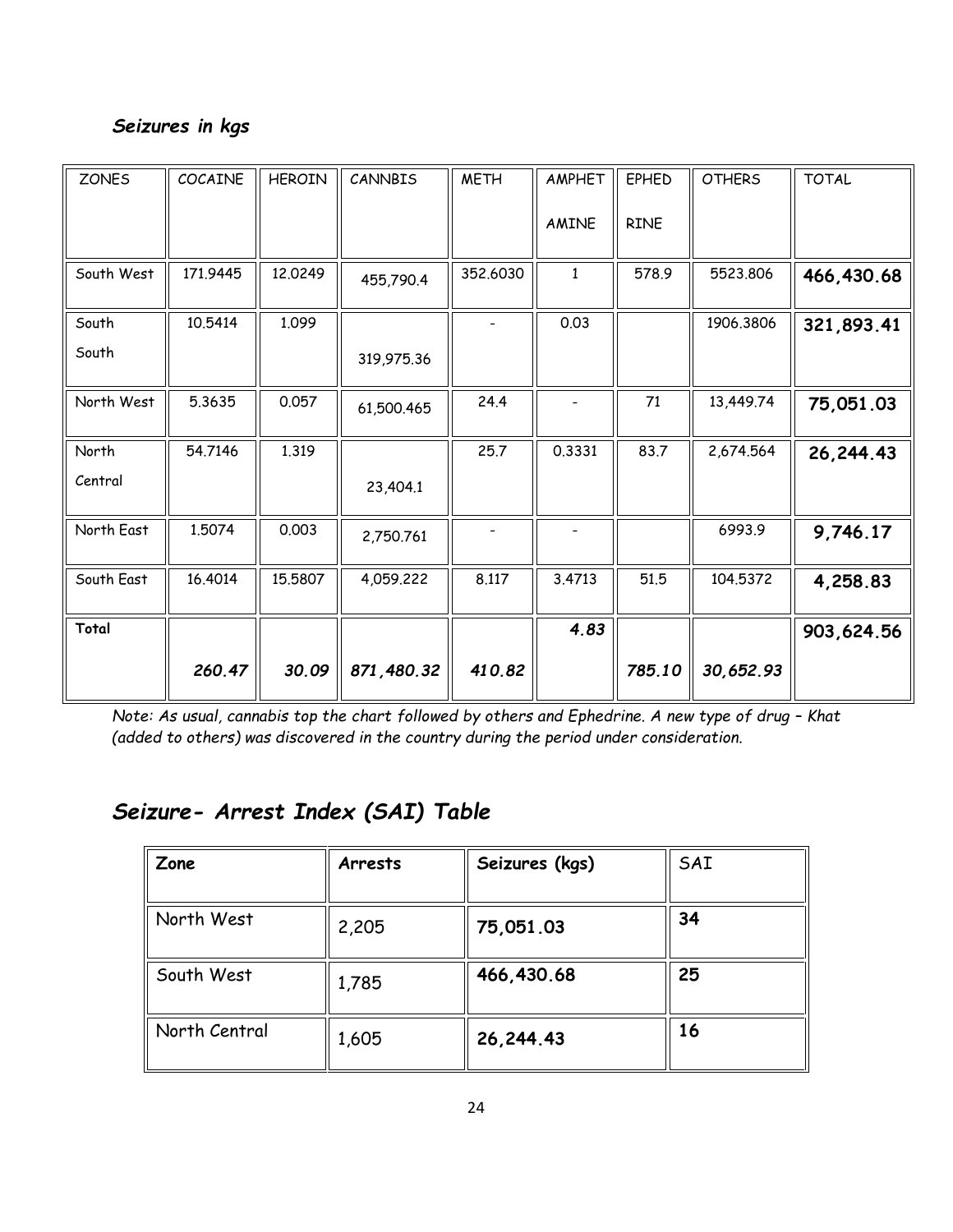| South South | 1,380 | 321,893.41 | 233 |
|-------------|-------|------------|-----|
| South East  | 979   | 4,258.83   |     |
| North East  | 824   | 9,746.17   | 12  |
| Total       | 8,778 | 903,624.56 | 103 |

• *Airlines Used By Traffickers (MMIA ONLY)*

| SN             | <b>AIRLINE</b>        | <b>FREQUENCY</b> | %     |
|----------------|-----------------------|------------------|-------|
| 1 <sub>1</sub> | <b>EMIRATES</b>       | 31               | 26.50 |
| 2.             | ETHIOPIAN AIRLINE     | 21               | 17.95 |
| 3.             | QATAR                 | 16               | 13.68 |
| 4.             | SOUTH AFRICAN AIRWAYS | 12               | 10.26 |
| 5.             | ETIHAD AIRWAYS        | 9                | 7.69  |
| 6.             | <b>KENYA AIRWAYS</b>  | 6                | 5.13  |
| 7.             | <b>ARIK</b>           | 4                | 3.42  |
| 8.             | VIRGIN ATLANTIC       | $\mathfrak{Z}$   | 2.57  |
| 9.             | TURKISH AIRLINE       | $\overline{c}$   | 1.71  |
| 10.            | ROYAL AIR MAROC       | $\overline{c}$   | 1.71  |
| 11.            | RWAND AIR             | $\overline{c}$   | 1.71  |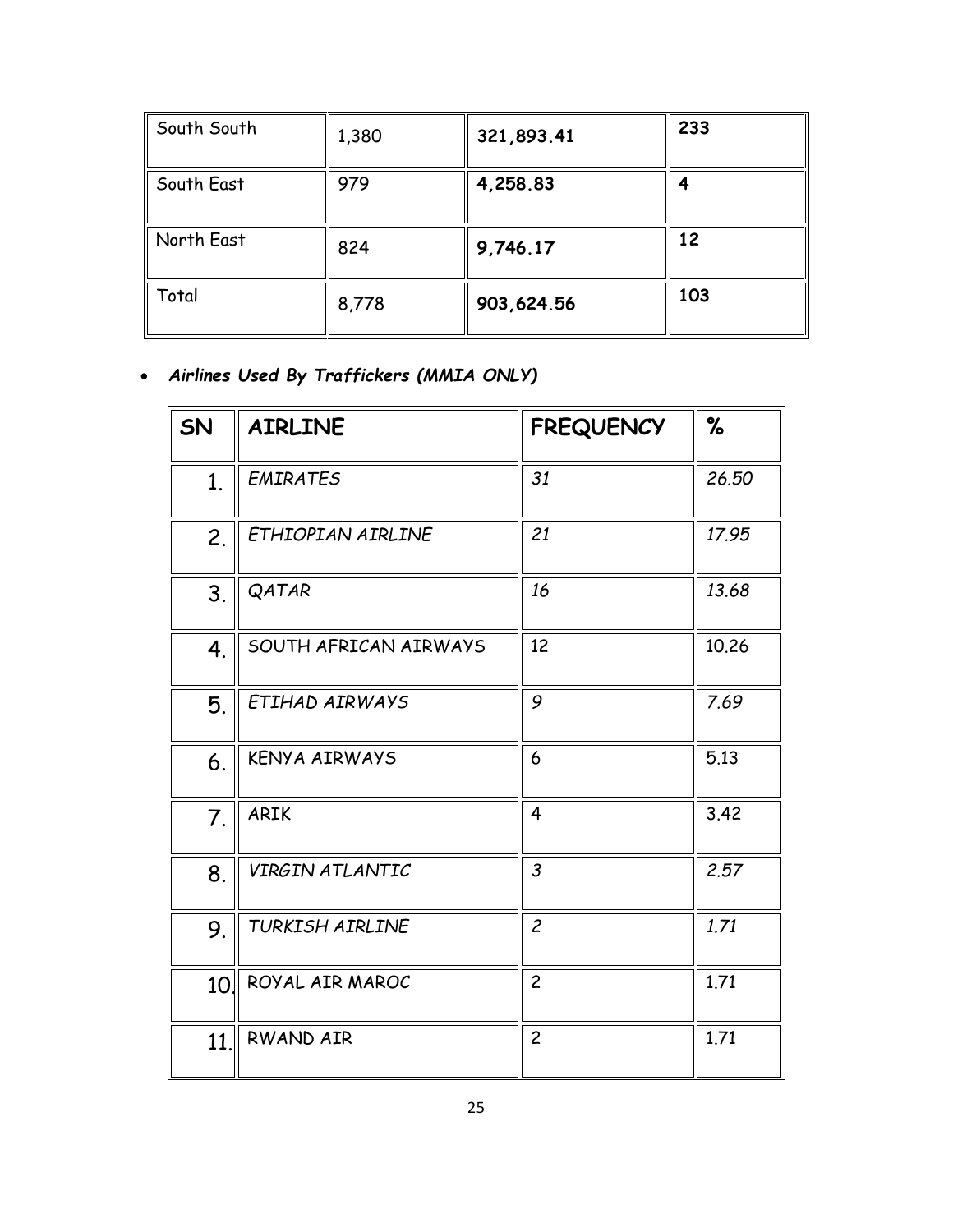| 12  | <b>LUFTHANSA</b>  | $\overline{c}$   | 1.71 |
|-----|-------------------|------------------|------|
| 13. | <b>AIR FRANCE</b> | $\it 1$          | 0.85 |
| 14  | MIDDLE EAST AIR   | $\boldsymbol{1}$ | 0.85 |
| 15  | EGYPT AIR         | $\overline{1}$   | 0.85 |
| 16  | MEDVIEW AIR       | $\mathbf{1}$     | 0.85 |
| 17. | <b>KLM</b>        | $\mathbf{1}$     | 0.85 |
| 18. | <b>DELTA</b>      | $\overline{1}$   | 0.85 |
| 19. | <b>DHL</b>        | 1                | 0.85 |
|     | <b>TOTAL</b>      | 117              | 100  |

*Note: The table above indicates that Emirate Airline was the most frequently patronised flight by couriers during the period under consideration, followed by Ethiopia and Qatar Airlines respectfully.* 

## *Destination of drug Couriers arrested at MMIA, Lagos*

| S/N | <b>DESTINATION</b> | <b>FREQUENCY</b> | %     |
|-----|--------------------|------------------|-------|
| 1.  | <b>NIGERIA</b>     | 55               | 47    |
| 2.  | CHINA              | 13               | 11.11 |
| 3.  | <b>UAE</b>         | 12               | 10.26 |
| 4.  | SOUTH AFRICA       | 10               | 8.56  |
| 5.  | <b>HONG KONG</b>   | 5                | 4.28  |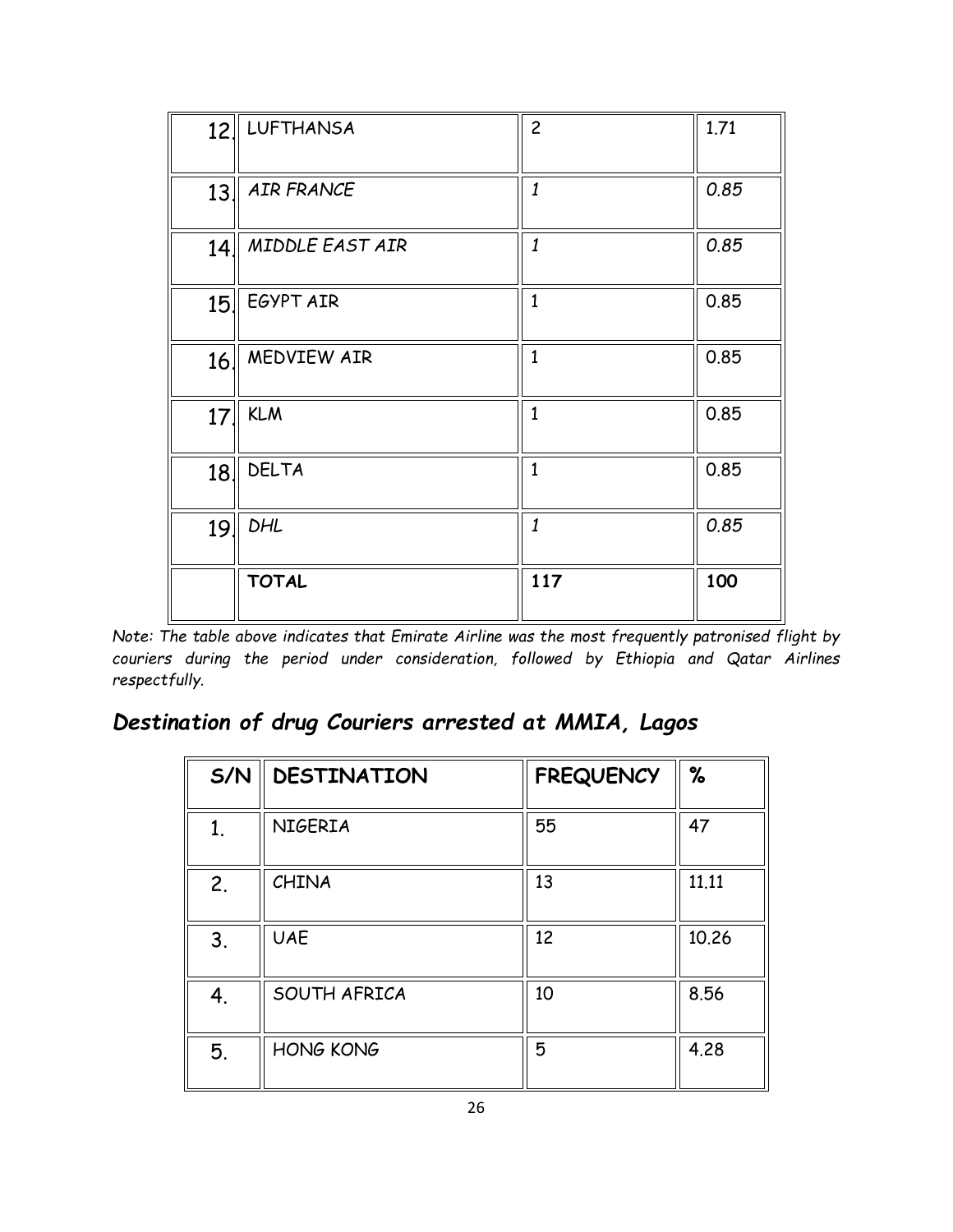| 6.  | INDIA                 | $\overline{4}$ | 3.42 |
|-----|-----------------------|----------------|------|
| 7.  | <b>ITALY</b>          | 3              | 2.57 |
| 8.  | D.R.CONGO             | $\overline{c}$ | 1.71 |
| 9.  | UK                    | $\overline{c}$ | 1.71 |
| 10. | <b>GUINEA CONAKRY</b> | $\mathbf{1}$   | 0.85 |
| 11. | <b>FRANCE</b>         | $\mathbf{1}$   | 0.85 |
| 12. | RWANDA                | $\mathbf{1}$   | 0.85 |
| 13. | <b>LEBANON</b>        | $\mathbf{1}$   | 0.85 |
| 14. | MOZAMBIQUE            | $\mathbf{1}$   | 0.85 |
| 15. | <b>TURKEY</b>         | $\mathbf{1}$   | 0.85 |
| 16. | SPAIN                 | $\mathbf{1}$   | 0.85 |
| 17. | QATAR                 | $\mathbf{1}$   | 0.85 |
| 18. | <b>USA</b>            | $\mathbf{1}$   | 0.85 |
| 19. | BRAZIL                | $\mathbf{1}$   | 0.85 |
| 20. | <b>TAZANIA</b>        | $\mathbf{1}$   | 0.85 |
|     | <b>TOTAL</b>          | 117            | 100  |

*Note: The inflow of drugs into Nigeria is about 47% whereas the outward movement of couriers is about 63%, which indicates the fact that Nigeria is still being used mostly as a transit nation. The highest outward destinations of the couriers in the period under consideration were China, UAE and South Africa as illustrated*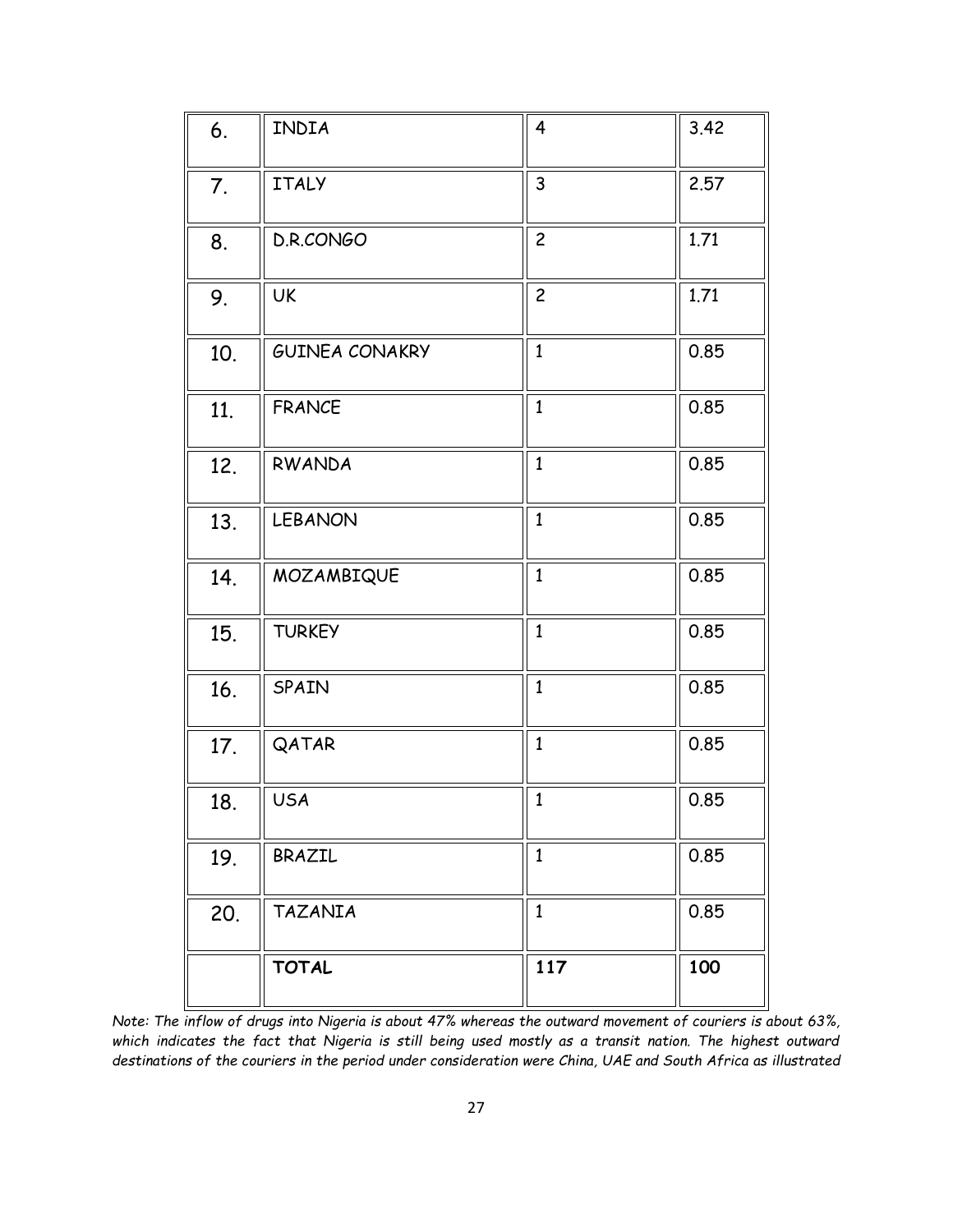*on Table above. One of the reasons why traffickers avoid direct flights to their destinations is to ward off suspicion and sometimes to reduce cost or indeed achieve both goals.* 

#### **3.1 Visa Clearance**

The Agency's Visa Clearance system remains an important instrument and continues to serve as a strong deterrent for aspiring drug dealers from obtaining visas from countries that have subscribed to the scheme. These countries are often either source or gateway countries for illicit drugs. The Visa programme, as a preventive measure, draws voluntary participation from foreign missions in Nigeria with the consent of their home countries. The participating Missions make the NDLEA Visa Clearance Certificate an additional requirement for Nigerian visa applicants who wish to obtain entry visas from these countries.

The issuance of a Clearance Certificate by the Agency, however, is not a guarantee and does not convey any assurance that visa will be issued to the applicant, but remains a valid additional requirement. The Agency usually collects some personal information from the applicants, demands for two (2) credible sureties (guarantors) from the applicants and carries out some background checks before clearance is issued. The scheme has been quite successful. Countries that have willingly subscribed to the visa clearance scheme include Brazil, Indonesia, Malaysia, Pakistan, Russia, India, Singapore and Thailand. For the period in focus the Agency received 1,711 visa applications 1,395 were cleared, 75 disqualified while 241 are pending due to incomplete documents. The previous year showed that 1,964 applications were received.

The records above show a decrease of 253 in the number of applications received by the Agency in 2015 when compared with the previous year. This represents about 12.88% decrease in the number of applications received. Available records show that from 2012 till the time of this report the numbers of applicants is on the downturn as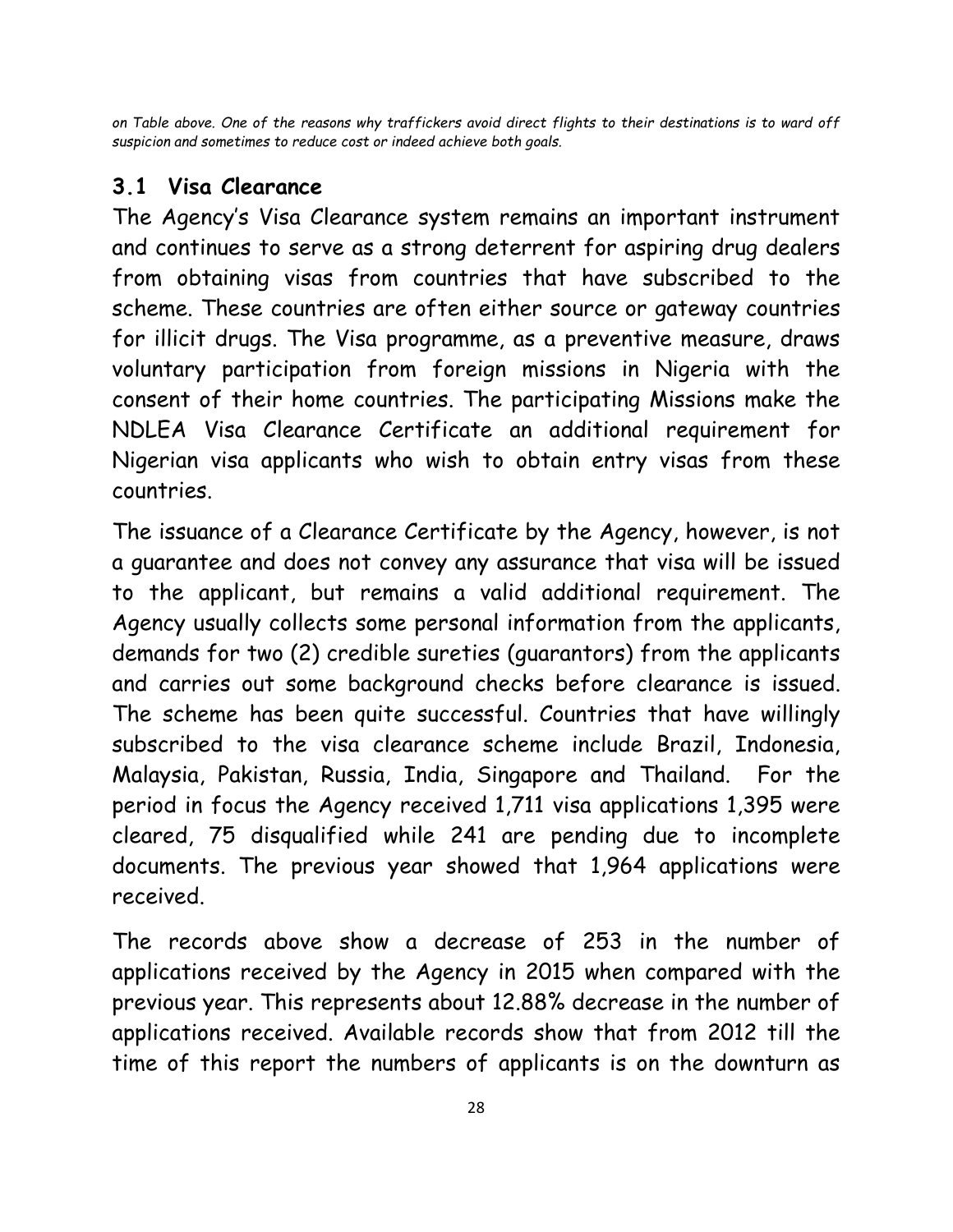shown in the table below. For instance in **2012**, about 3,255 applications were received, in **2013** it was 2,468 while in **2014**, about 1,964 applications were received. This downward slide is however, due to the fact that the Agency in the course of time has been able to separate the shaft from the wheat and only people with genuine intents were able to step forward and apply for the clearance certificates.

#### *See table below*

| Year | No of Applicants |
|------|------------------|
| 2012 | 3,255            |
| 2013 | 2,468            |
| 2014 | 1,964            |
| 2015 | 1.711            |

*Graphical Representation of the Trend For Visa Clearance Application Between 2012 and 2015*

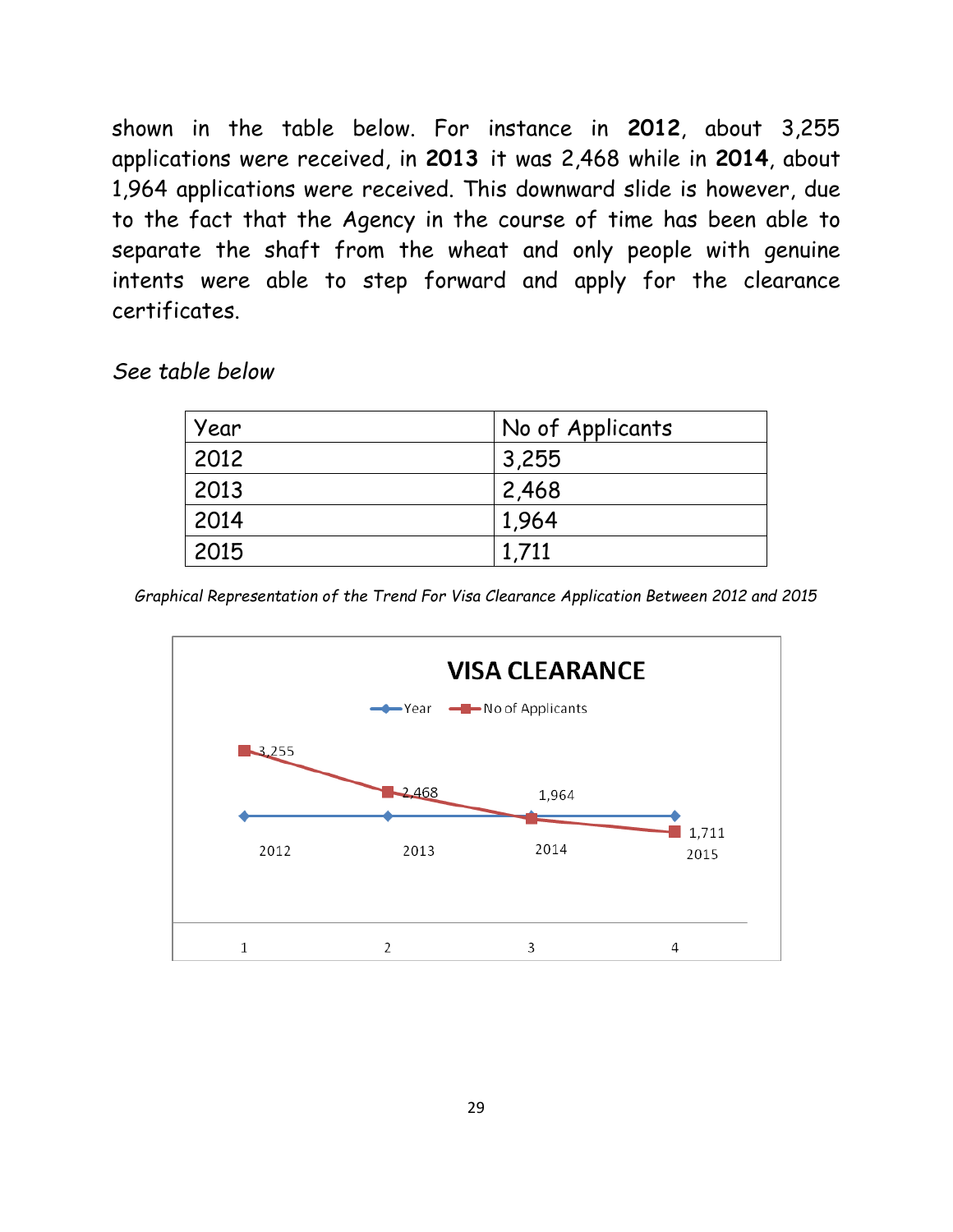Some more countries have indicated their desire to subscribe to the process in order to strengthen their Visa Control Procedures.

### **3.2 Drug Deportees**

The Agency received **183** Nigerian nationals (176 males and 7 females) that were deported from other countries over drug related offences. The deportees were appropriately debriefed, documented and released on bail.

## S/N COUNTRY OF DEPORTATION | NUMBER DEPORTED 1. ITALY 55 2. THAILAND 41 3. USA 24 4. NORWAY 17 5. SOUTH AFRICA 15 6. SPAIN 10 7. SAUDI ARABIA 3 8. FRANCE 3 9. BRAZIL 2 10. CHINA 2 11. INDIA 1

#### **COUNTRIES OF DEPORTATION FOR 2015**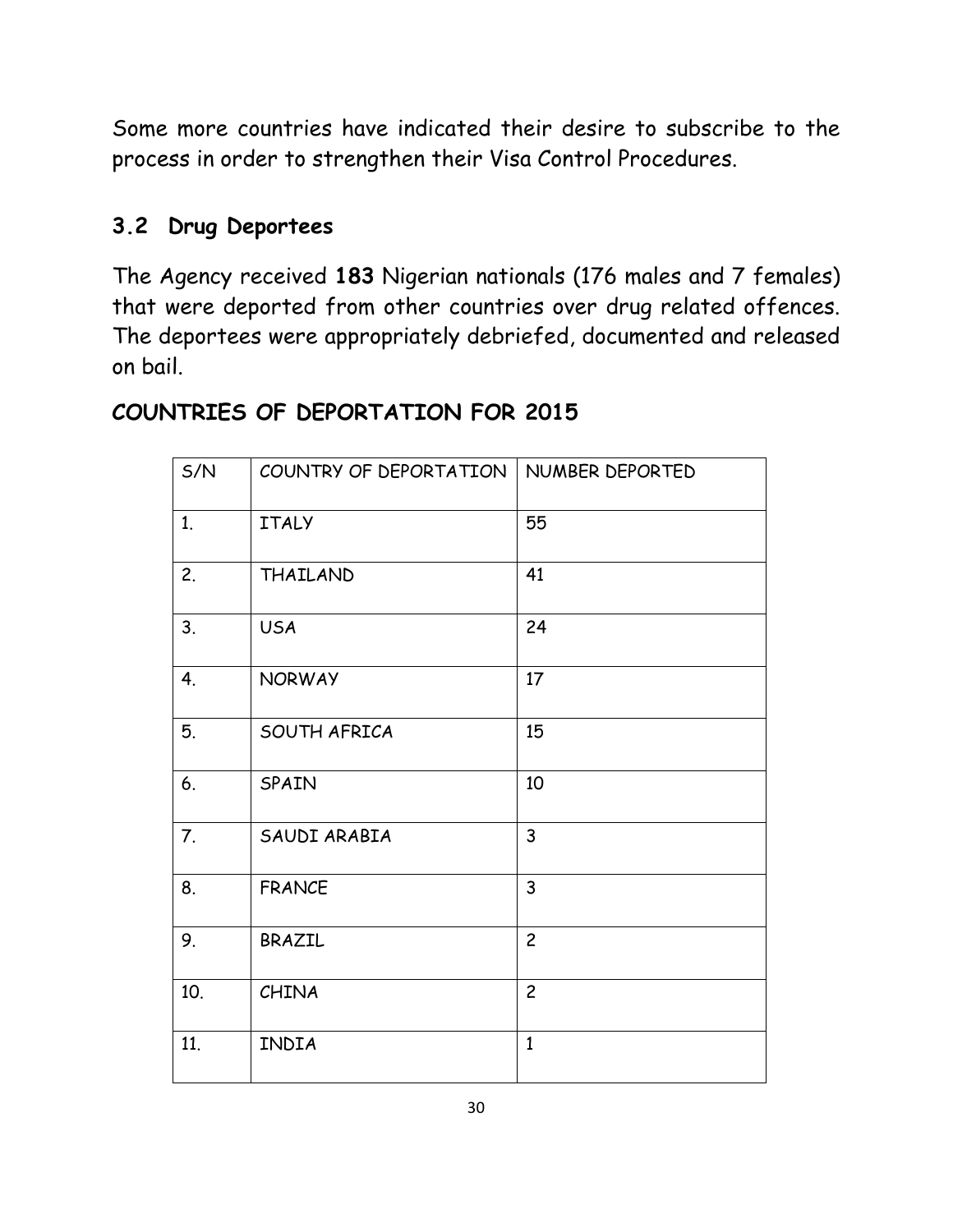| 12. | <b>AUSTRIA</b> | $\mathbf{1}$   |
|-----|----------------|----------------|
| 13. | INDONESIA      | $\mathbf{1}$   |
| 14. | <b>BELGIUM</b> | $\mathbf{1}$   |
| 15. | PERU           | $\overline{1}$ |
| 17. | ZAMBIA         | $\mathbf{1}$   |
| 18. | <b>UAE</b>     | $\mathbf{1}$   |
| 19. | <b>UK</b>      | $\mathbf{1}$   |
| 20. | ARGENTINA      | $\mathbf{1}$   |
|     | <b>TOTAL</b>   | 183            |

## **DEPORTEES BY GENDER**

| <b>GENDER</b> | <b>NUMBER</b> | %     |
|---------------|---------------|-------|
| <b>MALE</b>   | 176           | 96.17 |
| <b>FEMALE</b> |               | 3.83  |
| <b>TOTAL</b>  | 183           | 100   |

## *Monetary Exhibit*

| SN | TYPE OF CURRENCY | <b>AMOUNT</b> |
|----|------------------|---------------|
|    |                  |               |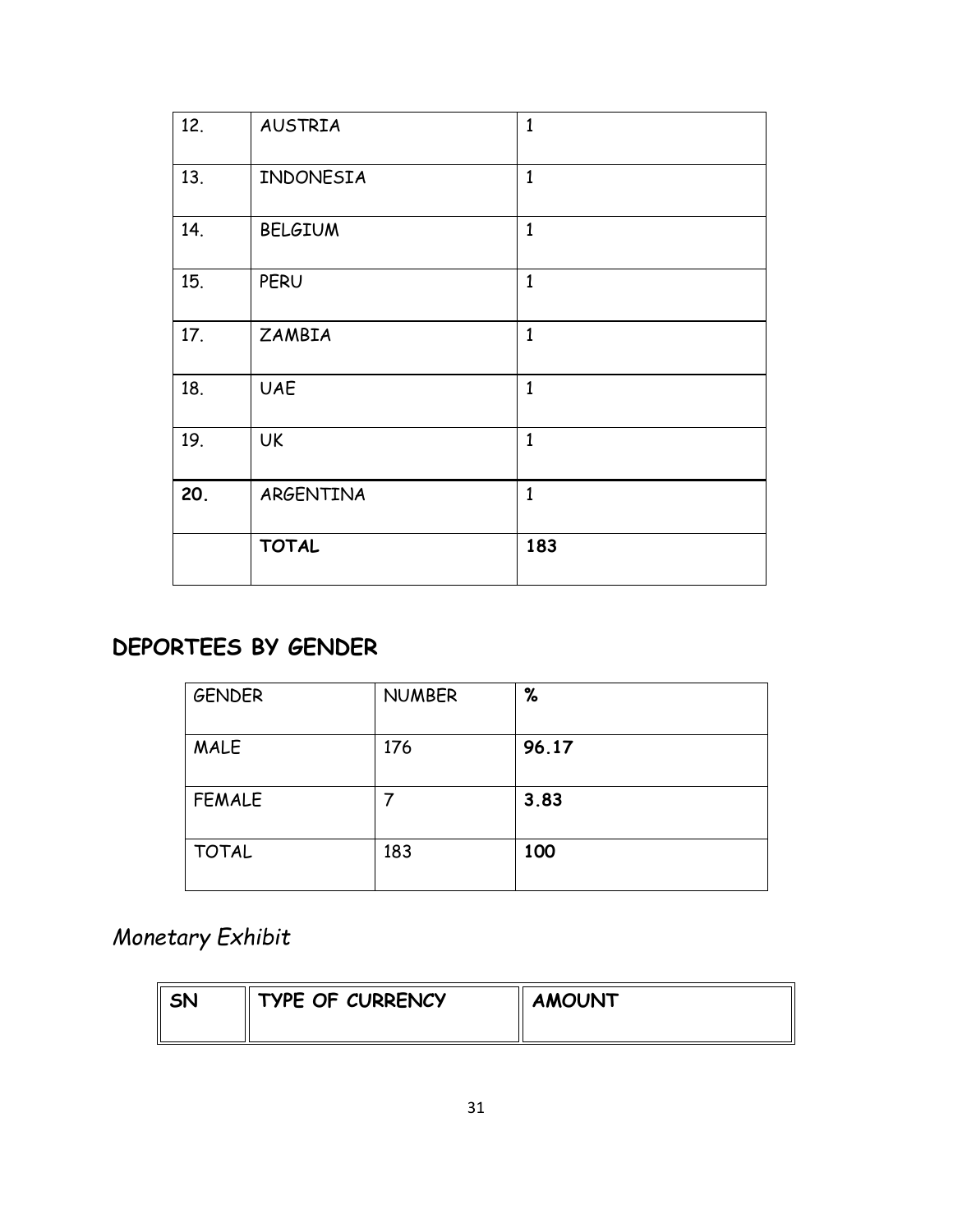| 1 <sub>1</sub> | Nigerian Naira           | N <sub>1</sub> ,553,000.00 |
|----------------|--------------------------|----------------------------|
| 2.             | Euro                     | €15,300.00                 |
| 3.             | US DOLLARS               | \$2,412,050.00             |
| 4.             | Pound Sterling           | £2,000.00                  |
| 5.             | <b>SA Rand</b>           | R 1,000.00                 |
| 6.             | <b>HONG KONG</b>         | <b>HKD 260.00</b>          |
| 7.             | INDIA                    | RP740.00                   |
| 8.             | PAKISTAN                 | RP420.00                   |
| 9.             | US DOLLARS (counterfeit) | \$6,200                    |
| 10.            | <b>UAE</b>               | DRM19,700                  |

## **3.3 Public Destruction of Exhibits**

Public destruction of drug exhibits is one of the Agency's strategies to permanently take drugs out of circulation. This has proven to be quite effective over the years. In **2015**, a total of 56,729.134kgs of various drugs were publicly destroyed by the Agency while 129,342.752kgs were destroyed in **2014** representing about 56.14% decrease.

*See the table below*

| Public Destruction (Location and quantity) |                 |             |  |  |
|--------------------------------------------|-----------------|-------------|--|--|
|                                            | $SNN$ $COMMAND$ | QUANTITY IN |  |  |
|                                            |                 | KG          |  |  |
|                                            | <b>SEME</b>     | 18,791.593  |  |  |
|                                            | <b>FCT</b>      | 13,562.393  |  |  |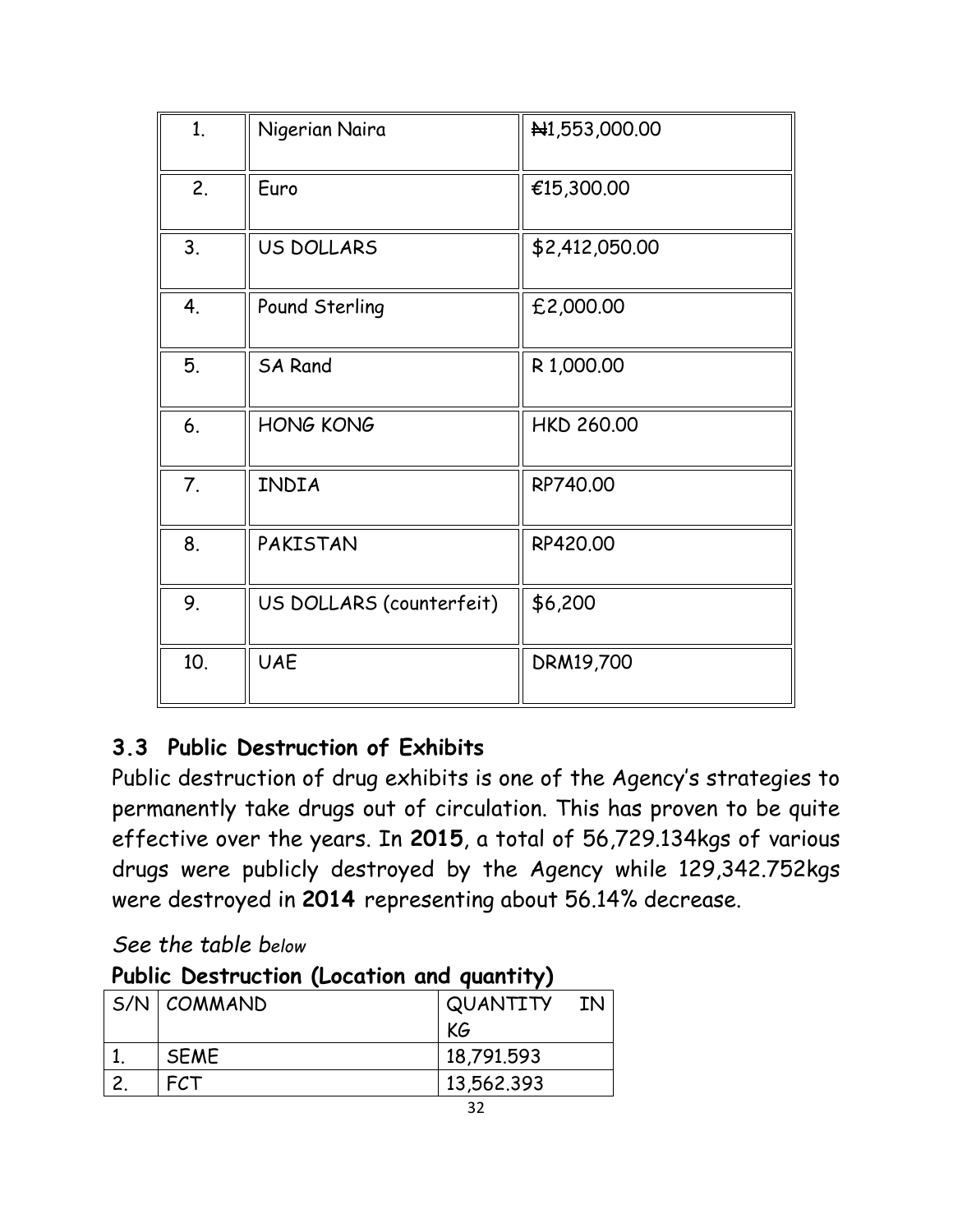| 3. | <b>KADUNA</b> | 12,366    |
|----|---------------|-----------|
|    | ADAMAWA       | 8,127.57  |
| 5. | PLATEAU       | 3,881.576 |
|    | Total         | 56,729.13 |

#### **Interdiction Score Card Since 2005**

| Year         | Cannabis      | Cocaine   | Heroin | Others     | Total         | Male   | Femal | Total  |
|--------------|---------------|-----------|--------|------------|---------------|--------|-------|--------|
|              |               |           |        |            |               |        | e     |        |
| 2006         | 192,368.30    | 14,435.88 | 33.09  | 515.57     | 207, 352.84   | 5,883  | 440   | 6,323  |
| 2007         | 210,262.90    | 393.68    | 120.64 | 699.74     | 211,476.00    | 5,891  | 477   | 6,368  |
| 2008         | 335,535.34    | 365.49    | 11.61  | 530.40     | 336,442.84    | 7,584  | 315   | 7,899  |
| 2009         | 114,700.71    | 392.05    | 104.71 | 712.77     | 115,910.24    | 6,700  | 342   | 7,042  |
| 2010         | 174,661.59    | 706.43    | 202.08 | 2,550.62   | 178, 120.73   | 6,296  | 492   | 6,788  |
| 2011         | 191,847.91    | 410.81    | 39.75  | 2,985.45   | 195,283.90    | 8,072  | 567   | 8,639  |
| 2012         | 228,794.13    | 131.89    | 211.03 | 3,905.45   | 233,699.60    | 7,510  | 542   | 8,052  |
| 2013         | 205,373       | 290,20    | 24.53  | 134,280.38 | 339,968.11    | 8,324  | 519   | 8,843  |
| 2014         | 53,878,194.52 | 226,04    | 56.45  | 7562.49    | 53,886,039.50 | 8332   | 494   | 8826   |
| 2015         | 871,480.32    | 260.47    | 30.09  | 31,442.86  | 903,624.56    | 8143   | 635   | 8778   |
| <b>TOTAL</b> | 56,403,218.   | 17,612.9  |        |            | 56,607,918.   |        |       |        |
|              | 72            | 4         | 833.98 | 185185.73  | 32            | 72,735 | 4823  | 77,558 |

#### **4.0 TREND AND THREAT ANALYSIS**

#### **4.1 TREND**

About 25% of arrested suspects were from the North West and 42.36% of the females arrested are from the South Southern part of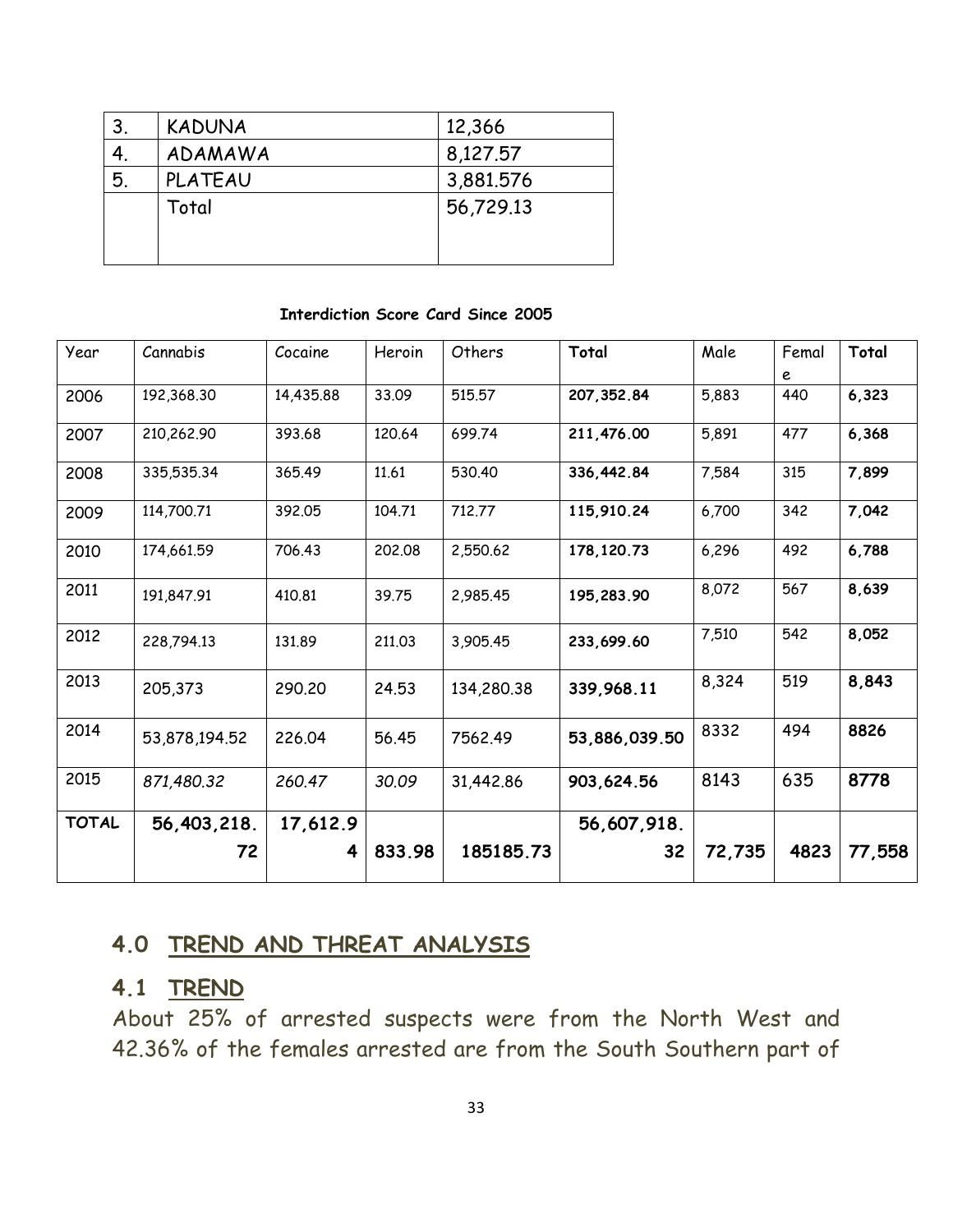the country. This trend has remained so over the years. As usual youths constitute the greater percentage of the total arrest made.

#### **4.2 THREAT**

#### 4.2.1 External

The desired level of cooperation from sister agencies especially at the level of the rank and file is not yet attained.

The insurgencies in the north-eastern part of the country placed a limit on what could be achieved in that area. Political thuggery, kidnapping, armed robbery, sea pirate activities were general problems facing the country in one area or the other. These factors and more hindered the operations of the Agency in the year under focus.

Cannabis farm destruction operations are as hazardous as they are cumbersome. The farms are located in very remote forests and dangers of hostile reptiles and other animals within the forests are threatening.

There are also hostilities from villagers in the areas of operation in form of mob attacks. Some barons had gone to the extent of stockpiling arms which they use in attacking officers.

#### **4.2.2 Internal**

**Manpower**: The manpower of the Agency is grossly inadequate. One (1) drug agent to over thirty three thousand, nine hundred and ninety three Nigerians (33,993) using the population of 170,000,000 Nigerians is not good enough.

**Logistics**: There is a need for the provision of operational vehicles (rugged) for rough terrain, surveillance vehicles, helicopters for farm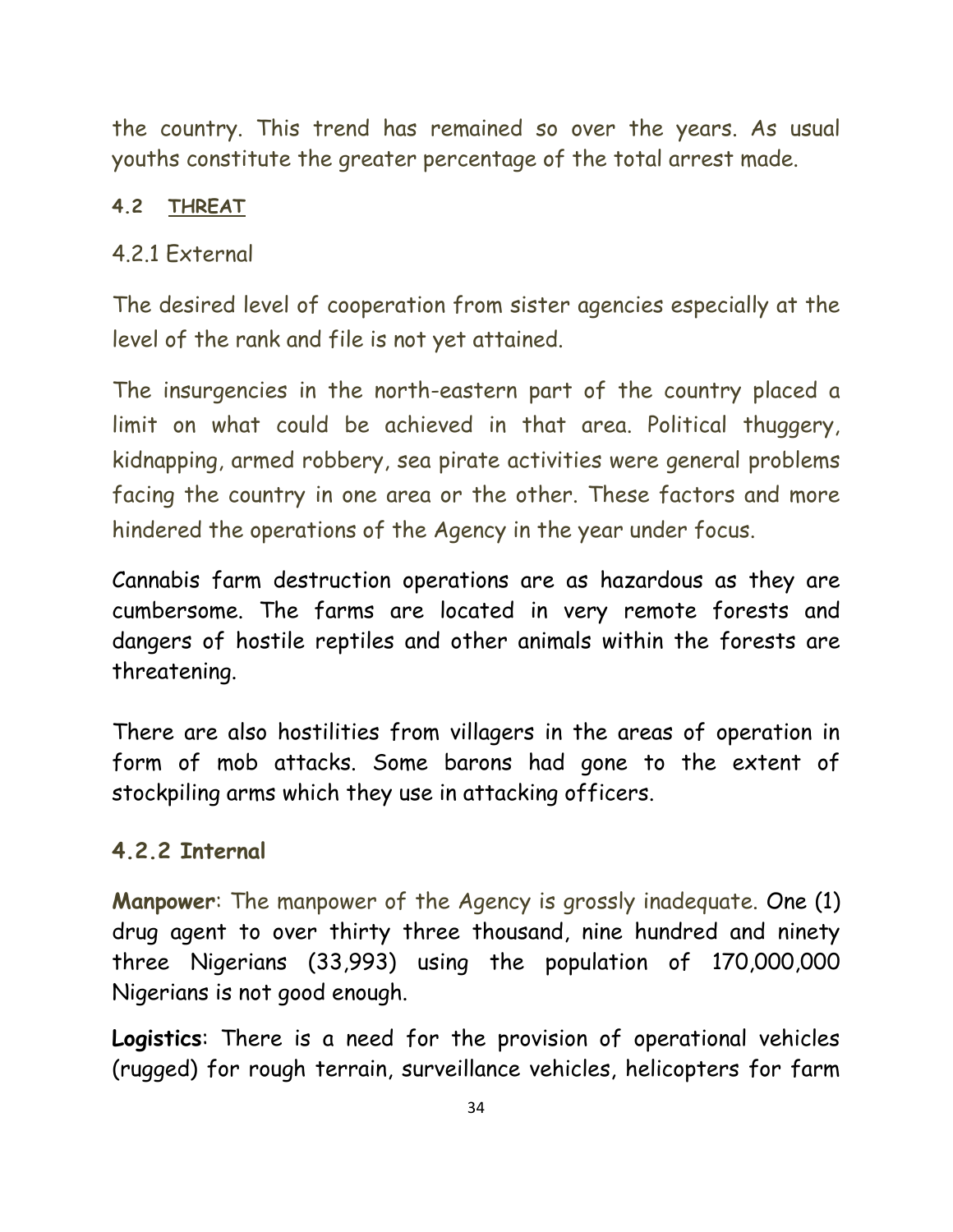survey, official vehicles for the Commanders and Assistant Commanders, accommodation for officers, sophisticated fire arms, life jackets, helmets, hand and leg cuffs etc.

Absence of perimeter fence, confinement and storage facilities, pose great threats to the operations of the Agency in some commands.

Fund: The Agency's funding has been abysmal over the years, this in a large extent has set maximum on what the Agency can achieve despite its ever ready work force.

### 5.0 **Assets and Financial Investigation:**

Internal Investigation:

During the period of this report, the Directorate investigated thirty five (35) cases resulting in different seizures. Some of these seizures were:

a. Eight million, five hundred and ninety nine thousand, one hundred and eighty seven naira sixty kobo (**N8,599,187.60**),

b. Four hundred and fourteen thousand, five hundred and seventeen (US) dollars and ninety three cents (\$414, 517.93).

c. Two hundred and forty thousand (\$240,000.00) fake US dollars.

d. Thirty five thousand, eighty five pounds and fifteen shillings (£35,085.15).

e. Twenty thousand euro (€20,000.00)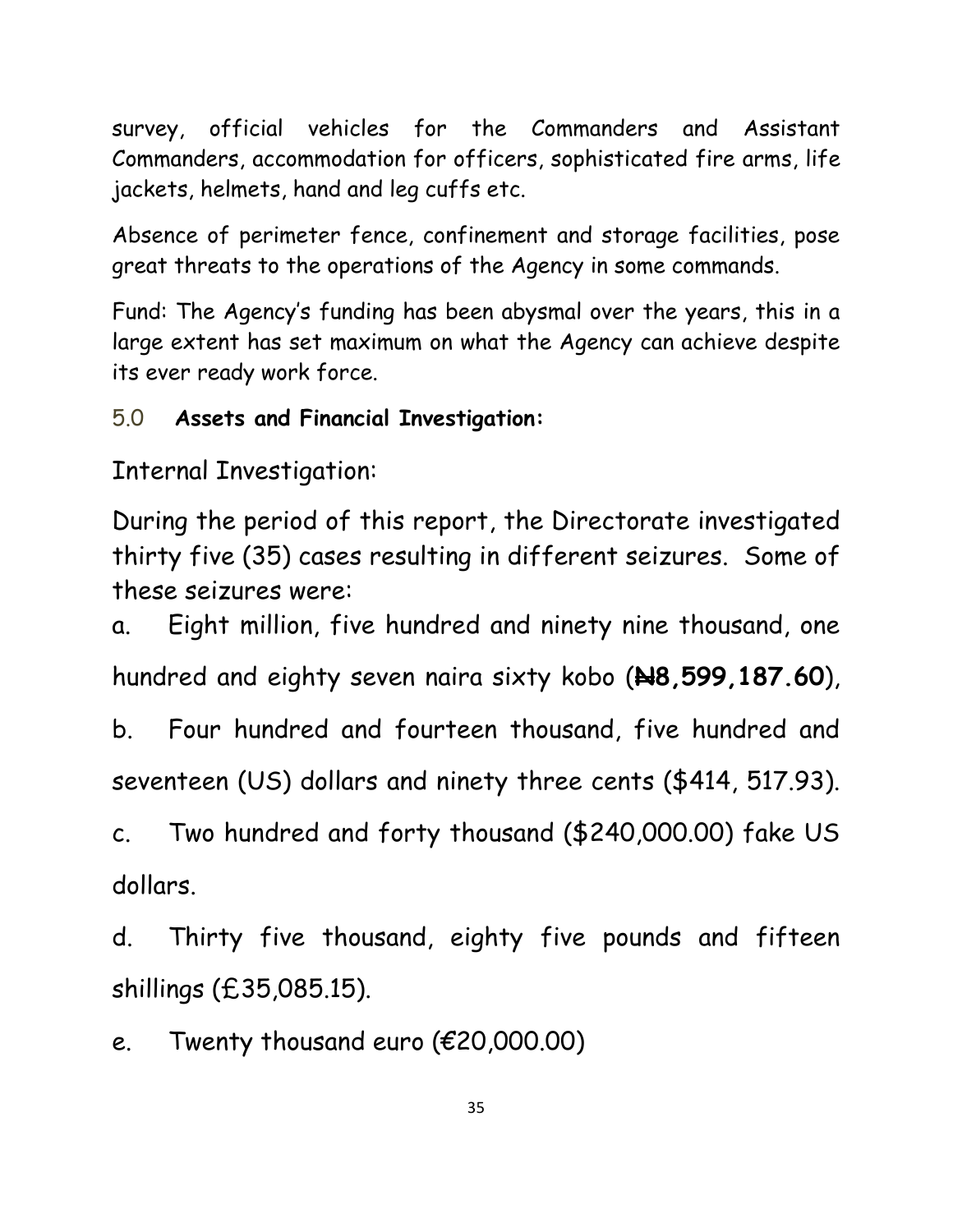f. One suspect was convicted for money laundering and also forfeited the sum of fourteen million (**N**14,000,000.00) naira being proceeds of drug dealings.

g. The sum of six thousand, two hundred and ninety six (US) dollar and 63 cents. (\$6,296. 63) and twenty six million, one hundred and thirty one thousand, six hundred and twenty eight naira, seven kobo (**N**26,131,628.07) were frozen at the bank. Also other monies amounting to the sum of fifty thousand US dollar (\$50,000) and two hundred and seventy six thousand naira were seized. Also monetary exhibit of one hundred and fifty six thousand (US) dollars (\$156,000) was transferred to EFCC

h. One (1) duplex located at Alimosho LGA of Lagos State, One (1) plot of land located at Ideato North LGA in Imo State, Eight (8) other buildings, Two (2) shops, Nin (9) landed properties and Eleven (11) vehicles are under investigation.

#### 5.1 **Mutual Legal Assistance:**

Request for Mutual Legal Assistance were received from Germany, Switzerland and United Kingdom (UK). These involved Nigerians who got themselves engaged in money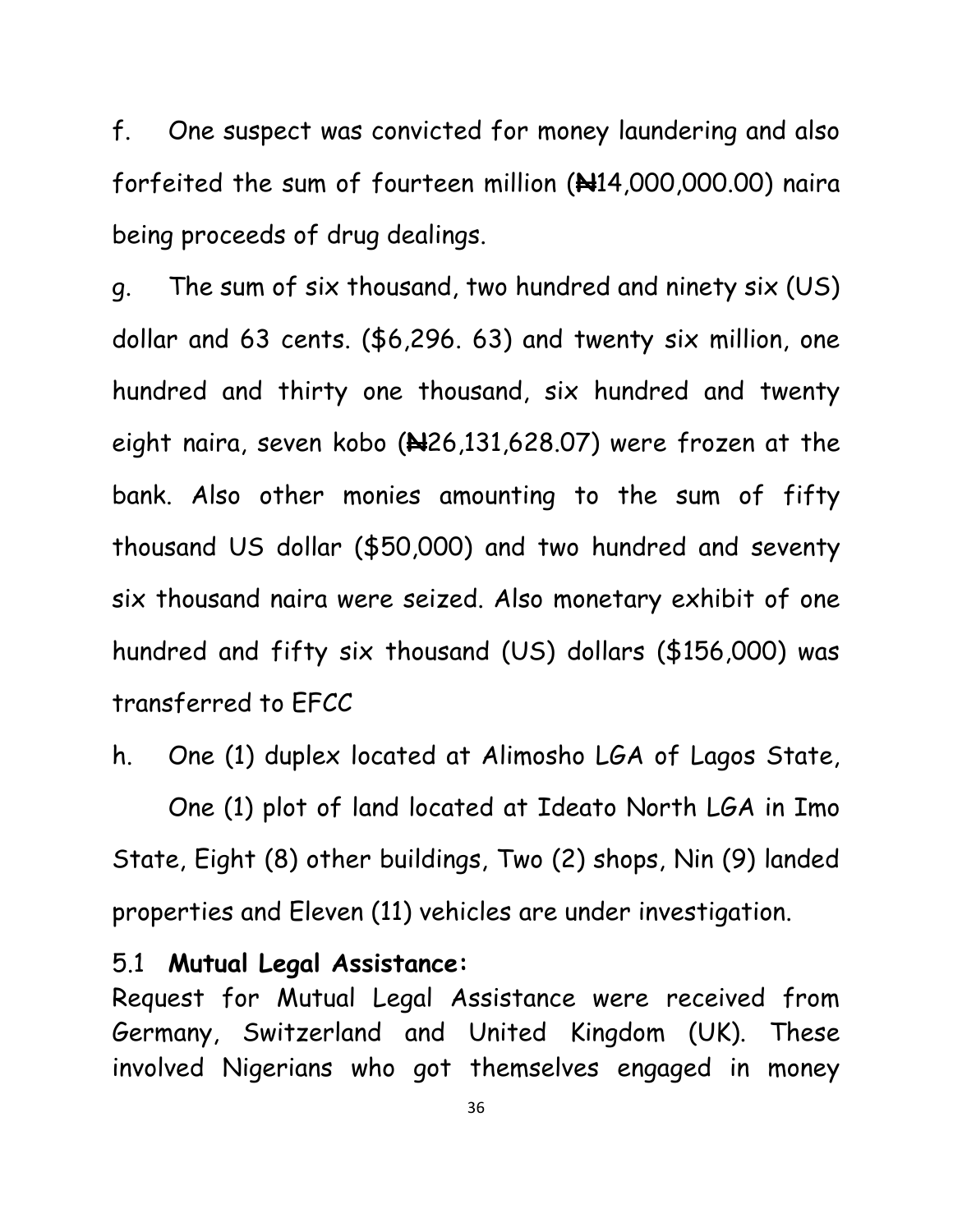laundering connected with narcotics in those countries. Investigations into these cases are ongoing.

### 5.2 **Cooperation with the stakeholders**:

The Directorate forwarded four (4) requests for additional intelligence to the Nigerian Financial Intelligence Unit (NFIU) and received two (2) pieces of intelligence from the same organisation.

#### **6.0 Joint Task Force**

During the period under review, the JTF unit worked in liaison with several internal and international counterparts and handled scores of assignments/operations, some of which are enumerated below:

### **6.1 Mutual Legal Assistance**:

During the period under review, the Unit received a total of two hundred and nine (209) correspondences from thirty five (35) countries. Some came directly while others came through Government Agencies like the National Intelligence Agency (NIA), Interpol, Presidency, and the Ministry of Foreign Affairs. Most of these correspondences have been attended to, while others are at different stages of execution.

#### **Other Activities**

The unit also had joint operations with the Combined Inter-Agency Task Force CIATF/UK National Crime Agency (NCA). The joint operations yielded a lot of positive results culminating to twenty one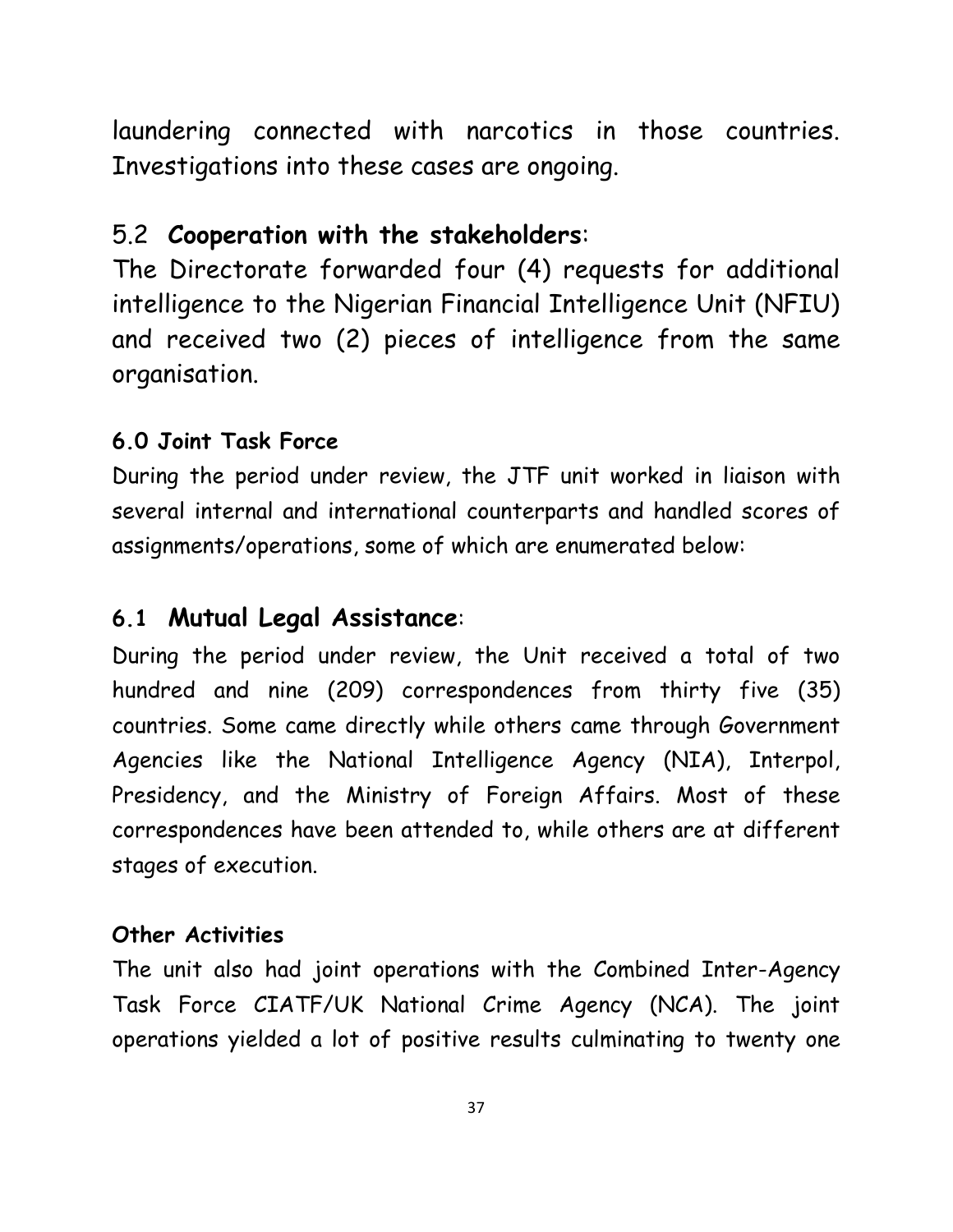arrests, and seizures of 36.78kgs of assorted narcotics drugs and other properties.

### **7.0 Prosecution and Legal Services**:

In all, the Agency prosecuted **1,731 cases** in which it won **1,690.** A total of **25** cases were discharged and acquitted while **16** cases were struck out.

The Directorate recorded the following monetary forfeitures; thirty three thousand, eight hundred and ninety five naira  $(A33, 895.00)$ . Other properties forfeited include one hundred and five (105) vehicles, twenty eight (28) motor cycles and two (2) houses.

| S/N | Description of Interim |    | Final | Total |
|-----|------------------------|----|-------|-------|
|     | items                  |    |       |       |
|     | Vehicles               | 12 | 93    | 105   |
|     | Motor cycles           |    | 28    | 28    |
|     | Houses                 |    |       |       |

It is pleasing to know that the eras of non commensurate sentences are over. In the year under review, some of the sentences secured ranged between ten years and life imprisonment. This will serve as a statement for would- be criminals, that it's no longer business as usual.

### *Summary of Prosecution by Conviction Rate*

| <b>ZONE</b> | CONVICTION | <b>DISCHARGED</b> | <b>STRUCK</b> | <b>TOTAL</b>   | <b>SUCCESS</b>  |
|-------------|------------|-------------------|---------------|----------------|-----------------|
|             |            | /ACQUITED         | OUT           | <b>HANDLED</b> | <b>RATE (%)</b> |
| NORTH WEST  | 375        |                   |               | 375            | 100             |
| SOUTH WEST  | 345        |                   |               | 348            | 99.14           |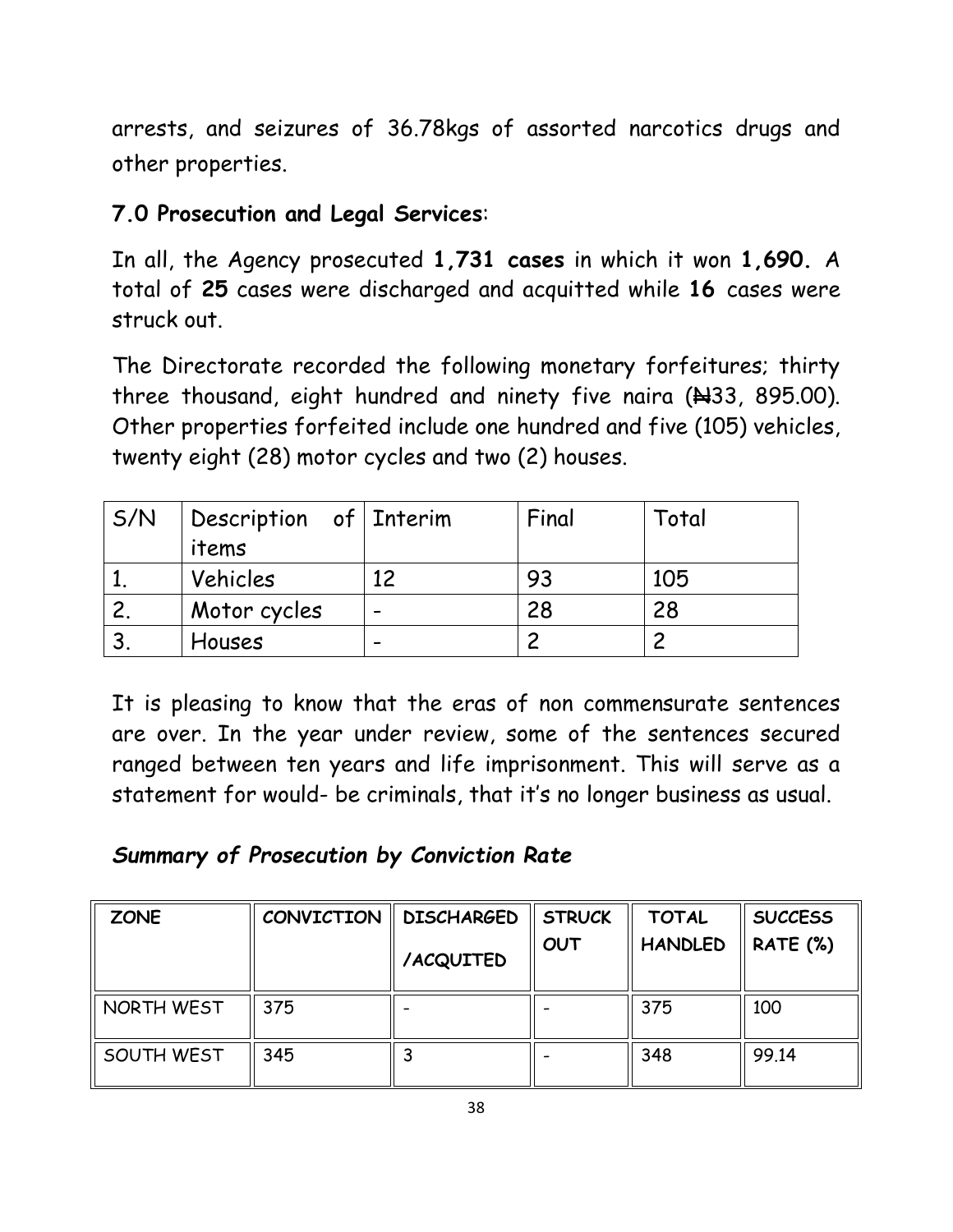| NORTH EAST        | 271  |    |    | 271  | 100   |
|-------------------|------|----|----|------|-------|
| SOUTH SOUTH       | 216  | 8  | 8  | 232  | 93.10 |
| <b>SOUTH EAST</b> | 146  | 5  |    | 151  | 96.69 |
| <b>NORTH</b>      |      |    |    |      |       |
| CENTRAL           | 337  | 9  | 8  | 354  | 95.20 |
| <b>TOTAL</b>      | 1690 | 25 | 16 | 1731 | 97.63 |

*During the period under review, the Agency handled several cases (both criminal and civil) and some of these cases went to higher courts of appeal.*

| Year         | Cases  | Won    | Lost/struck | <b>Success</b>  |
|--------------|--------|--------|-------------|-----------------|
|              |        |        | out         | <b>Rate (%)</b> |
| 2006         | 1,363  | 1,363  | O           | 100             |
| 2007         | 1,508  | 1,459  | 49          | 96.75           |
| 2008         | 1,720  | 1,712  | 8           | 99.53           |
| 2009         | 1,506  | 1,497  | 9           | 99.27           |
| 2010         | 1,526  | 1,509  | 17          | 98.89           |
| 2011         | 1,501  | 1,491  | 10          | 99.33           |
| 2012         | 1,736  | 1,718  | 18          | 98.96           |
| 2013         | 1,871  | 1,865  | 6           | 99.67           |
| 2014         | 2,070  | 2,054  | 16          | 99.22           |
| 2015         | 1,731  | 1,690  | 41          | 97.63           |
| <b>TOTAL</b> | 16,532 | 16,358 | 174         | 989.25          |

#### **Prosecution Score card: 2006-2015**

#### **Drug Demand Reduction Responsibility**:

**8.0**

The primary focus of the Directorate is to tackle the problems of drugs from demand reduction perspectives. This was carried out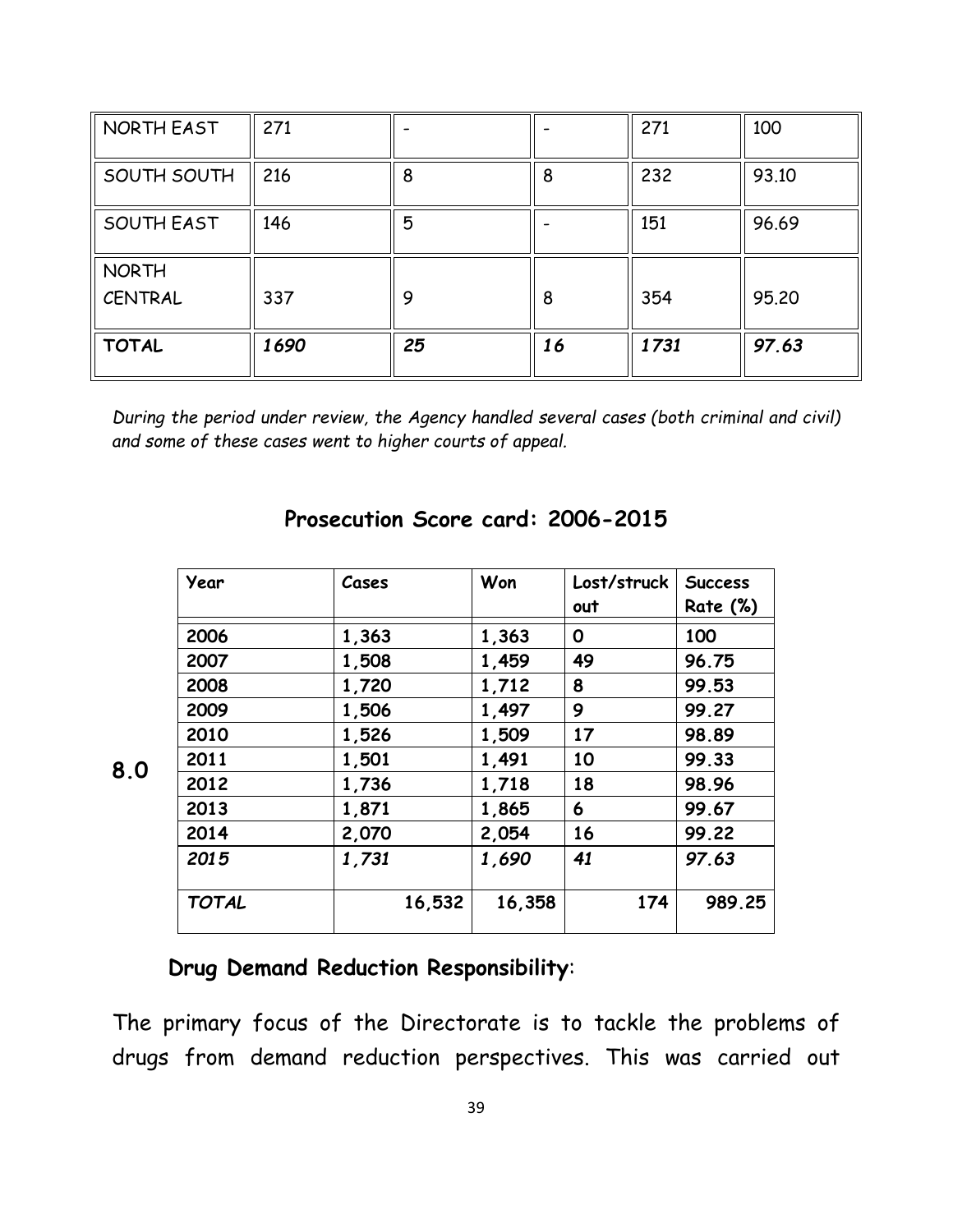through the complementary efforts of the three departments within the Directorate namely: Research and NGOs Liaison (R&NGO), Drug Abuse Preventive Education (DAPE), and Treatment and Rehabilitation (T&R).

## 8.1 **Research and Non-Governmental Organisations Liaison (R& NGO)**

Within the period under review the unit collected, collated and analysed Drug data questionnaires from Treatment Centres and NDLEA Commands nationwide. Letters were received from fifteen (15) NGOs seeking collaboration with the Demand Reduction Directorate of the Agency. Only eight (8) out of the lot got accredited after undergoing rigorous screening.

## **8.2 Drug Abuse Preventive Education (DAPE)**

Sensitization and awareness programmes were created by the unit for the general populace on the dangers inherent in drug abuse and illicit drug trafficking in the society. To this end the following activities were carried out by the Department within the year under review.

The unit conducted the school based programmes nationwide in 535 centres with 90,910 students in attendance while there were 16 centres with 1,777 participants for youth out of school. There were 78 centres for community based programme with 36,340 participants. The programme was carried out at 4 prison centres with 243 participants. Also the awareness was extended to the NURTW, Armed Forces and the Paramilitary and other market men and women with 645, 3,287 and 3921 participants respectfully. There were 502 Drug Free clubs with registered members of 44,000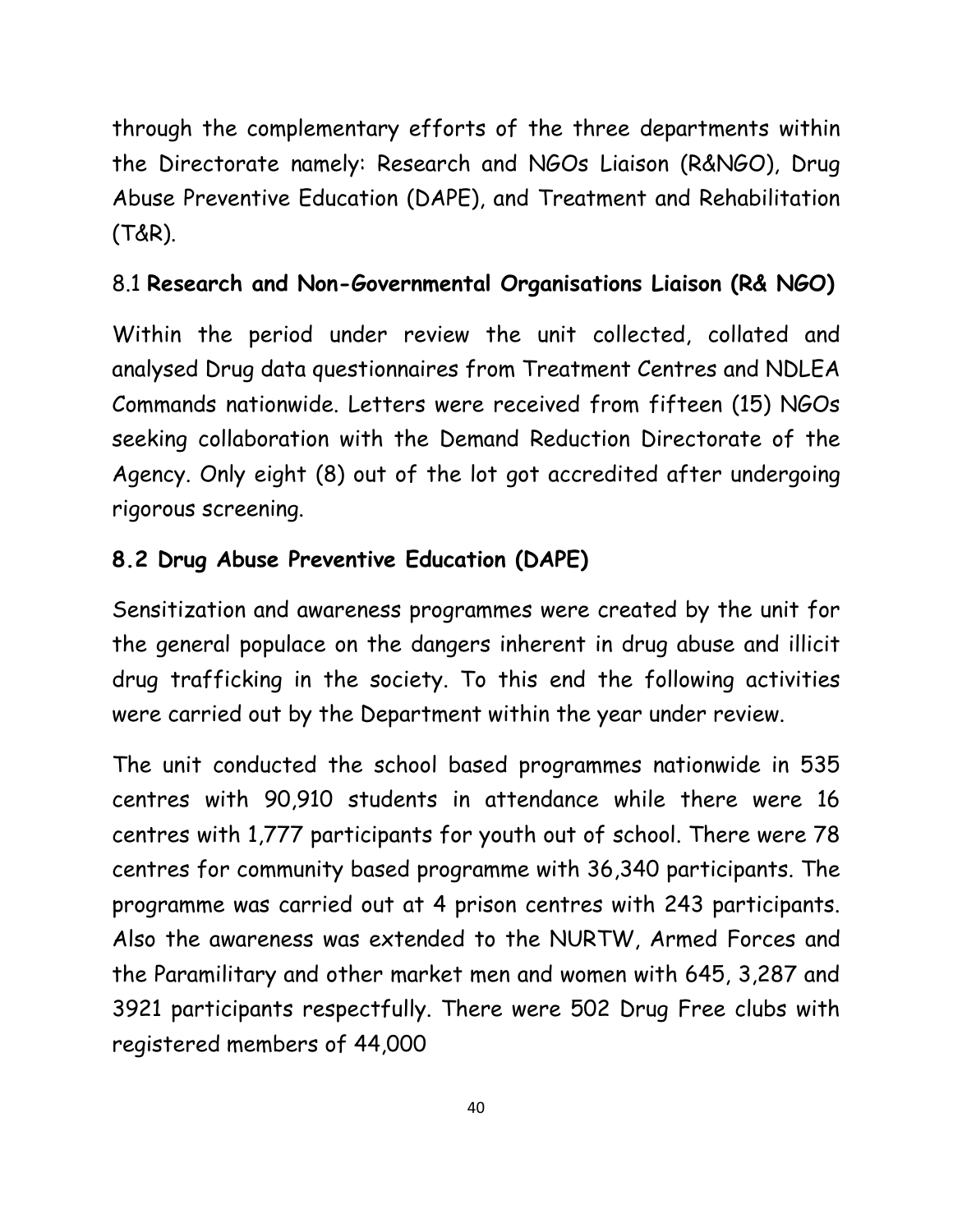### 8.3 **Treatment and After-Care Unit**

This unit is tasked with the responsibility of treatment and after-Care services for Drug dependent persons. The directorate launched a Multi- media Control Initiative. This initiative has increased the antidrug abuse awareness on the platform of twitter and instagram. On twitter there were 984 twits with 1,688 followers while on instagram there were 402 posts with 720 followers. The toll free counselling line received number of calls mainly on drug education and information on drug abuse and dealings. While calls were made nationwide, Taraba, Katsina, Benue and Lagos stood out among the States from where calls were made.

Seven clients were registered on the online counselling platform within the period making a total of seven clients so far counselled. Also follow –up were carried out on those who received counselling tips on the platform.

| <b>GEOGRAPHICAL   COUNSELLED</b> |       | <b>REFERRED</b> | <b>TOTAL</b>   |
|----------------------------------|-------|-----------------|----------------|
| <b>ZONES</b>                     |       |                 | <b>CASES</b>   |
|                                  |       |                 | <b>HANDLED</b> |
| North East                       | 240   |                 | 241            |
| North West                       | 1,468 |                 | 1,468          |
| South West                       | 778   |                 | 778            |

#### *Counselling by Geographical Zone*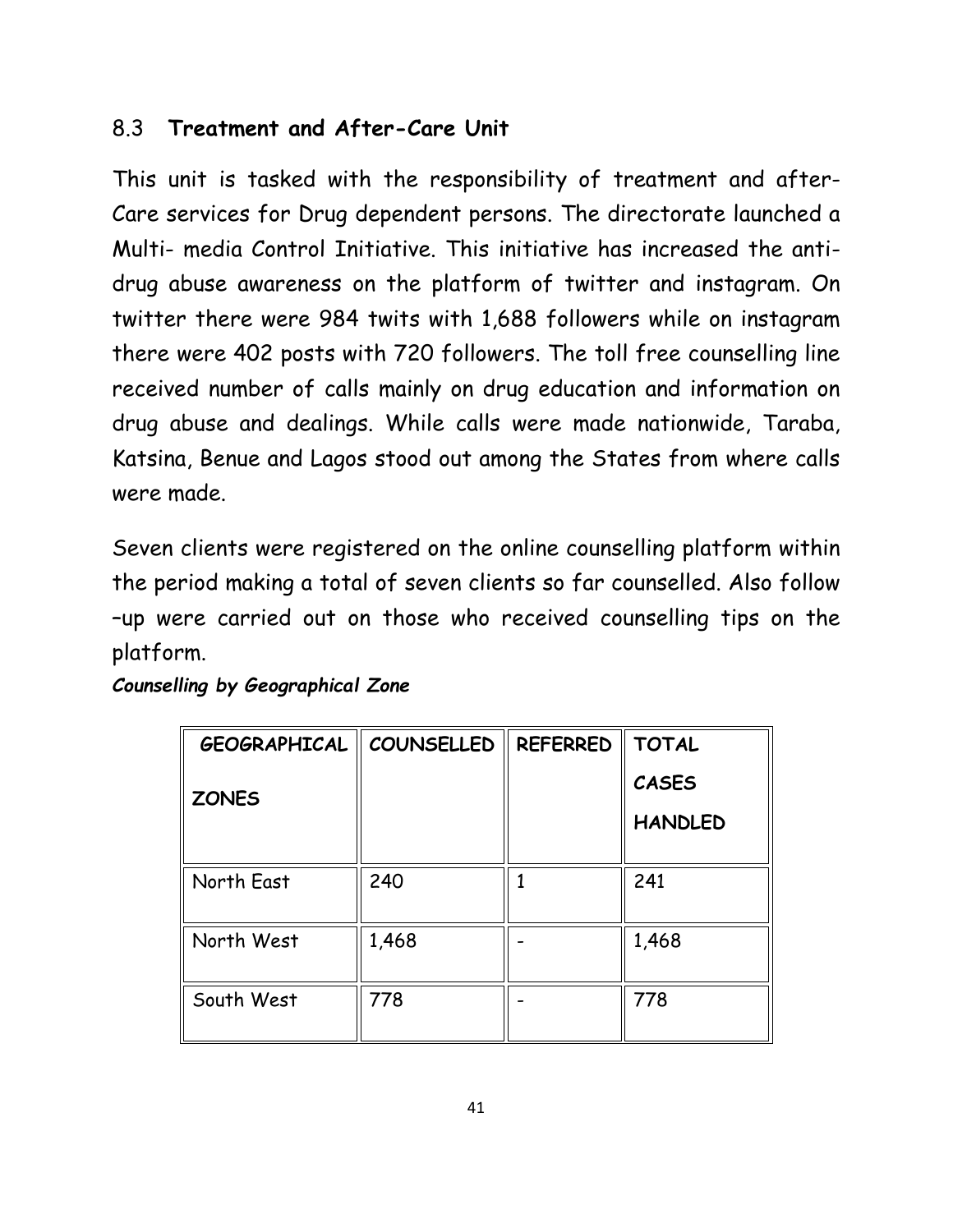| North Central | 646   | 10 | 656   |
|---------------|-------|----|-------|
| South South   | 539   |    | 539   |
| South East    | 424   |    | 424   |
| Total         | 4,095 | 11 | 4,106 |



In the area of numbers of counselees, North west has been in the fore front over the years. As such awareness programmes should be intensified in this Zone to reduce the numbers of casualties.

#### **Directorate of Training & Manpower Development (DTMD)**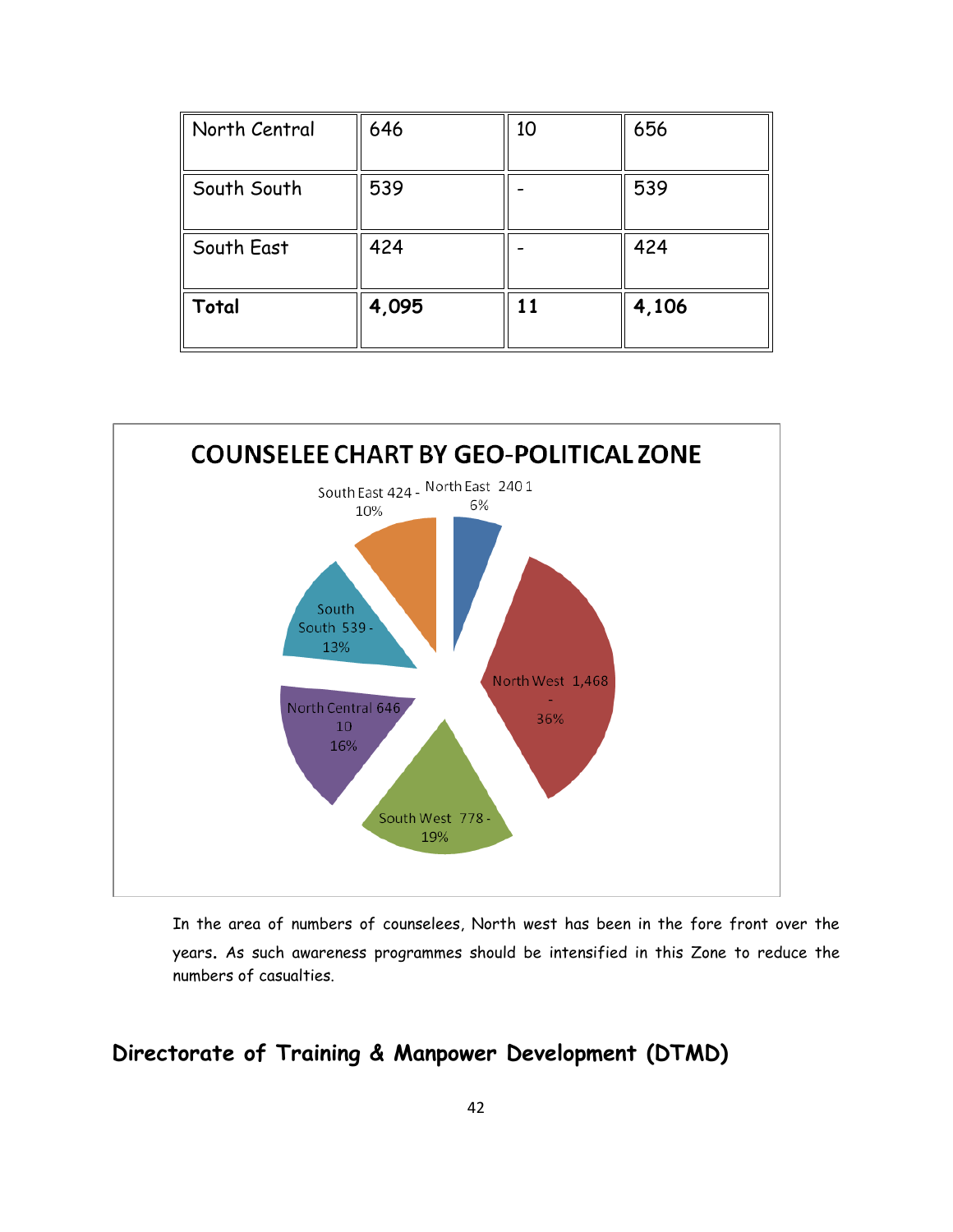In the period of this report, a lot of programmes were put together by the Directorate. These programmes were largely facilitated by the AFRICOM/INL, through their representative at the Embassy of the United States of America in Nigeria. The training programmes were conducted both within and outside the country for the NDLEA officers. In the same vein, the Directorate equally enjoyed the support of the UNODC for its training programmes.

The following training programmes were facilitated by the Directorate during the course of the year under review;

i. Nineteen (19) senior officers were trained on Pen-Link Training

ii. Two (2) senior officers on Executive Intelligence Management Course

iii. One senior officer was trained on Internal Security and Low Intensity Conflict Operation Exercise *Haske Biu*

iv. Three (3) batches of senior officers were trained on Criminal Enterprise Investigation Theory Course. Seventy (70) officers benefitted from the course. The training was organised by AFRICOM/INL.

v. Four (4) batches of twenty five (25) senior officers each were trained on Frontline Supervisors Course organised by UNODC.

vi. One (1) officer attended a course on Disarmament, Demobilisation and Reintegration Course at the Army Peace Keeping Centre, Jaji.

Other trainings were Evidence Collection and Crime Scene Management, Psychological Operation Course, Basic Street Survival

43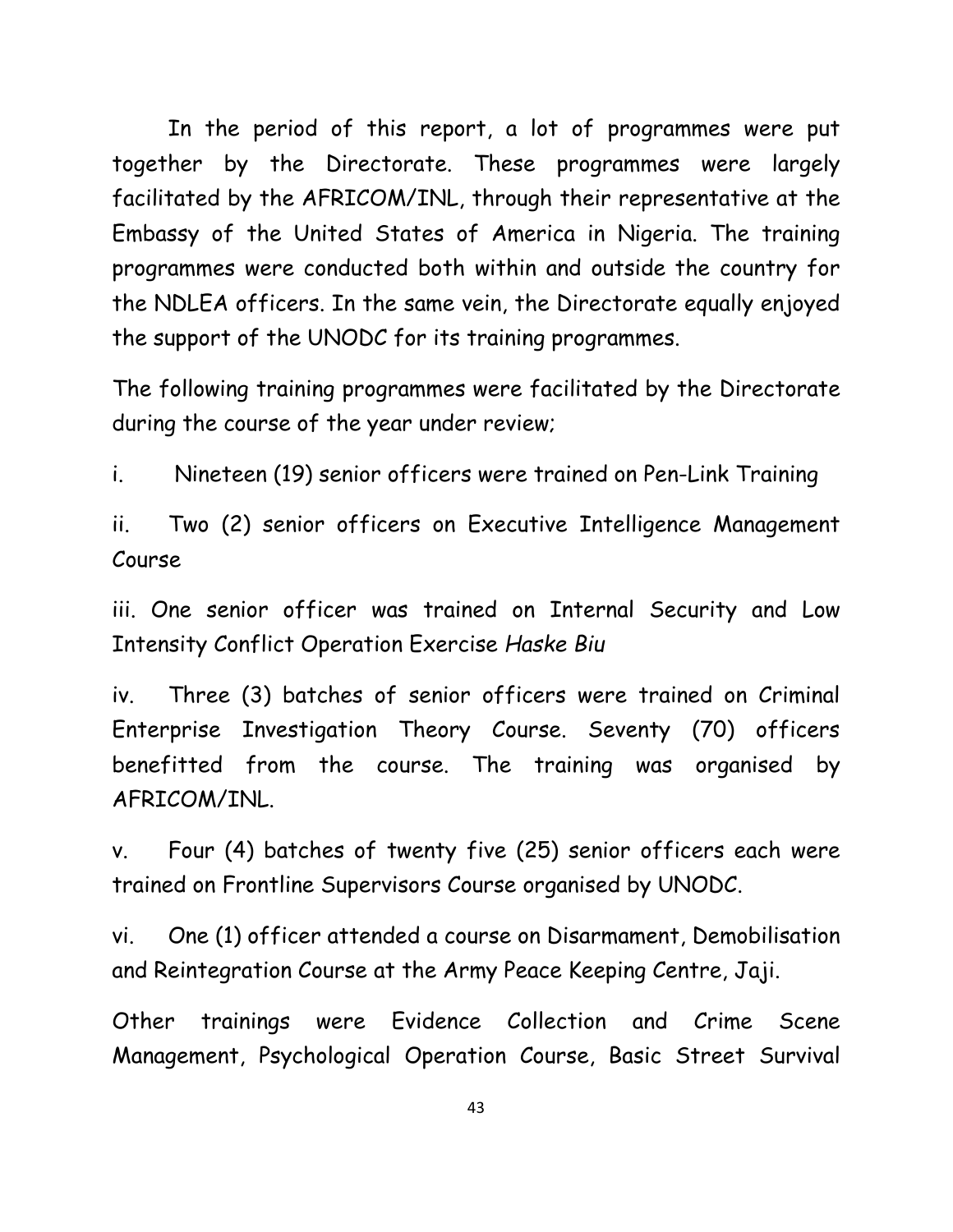Course, Advanced Tactical Training, Intelligence Training Course, Criminal Investigation Course, Criminal Intelligence Course, FBI Investigation Techniques, Asset Recovery and Forfeiture Workshop for legal officers organised by the French Embassy, Defence Intelligence Officers Course, National Security training and a host of others.

Aside these local trainings there were other international trainings, workshop/seminars that were attended by the officers of the Agency during the period covering this report.

#### TABLE

| /No.           | Type of Training                    | No. of Participants |
|----------------|-------------------------------------|---------------------|
| 1 <sub>1</sub> | Monthly Training within<br>the NHQs | 258                 |
| 2.             |                                     |                     |
|                | Local (outside the<br>NHQs)         | 442                 |
|                | <b>International</b>                | 23                  |
| 3.             |                                     |                     |
|                | <b>Grand Total</b>                  | 723                 |

### **Agency's Statistics of Training in 2015**

#### 11.0 **Forensic Analysis**

During the period under review, the Forensic and Chemical Monitoring Unit (FCMU) conducted analysis on a total of two thousand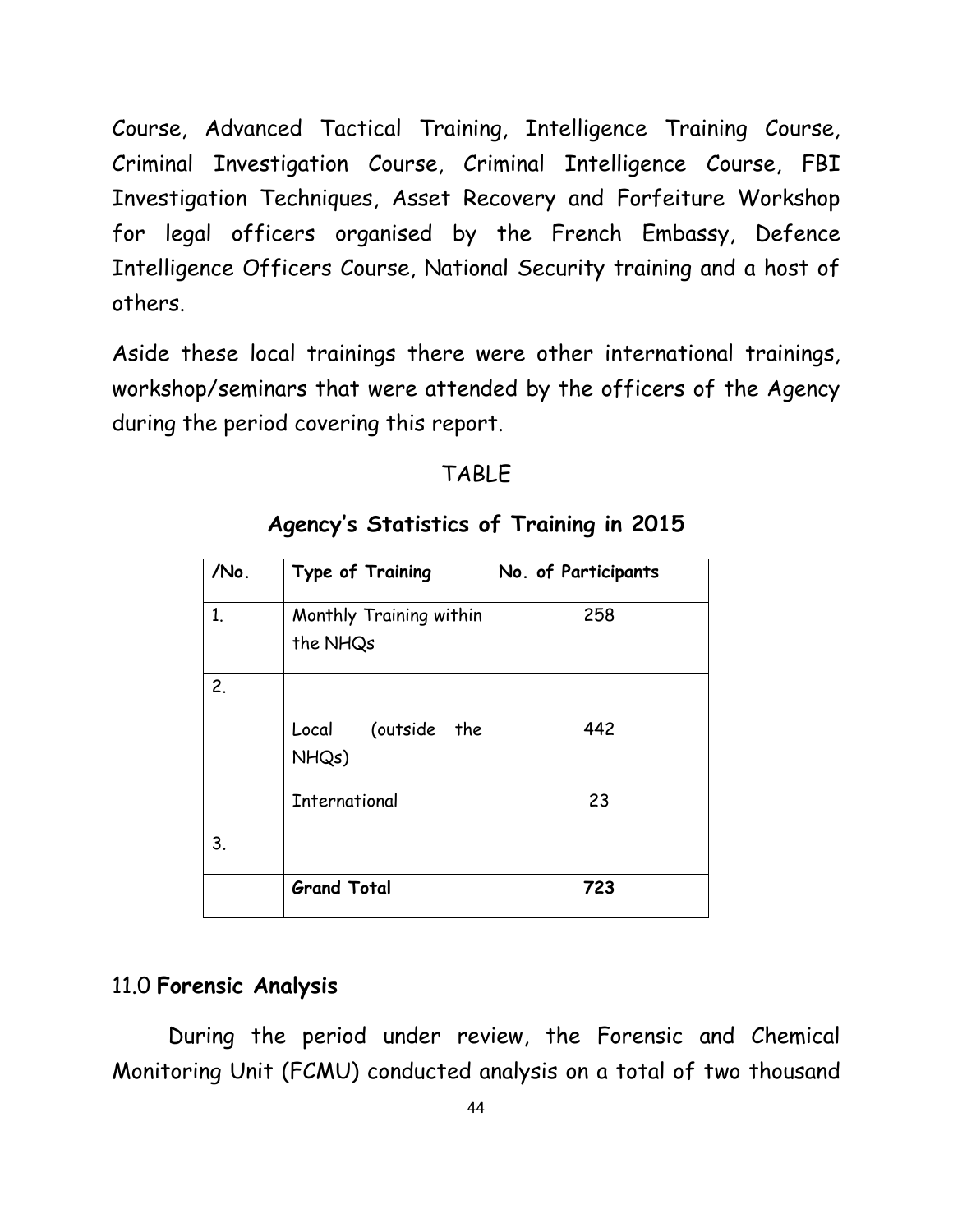five hundred and fifty-five (2,555) drug samples from the NHQs and various commands nationwide.

The breakdown is as tabulated below:

| <b>DRUG TYPE</b>    | <b>SAMPLE</b><br><b>TESTED</b> |
|---------------------|--------------------------------|
| <b>COCAINE</b>      | 193                            |
| <b>HEROIN</b>       | 75                             |
| <b>CANNABIS</b>     | 1,819                          |
| <b>PSYCHOTROPIC</b> | 385                            |
| <b>PRECURSOR</b>    | 12                             |
| <b>CHEMICALS</b>    |                                |
| <b>ATS</b>          | 22                             |
| <b>CODEINE</b>      | 36                             |
| KHAT-CATHA          | 1                              |
| <b>EDULIS</b>       |                                |
| <b>NEGATIVE</b>     | 12                             |
| <b>TOTAL</b>        | 2,555                          |

**NATIONAL DRUG CONTROL MASTER PLAN (NDCMP) (NCU) FOR THE YEAR 2015**

1. *Development of the NDCMP 2015-2019*

The Secretariat finalized the launch and circulation of the NDCMP 2015-2019. The Quarterly monitoring mechanism of the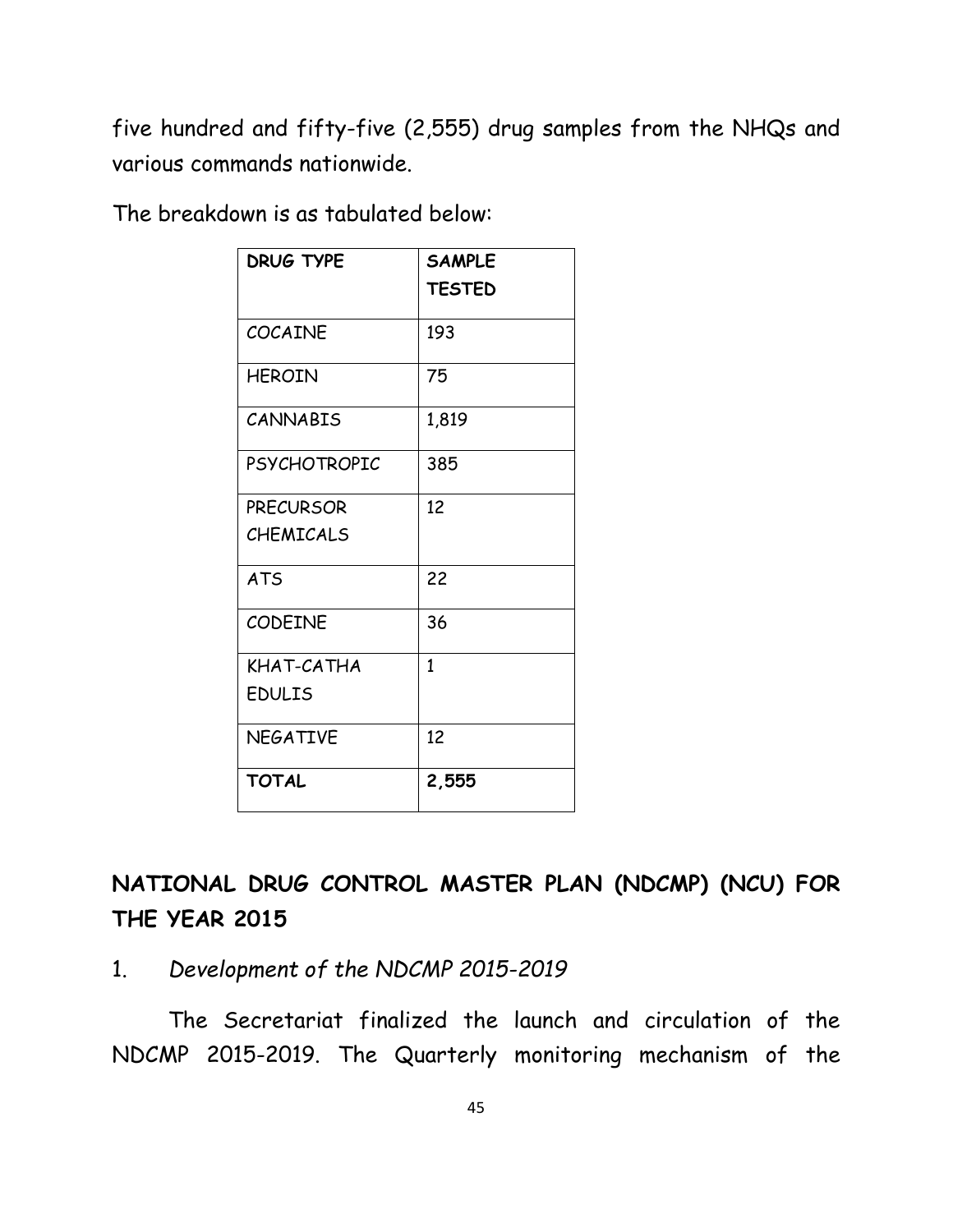implementation of the Master Plan has also commenced. Operational Plan for each of the four strategic pillars of the Master Plan for the 5 years duration of the NDCMP has also been outlined.

# 2. *Commission on Narcotic Drugs (CND)*

CND sessions provides platform for information sharing at the global level. It is also a platform for contributing to the Global Drug Control Policies, thereby making the participation of NDLEA pertinent. The unit represented the Agency in Coordinating Nigeria's Statement for the session and facilitated the participation of Nigeria at the round table session.

# 3. *Response to Request from UNODC and INCB*

The Secretariat collated responses to Annual Report Questionnaire (ARQ) for year 2014. From UNODC Information was sent to INCB on Clandestine laboratories discovered in Nigeria in the month of May 2015. Information was also sent to NAFDAC on the implementation of the INCB's 2012 recommendations for onward collation and submission to INCB.

# 4. *Inter-Agency Coordination Committee on Drug Control*

The Secretariat attended the three (3) Inter-Agency Coordination Committee meetings held for the year 2015 at NAFDAC Office.

5. *Establishment of implementation and coordination mechanism on border control in Nigeria*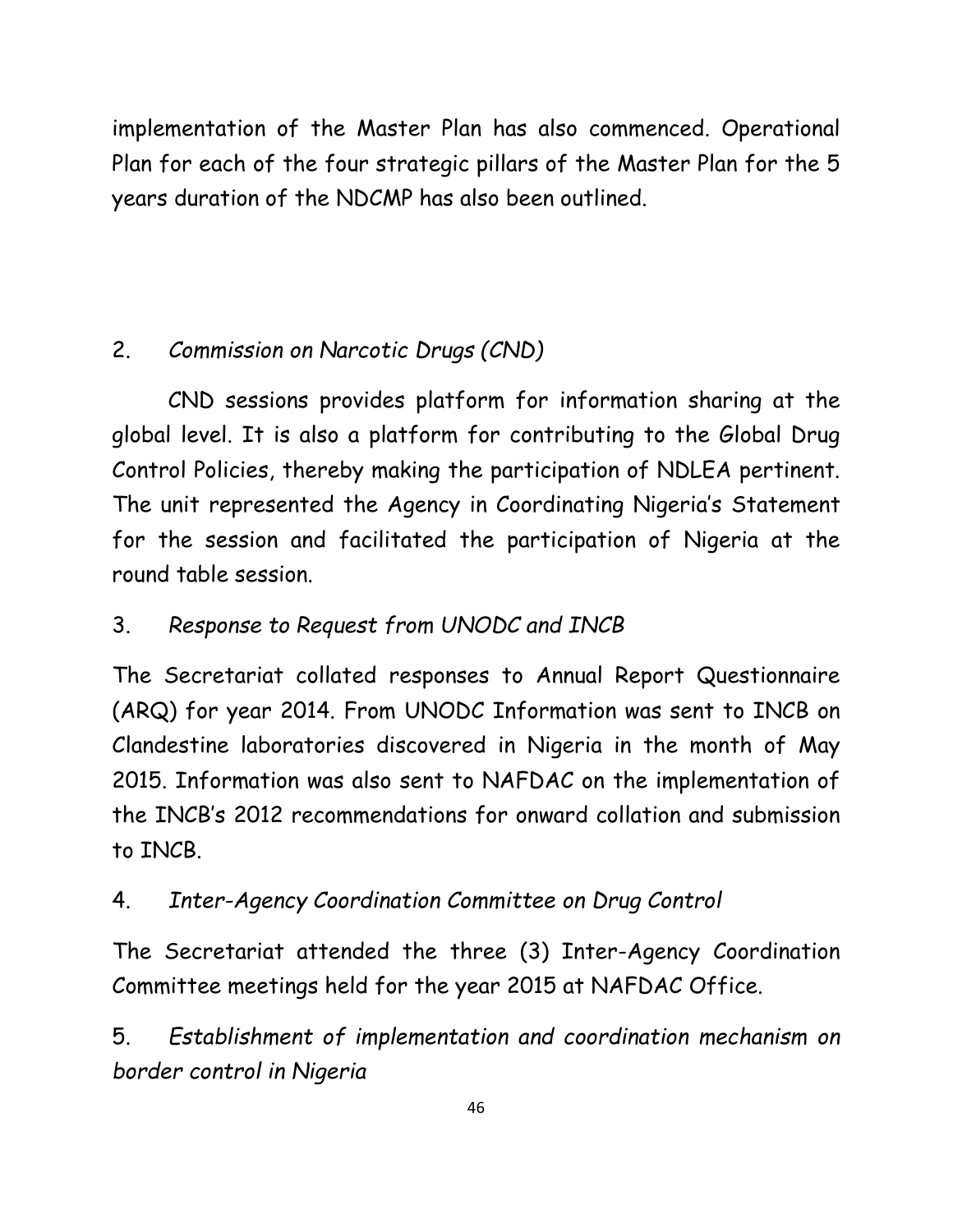The Secretariat participated in the Technical Committee Meeting organized by UNODC on the development of guidelines for Strengthening National response to security threat through enhanced border control in Nigeria. This is a partnership project between the Government of Nigeria and Japan implemented by the UNODC.

6. The Secretariat represented the Agency in monitoring of project NGAV16 which a Response to drug and Related Organised Crimes in Nigeria**.**

# **12.0. Finances**

The 2015 approved appropriation for the Agency is as follows:

|                           | 2015                     | 2015            | %               |
|---------------------------|--------------------------|-----------------|-----------------|
| <b>DEATAILS</b>           | APPROPRIATION            | <b>RELEASES</b> | <b>RELEASED</b> |
| RECURRENT PERSONNEL COSTS | 8,597,627,879            | 8,449,648,846   | 98.28           |
| RECURRNT OVERHEAD COST    | 434, 813, 121            | 404,807,935     | 93.10           |
| CAPITAL EXPENDITURE       | 174,962,245   73,740,562 |                 | 42.15           |

# **ACHIEVEMENTS ON CAPITAL EXPENDITURE IN 2015**

Purchase of five operational vehicles

Renovation of Jigawa State Office Command

Renovation of Osun State Office Command

Renovation of Nasarawa State Office Command

Projection/Conclusion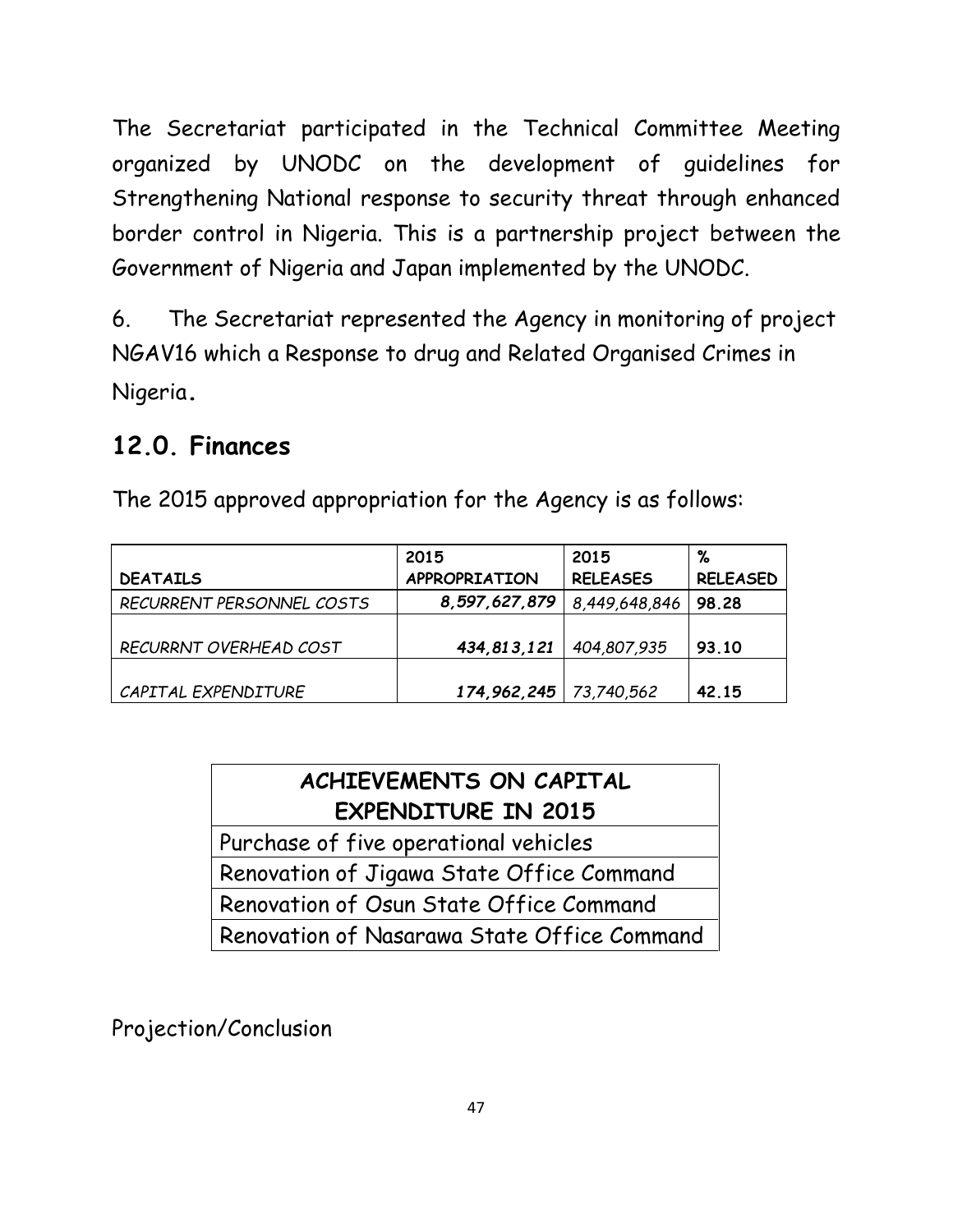Our drug control template must have to change in 2016. The operational strategy must be aligned with the Change Agenda of the presentation administration by focusing much more on efficiency and accountability. Both the operational and administrative machinery will be overhauled if we must meet the aspirations of Nigeria for a drug free society.

In terms of government support, 2016 promises to be the Agency's best year ever. The determination of the present administration to support the Agency is unprecedented.

Perpetrators of the heinous drug crimes are not spirits or ghosts. They are more vulnerable than we ever imagine. They live amongst us. We use the same streets, the same communication, market and the same banks. They need to be identified through careful watching of their conducts because as careful as they seem they often betray themselves through ostentatious living. We must pay attention to little hints about people from where intelligence is developed that can lead to apprehension and seizures of wraps, parcels and tons.

New frontiers need to be explored. Roads and borders are porous. Mechanisms for interdiction along the roads and border lines must be properly appraised. Take Maritime trafficking. It has been observed that, while maritime trafficking is not the most widely used mode of smuggling drugs, law enforcement operations at sea has potentially the greatest impact as the average volumes of seizures is proportionally higher. This dormant operational arm must be reactivated.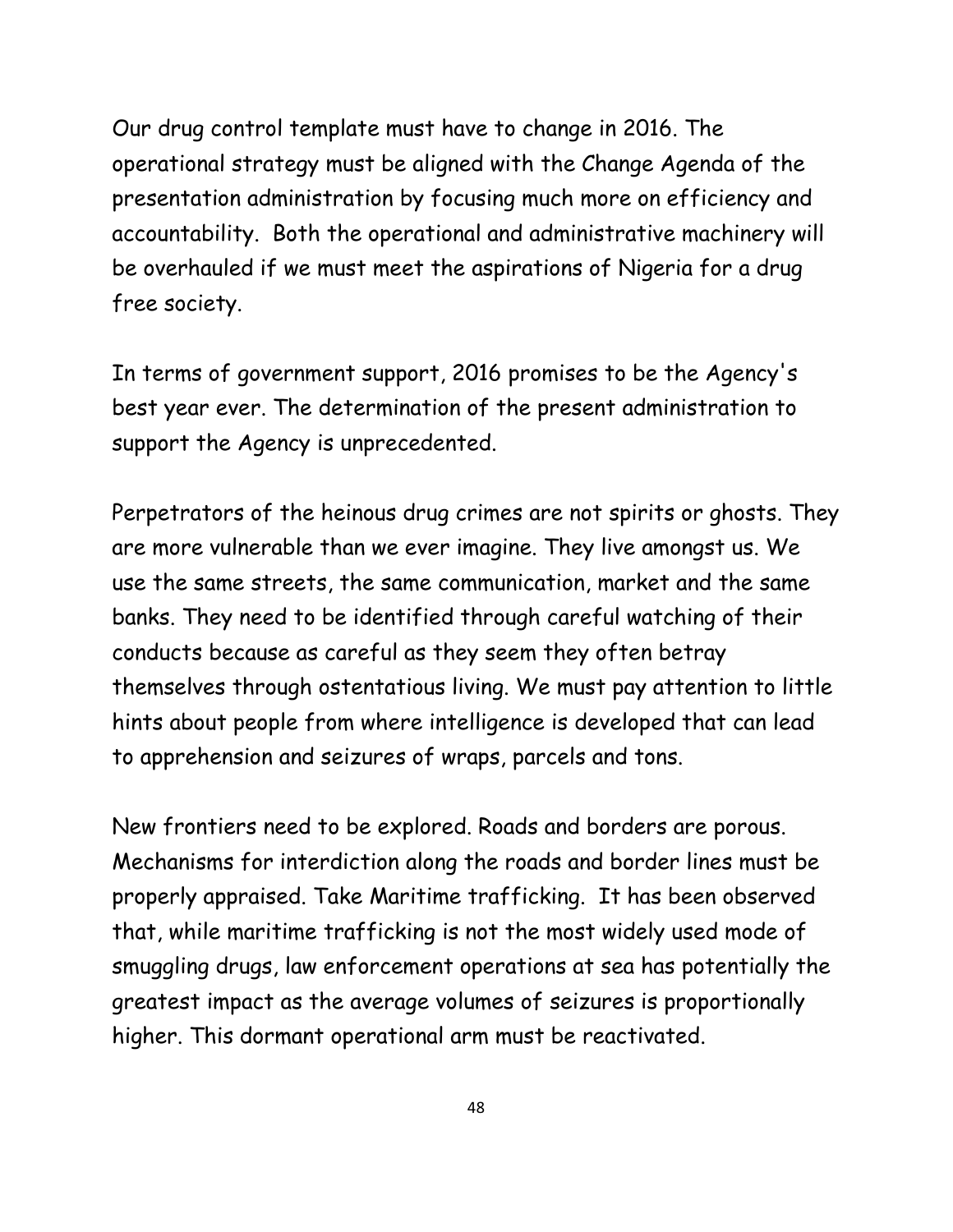The Agency will leverage on government's socio-economic initiatives that tend to address predisposing factors to drug abuse and trafficking. Government's aggressive employment generation and alternative development programs would have resolved the drug conflict by an average. Alternative development strategy is a long term strategy that seeks to develop alternative sources of income for farmers dependent on illicit drug crop cultivation or persons with criminal proclivity.

It must be understood that no single Agency could have all the resources needed to prosecute its mandate, hence the need for multijurisdictional strategy of working in synergy with agencies that share cross-cutting mandates. In 2016, Agency will not go it alone.

There is prospect in 2016 and beyond.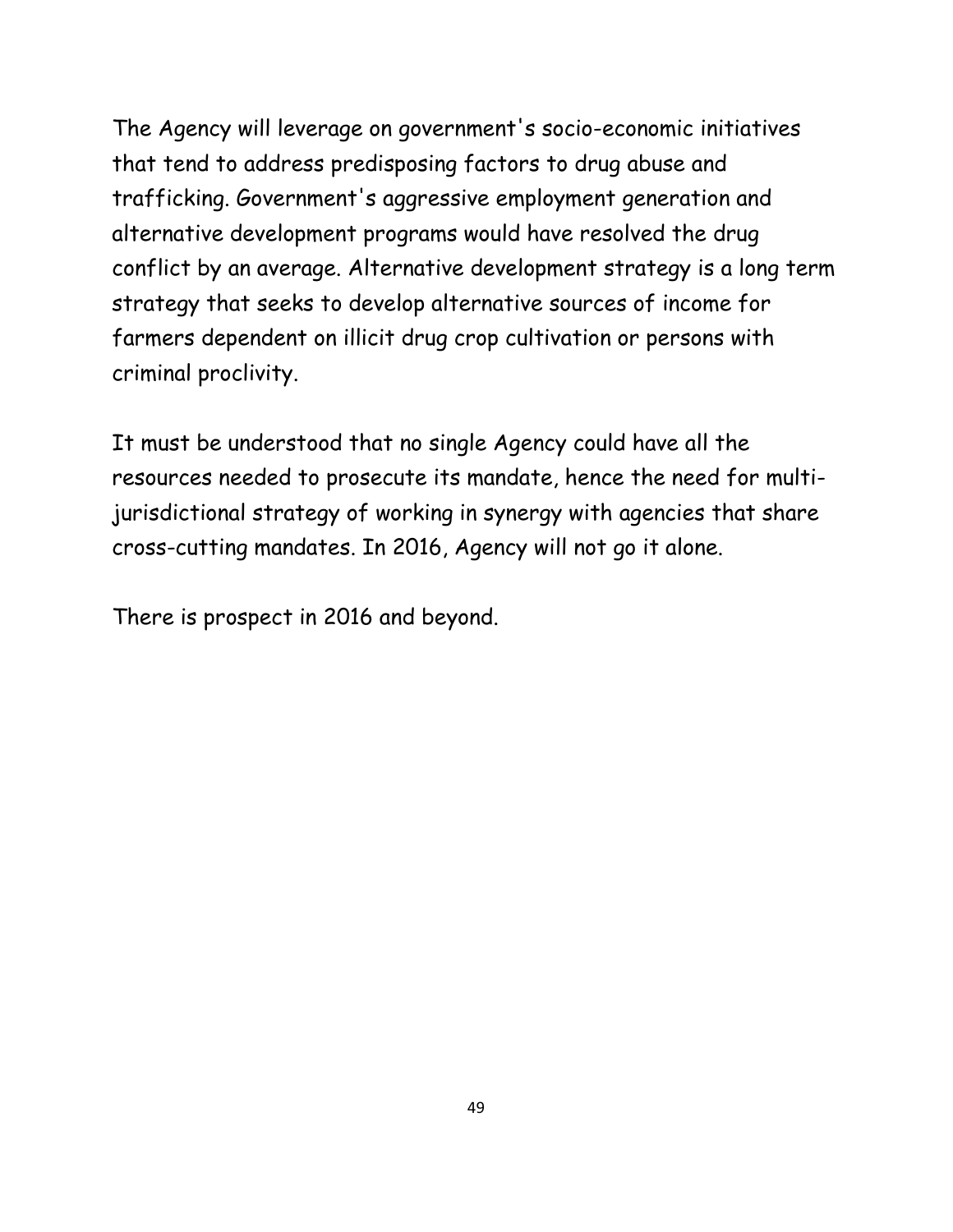*Mode of concealment* 

*Appendices:*

*Drug Offences and Punishment*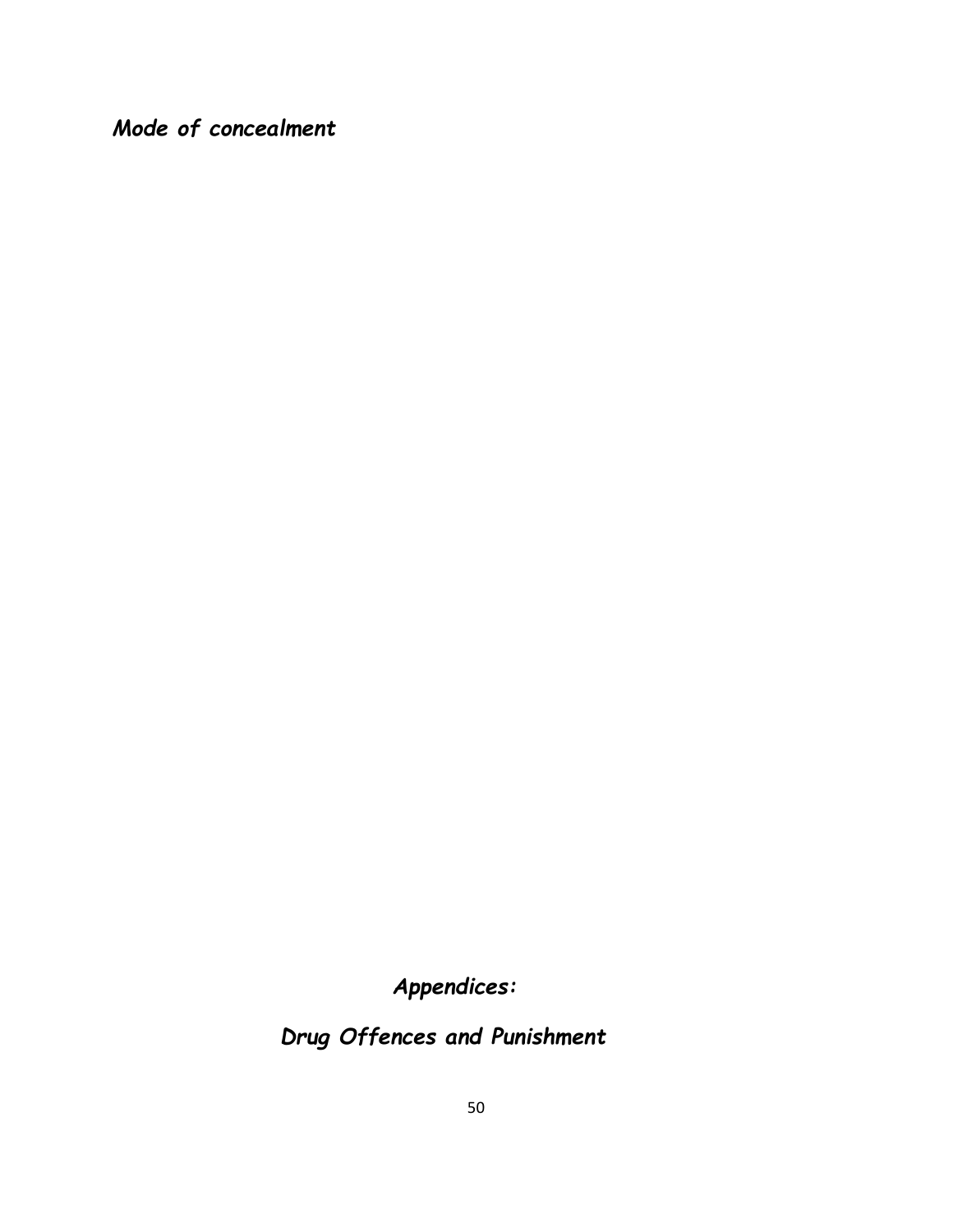# **Offences under National Drug Law Enforcement Agency ACT, CAP N30 Laws of the Federation of Nigeria 2004**

| <b>OFFENCE</b>                      | SECTION | <b>PENALTY</b>               |
|-------------------------------------|---------|------------------------------|
| Importation, Manufacture, 11(a)     |         | Life Imprisonment            |
| Produce, Processes, Plant, Grow     |         |                              |
| Cocaine, LSD, Heroin                |         |                              |
| Exports, transports or otherwise    | 11(b)   | Life imprisonment            |
| traffic in the drugs popularly      |         |                              |
| known as Cocaine, LSD, Heroin or    |         |                              |
| any other similar drugs, shall be   |         |                              |
| guilty of an offence and liable on  |         |                              |
| conviction.                         |         |                              |
| Sells, buys, exposes or offers for  | 11(c)   | Life imprisonment            |
| sale or otherwise deals in or with  |         |                              |
| the drugs popularly known as        |         |                              |
| Cocaine, LSD, Heroin or any other   |         |                              |
| similar drugs shall be guilty of an |         |                              |
| offence and liable on conviction.   |         |                              |
| Knowingly possesses or uses the     | 11(d)   | Imprisonment for<br>$\alpha$ |
| drug popularly known as Cocaine,    |         | not less<br>than<br>term     |
| LSD, Heroin or any other similar    |         | fifteen years but not        |
| drugs by smoking, inhaling<br>or    |         | exceeding 25 years.          |
| injecting the said drugs shall be   |         |                              |
| guilty of an offence and liable on  |         |                              |
| conviction.                         |         |                              |
| Occupier or is concerned in the     | $12$    | Imprisonment for<br>α        |
| management of any premises          |         | less<br>than<br>not<br>term  |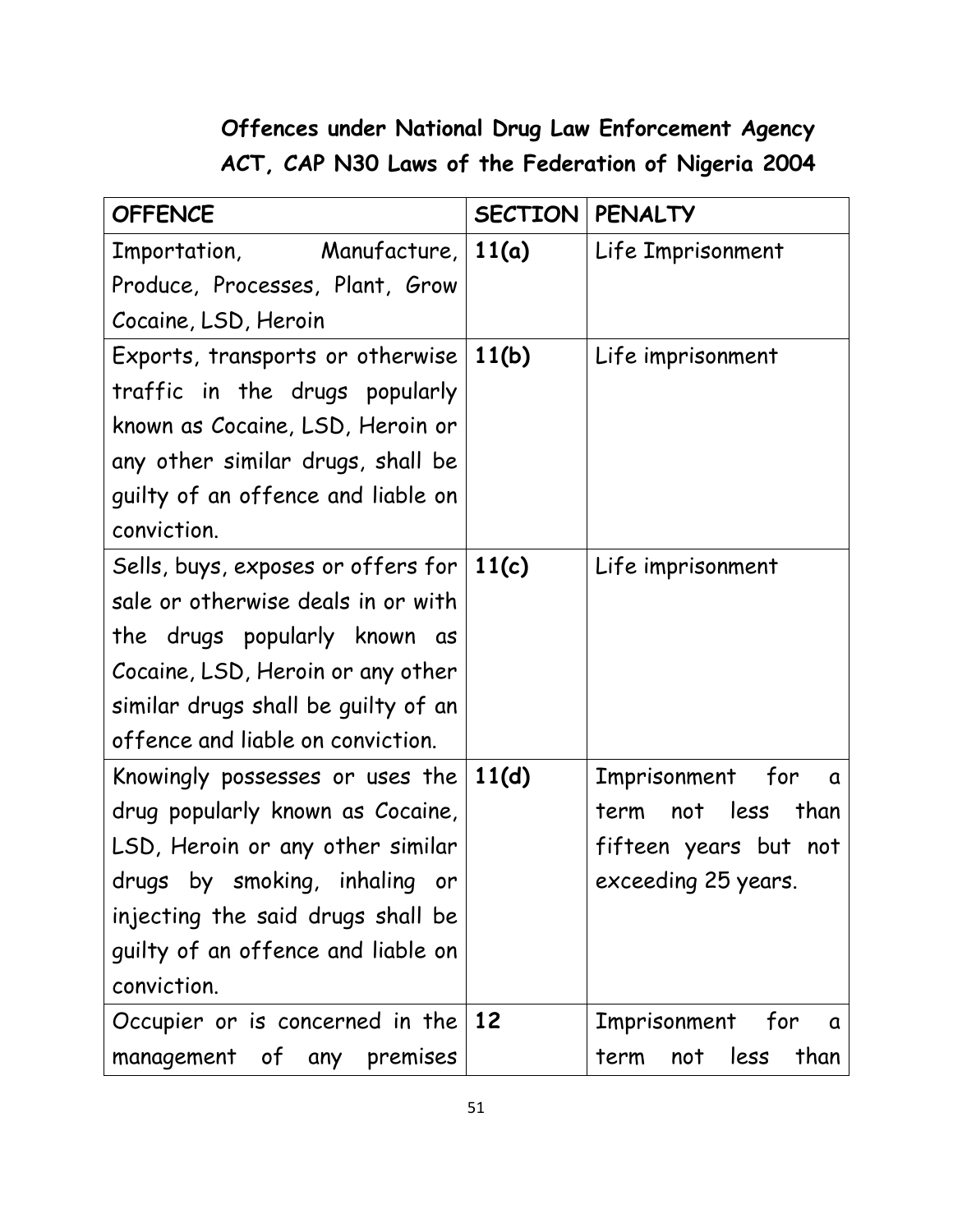| <b>OFFENCE</b>                        | <b>SECTION   PENALTY</b> |                                 |
|---------------------------------------|--------------------------|---------------------------------|
| unlawfully, permits or cause the      |                          | fifteen years but not           |
| premises to be used for the           |                          | exceeding 25 years.             |
| purpose of storing, concealing,       |                          |                                 |
| processing or dealing in drug         |                          |                                 |
| popularly known as Cocaine, LSD,      |                          |                                 |
| Heroin or any other similar drug      |                          |                                 |
| shall be guilty of an offence         |                          |                                 |
| liable on conviction.                 |                          |                                 |
| Storage, custody, movement, 13        |                          | Life imprisonment.              |
| carriage or concealment of the        |                          |                                 |
| drug popularly known as Cocaine,      |                          |                                 |
| LSD, Heroin or any other similar      |                          |                                 |
| drug who while concerned is           |                          |                                 |
| armed with any offensive weapon       |                          |                                 |
| or is disguised in any way.           |                          |                                 |
| Incites, promises or induces any $14$ |                          | Imprisonment for a              |
| other person by any means             |                          | term not less than              |
| whatsoever, conspired with and,       |                          | fifteen years and not           |
| abets, counsels attempts to           |                          | exceeding 25 years.             |
| commit or is an accessory to any      |                          |                                 |
| act or offence referred to in this    |                          |                                 |
| act                                   |                          |                                 |
| Any person who, with intent to        | 15                       | Imprisonment<br>for<br>$\alpha$ |
| deceive unlawfully assumes the        |                          | term not exceeding ten          |
| name, character or designation of     |                          | years.                          |
| an officer of the Agency              |                          |                                 |
| Unlawfully removes, conceals, $16$    |                          | Imprisonment<br>for<br>a        |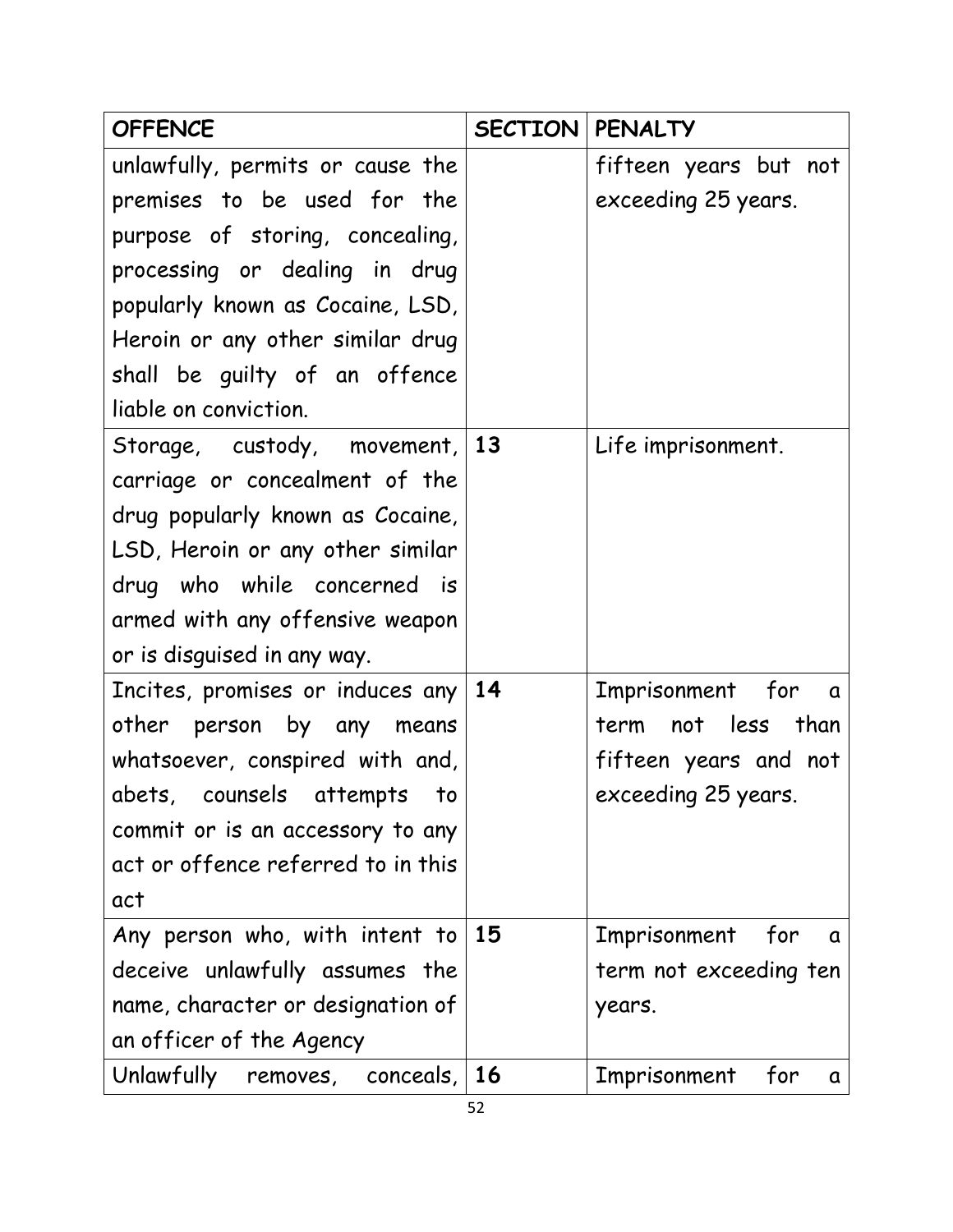| <b>OFFENCE</b>                           | <b>SECTION   PENALTY</b> |                              |
|------------------------------------------|--------------------------|------------------------------|
| destroys or in any way tempers           |                          | term not exceeding 25        |
| with drug popularly known as             |                          | years.                       |
| Cocaine, LSD, Heroin or any other        |                          |                              |
| similar drug seized from any             |                          |                              |
| person or otherwise in possession        |                          |                              |
| of the agency or any authorized          |                          |                              |
| person.                                  |                          |                              |
| Being in lawful custody, escape, 17      |                          | Imprisonment for<br>$\alpha$ |
| aid any person in lawful custody         |                          | term not exceeding           |
| to escape                                |                          | seven years.                 |
| Willfully prevents or attempts to        | 18                       | Imprisonment for<br>a d      |
| prevent any person who has been          |                          | term not exceeding           |
| duly summoned to attend as a             |                          | seven years.                 |
| witness before Federal<br>High           |                          |                              |
| Court from attending as witness          |                          |                              |
| or from producing anything in            |                          |                              |
| evidence<br>pursuant<br>the<br>to        |                          |                              |
| subpoena or summons served on            |                          |                              |
| him.                                     |                          |                              |
| Any person who without lawful            | 23                       | Punished as prescribed       |
| authority knowingly possesses the        |                          | for the offence under        |
| drugs popularly known as Cocaine,        |                          | the act.                     |
| LSD, Heroin or any other similar         |                          |                              |
| Where a person is charged<br>$1_{\cdot}$ |                          |                              |
| with any of the offences under           |                          |                              |
| and the evidence<br>this<br>act          |                          |                              |
| established an attempt to commit         |                          |                              |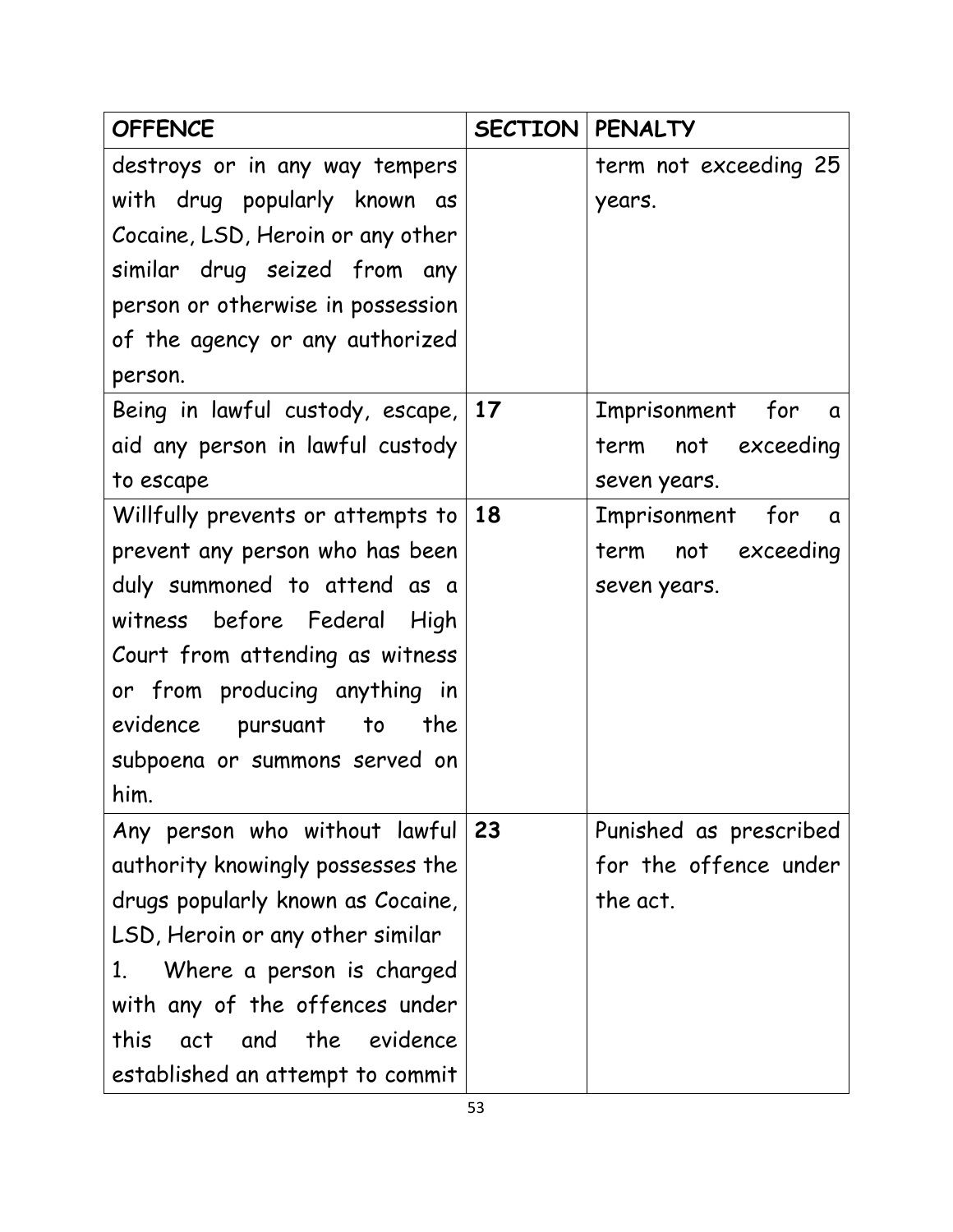| <b>OFFENCE</b>                       | <b>SECTION   PENALTY</b> |                          |
|--------------------------------------|--------------------------|--------------------------|
| offence, he<br>that<br>be<br>may     |                          |                          |
| convicted of having attempted to     | -23                      |                          |
| commit that offence although the     |                          | The offender shall not   |
| attempt is not separately            |                          | be entitled to acquittal |
| charged and such a person shall      |                          | but shall be convicted   |
| be punished as prescribed for        |                          | of the offence and       |
| the offence under this act.          |                          | punished as provide      |
| 2. Where a person is charged         |                          | under this act.          |
| with an attempt to commit an         |                          |                          |
| offence under this act but the       |                          |                          |
| evidence establishes<br>the          |                          |                          |
| commission of the full offence       |                          |                          |
| 1. Where an offence under this       | 24                       | Shall be liable to be    |
| act which has been committed by      |                          | proceeded against and    |
| a body corporate is proved to        |                          | punished accordingly.    |
| been committed on the<br>have        |                          |                          |
| instigation or with the connivance   |                          |                          |
| of or attributable to any neglect    |                          |                          |
| on the part of Director, Manager,    |                          |                          |
| Secretary or other similar           |                          |                          |
| officer of the corporate body or     |                          |                          |
| any person purporting to act in      |                          |                          |
| any such capacity he as well as $24$ |                          |                          |
| the body corporate. Where            |                          | Be wound up and all its  |
| practicable, shall be deemed to      |                          | assets and properties    |
| be guilty of that offence and        |                          | forfeited to<br>the      |
| shall be liable to be proceeded      |                          | Federal Government.      |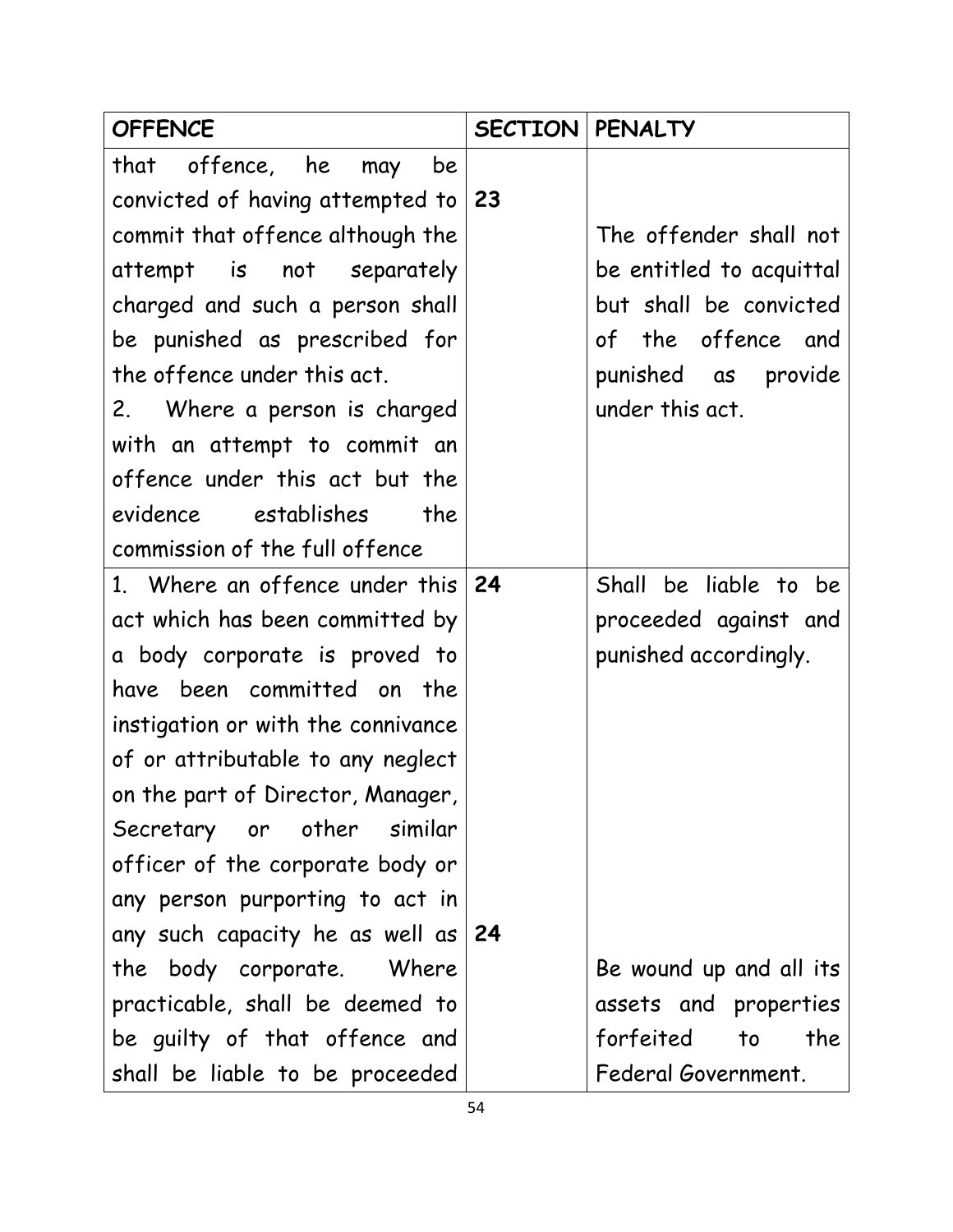| <b>OFFENCE</b>                    | <b>SECTION   PENALTY</b> |                           |
|-----------------------------------|--------------------------|---------------------------|
| against and punished accordingly. |                          |                           |
|                                   |                          |                           |
| 2. Where a body corporate is      |                          |                           |
| convicted of any offence under    |                          |                           |
| this act, the Federal High Court  |                          |                           |
| may order that the<br>body        |                          |                           |
| corporate shall thereupon and     |                          |                           |
| without and without any further   |                          |                           |
| assurance, but for such order be  |                          |                           |
| wound up and all its assets and   |                          |                           |
| properties forfeited to the       |                          |                           |
| Federal Government.               |                          |                           |
| 1. It shall be the duty of every  | 25                       | Liable on conviction to a |
| commercial carrier to<br>take     |                          | fine<br>not exceeding     |
| reasonable precaution to:         |                          | N100,000.                 |
|                                   |                          |                           |
| (a) ensure that its means of      |                          |                           |
| transport are not<br>used<br>in   |                          |                           |
| commission of offences under      |                          |                           |
| this Act;                         |                          |                           |
|                                   |                          |                           |
| Comply with appropriate<br>(b)    |                          |                           |
| security measures at points of    |                          |                           |
| entry and exit in the Federal     |                          |                           |
| Republic of Nigeria and other     |                          |                           |
| Customs control areas to prevent  |                          |                           |
| unauthorized cargo in its means   |                          |                           |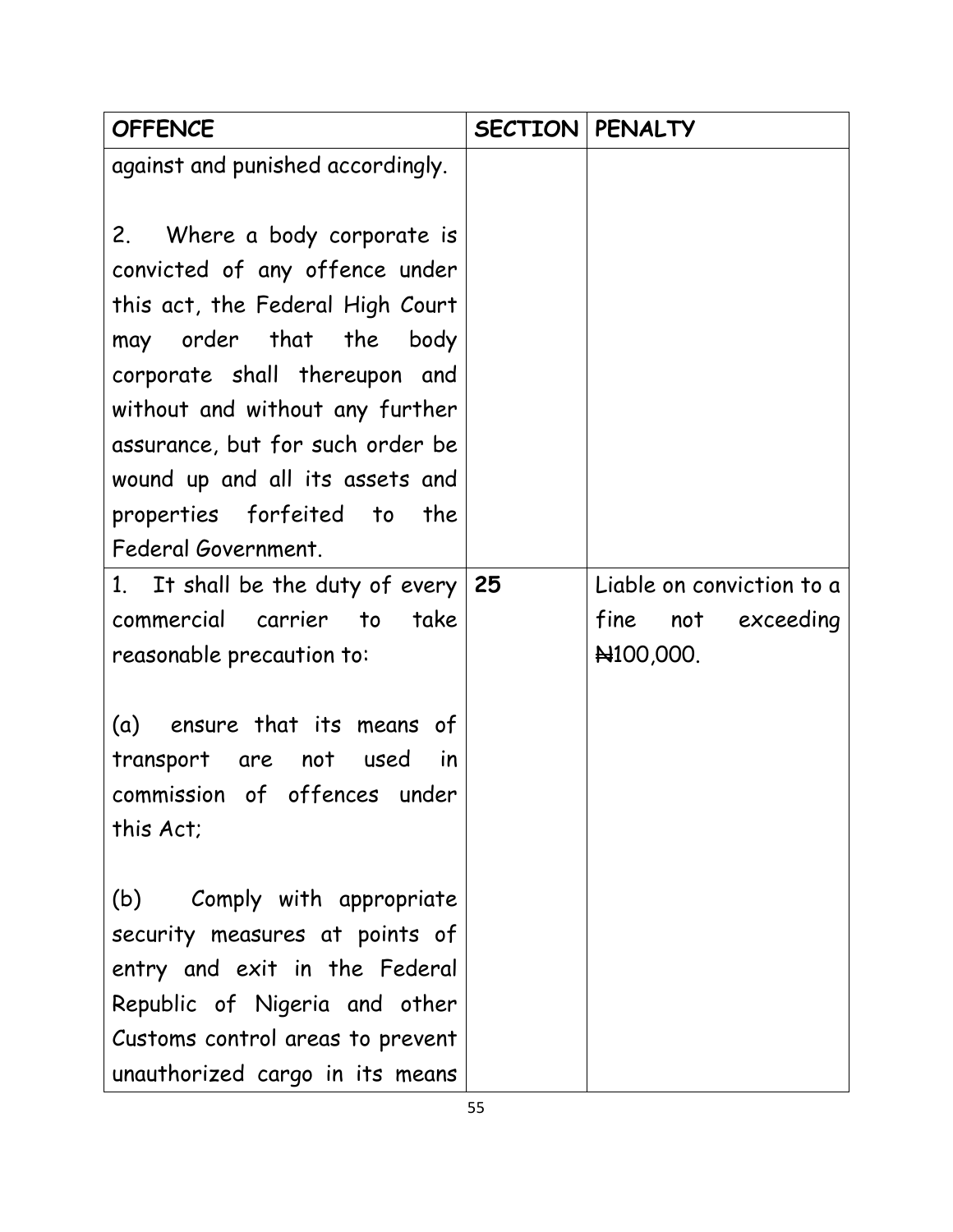| <b>OFFENCE</b>                                                                                                          | <b>SECTION PENALTY</b> |  |
|-------------------------------------------------------------------------------------------------------------------------|------------------------|--|
| of transportation.                                                                                                      |                        |  |
| 2. Such precautions as are<br>referred to in subsection (1) of<br>this Section shall include -                          |                        |  |
| (a) the training of personnel to<br>identify suspicious consignment<br>or persons.                                      |                        |  |
| (b) promotion of integrity of<br>their personnel;                                                                       |                        |  |
| (c)<br>submission of cargo<br>manifest advance;                                                                         |                        |  |
| (d) use of tamper-resistant<br>individually verifiable seal or<br>containers.                                           |                        |  |
| (e) reporting to the agency at<br>earliest opportunity all suspicious<br>circumstances relating to drug<br>trafficking. |                        |  |
| 3.<br>Any commercial carrier<br>which violates the provision of                                                         |                        |  |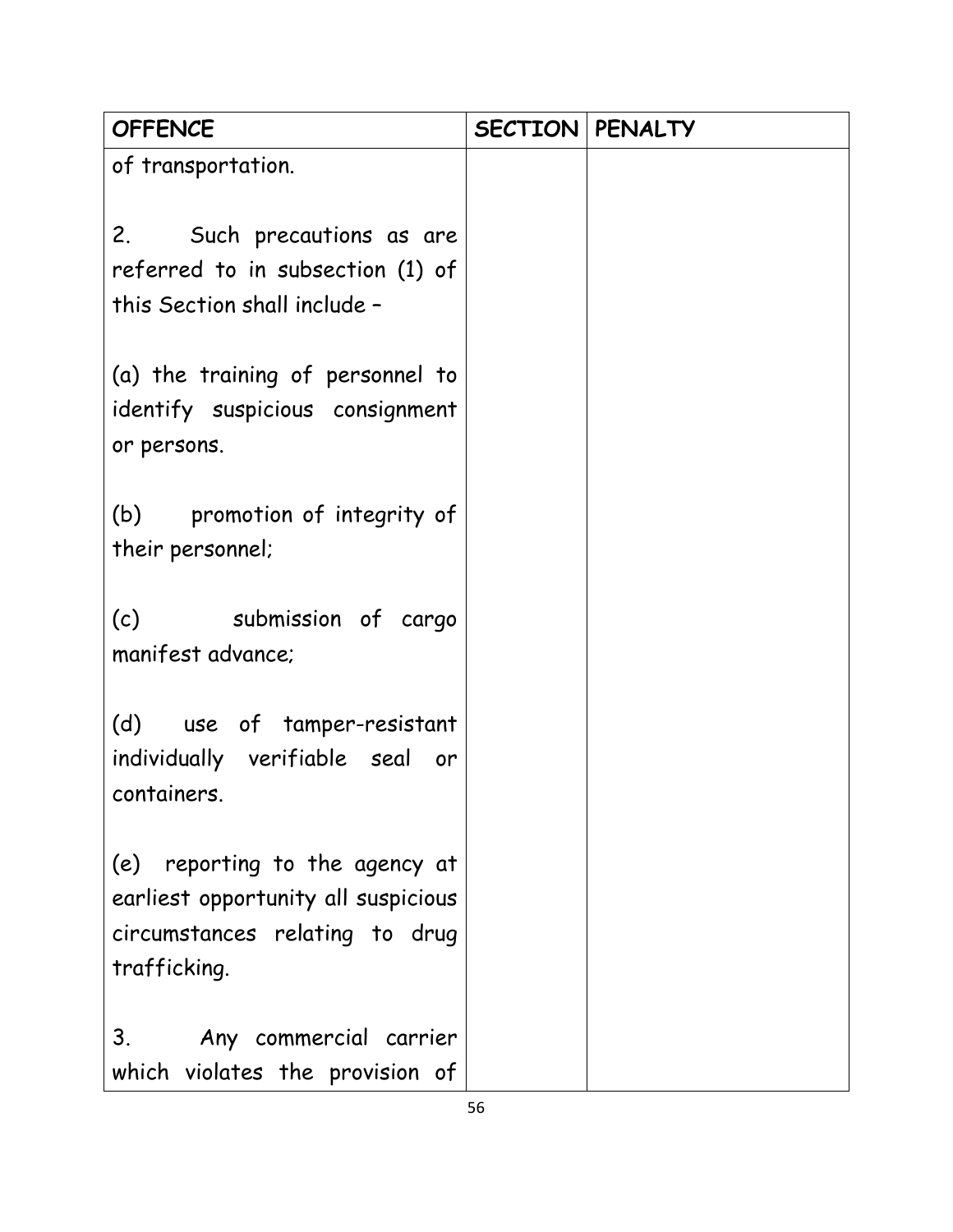| <b>OFFENCE</b>                                                                                                                                                                                                                                                                                                                                                                                                                                                                                                                                                    | <b>SECTION   PENALTY</b> |                                                                             |
|-------------------------------------------------------------------------------------------------------------------------------------------------------------------------------------------------------------------------------------------------------------------------------------------------------------------------------------------------------------------------------------------------------------------------------------------------------------------------------------------------------------------------------------------------------------------|--------------------------|-----------------------------------------------------------------------------|
| subsection (1) of this section                                                                                                                                                                                                                                                                                                                                                                                                                                                                                                                                    |                          |                                                                             |
| shall in addition to any other                                                                                                                                                                                                                                                                                                                                                                                                                                                                                                                                    |                          |                                                                             |
| penalty provided in any other act                                                                                                                                                                                                                                                                                                                                                                                                                                                                                                                                 |                          |                                                                             |
| or enactment be guilty of an                                                                                                                                                                                                                                                                                                                                                                                                                                                                                                                                      |                          |                                                                             |
| offence.                                                                                                                                                                                                                                                                                                                                                                                                                                                                                                                                                          |                          |                                                                             |
| Where an offence under<br>4.<br>subsection (3) of this section is<br>committed by a body corporate,<br>every person who at the time of<br>commission of the offence was a<br>proprietor, director general,<br>manager, secretary or other<br>similar officer, servant or agent<br>of the body corporate (or a<br>person purporting to act in any<br>such capacity) he as well as the<br>body corporate shall be deemed<br>to be guilty of the offence and<br>may be proceeded against and<br>PROVISIONS RELATING<br>TO<br>FORFEITURE OF PROPERTIES<br>OF CONVICTS | 27                       | 1. Any person convicted<br>of an offence under<br>this act shall forfeit to |
|                                                                                                                                                                                                                                                                                                                                                                                                                                                                                                                                                                   |                          | the federal government                                                      |
|                                                                                                                                                                                                                                                                                                                                                                                                                                                                                                                                                                   |                          |                                                                             |
|                                                                                                                                                                                                                                                                                                                                                                                                                                                                                                                                                                   |                          | all the assets and<br>(a)                                                   |
|                                                                                                                                                                                                                                                                                                                                                                                                                                                                                                                                                                   |                          | properties which may or                                                     |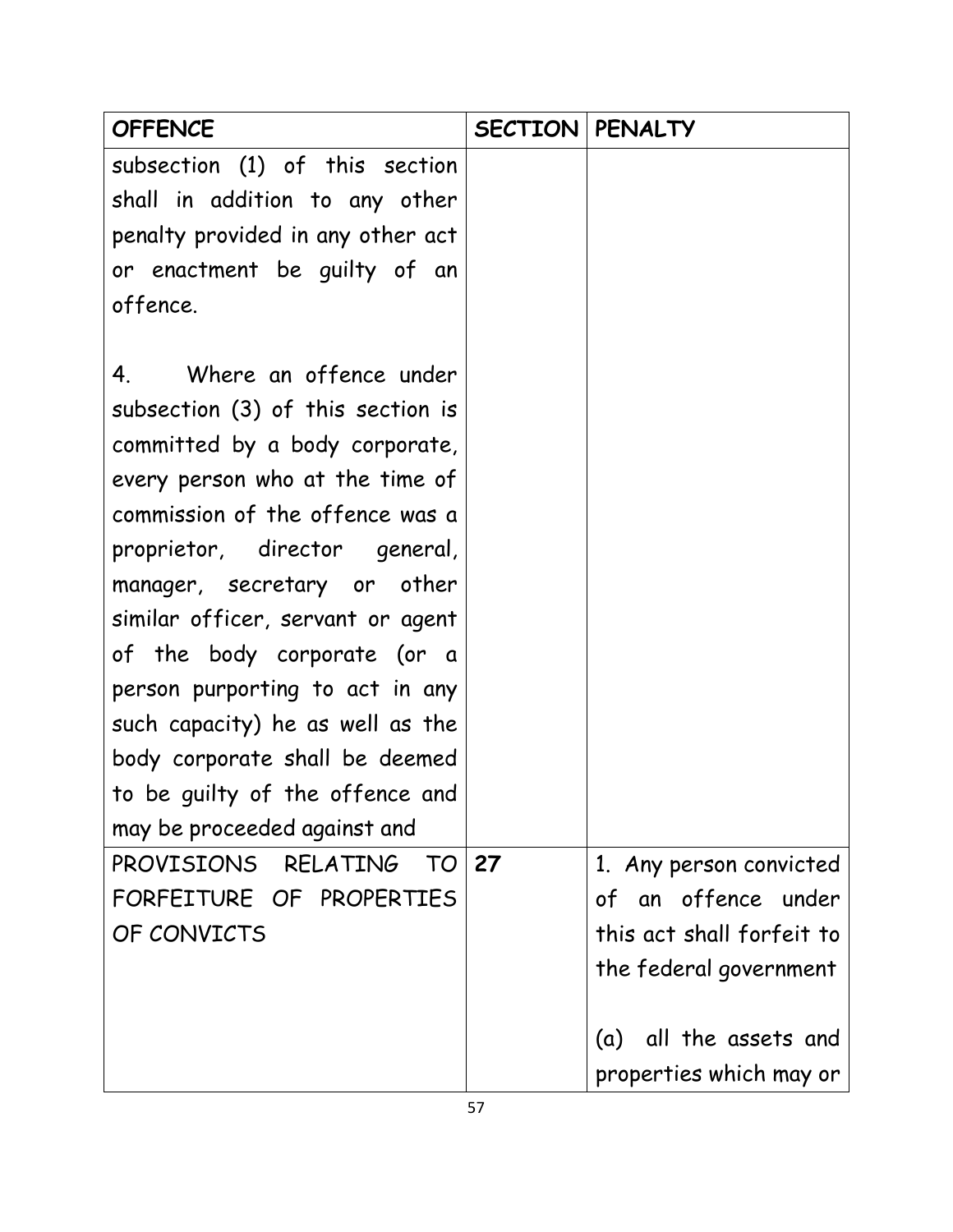| <b>OFFENCE</b> | <b>SECTION   PENALTY</b> |                                  |
|----------------|--------------------------|----------------------------------|
|                |                          | are the subject of an            |
|                |                          | interim order<br>of              |
|                |                          | Federal High Court               |
|                |                          | after an attachment by           |
|                |                          | the agency, as specified         |
|                |                          | in Section 34 of this            |
|                |                          | act.                             |
|                |                          |                                  |
|                |                          | (b) Any assets or                |
|                |                          | property constituted or          |
|                |                          | derived from<br>any              |
|                |                          | proceeds the person              |
|                |                          | obtained, directly or            |
|                |                          | indirectly as a result of        |
|                |                          | such offence<br>not              |
|                |                          | already disclosed in the         |
|                |                          | Assets Declaration               |
|                |                          | Form or not falling              |
|                |                          | under paragraph (a) of           |
|                |                          | this subsection.                 |
|                |                          |                                  |
|                |                          | (c) Any of the person's          |
|                |                          | property<br>or                   |
|                |                          | instrumentalities used           |
|                |                          | to<br>any manner<br>$\mathsf{I}$ |
|                |                          | commits or to facilitate         |
|                |                          | the commission of such           |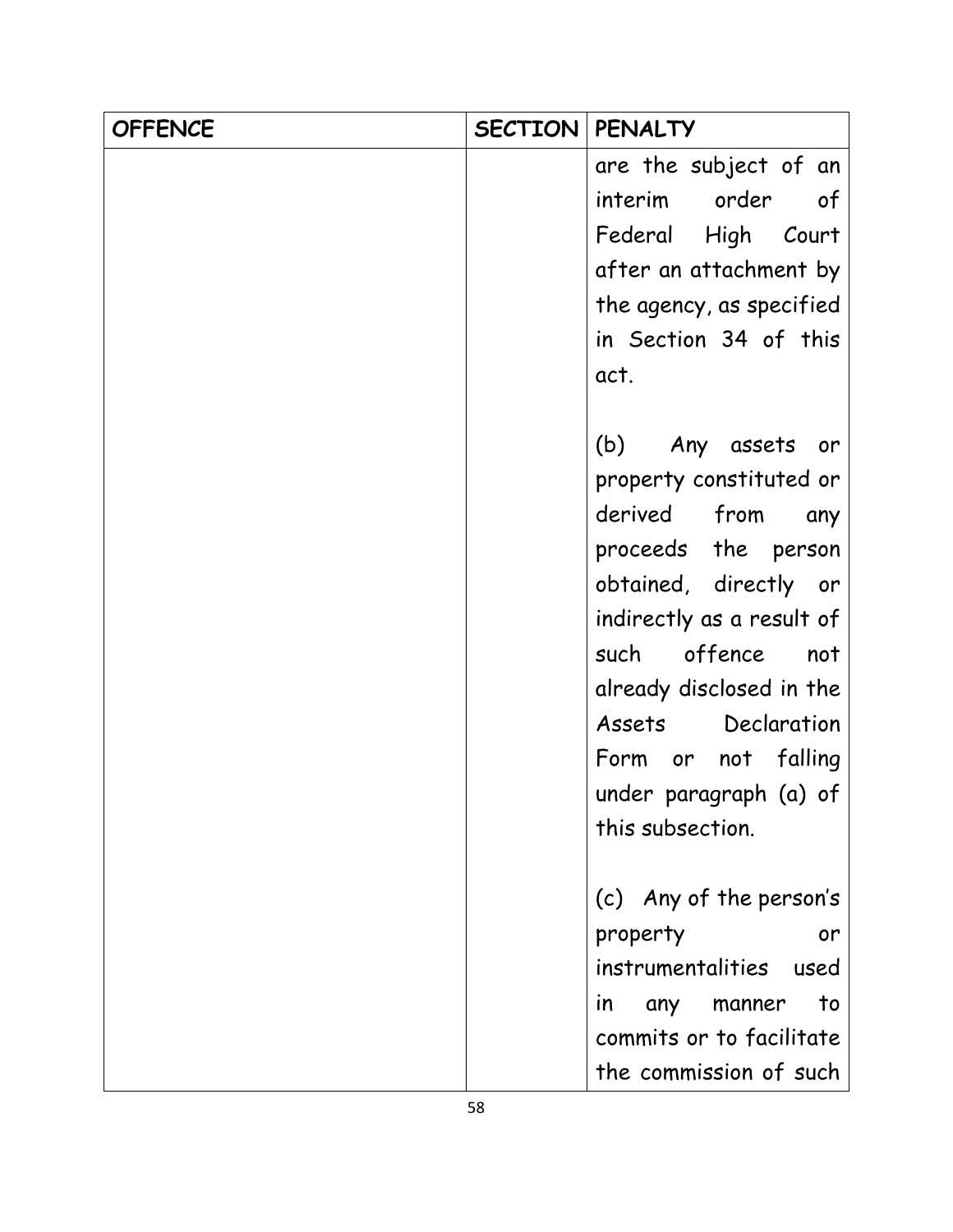| <b>OFFENCE</b>                 | SECTION | <b>PENALTY</b>           |
|--------------------------------|---------|--------------------------|
|                                |         | offence not already      |
|                                |         | disclosed in the Assets  |
|                                |         | Declaration<br>not<br>or |
|                                |         | falling under paragraph  |
|                                |         | (a) of this subsection.  |
|                                |         |                          |
|                                |         | (2) The Federal High     |
|                                |         | Court in imposing        |
|                                |         | sentence on<br>such      |
|                                |         | person shall order in    |
|                                |         | addition to any other    |
|                                |         | sentence imposed         |
|                                |         | pursuant to section 11   |
|                                |         | of this ACT, that the    |
|                                |         | person forfeit to the    |
|                                |         | Federal Government, all  |
|                                |         | property described in    |
|                                |         | subsection (1) of this   |
|                                |         | section (3). In<br>this  |
|                                |         | "proceeds"<br>section    |
|                                |         | any property<br>means    |
|                                |         | derived or obtained      |
|                                |         | directly or indirectly   |
|                                |         | through the commission   |
|                                |         | of the offence.          |
| Forfeited property for<br>the  | 28      |                          |
| avoidance of doubt and without |         |                          |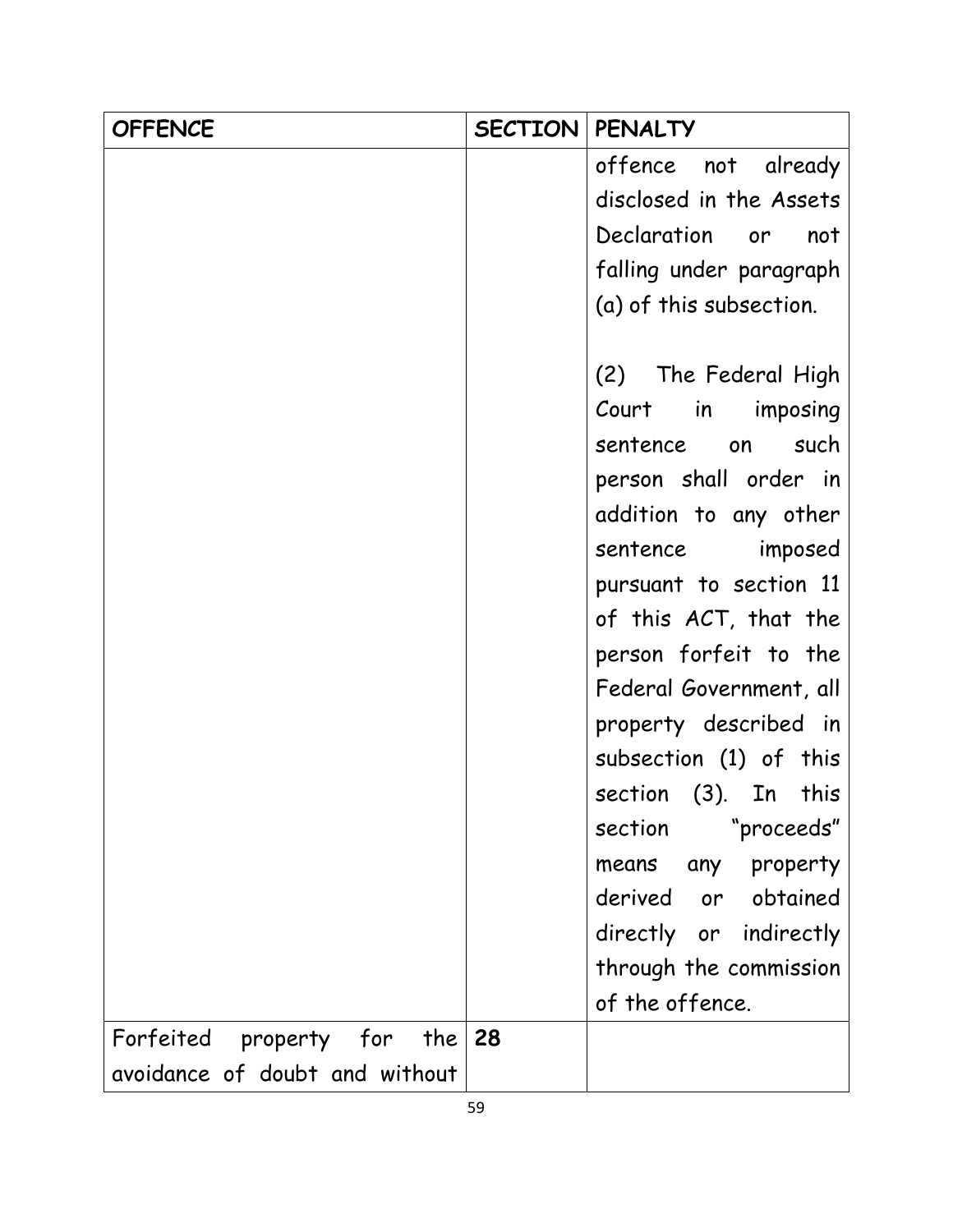| <b>OFFENCE</b>                    | <b>SECTION   PENALTY</b> |                                                                                                                            |
|-----------------------------------|--------------------------|----------------------------------------------------------------------------------------------------------------------------|
| any further assurance than this   |                          |                                                                                                                            |
| Act, all the properties of the    |                          |                                                                                                                            |
| person convicted of an offence    |                          |                                                                                                                            |
| under this ACT and already the    |                          |                                                                                                                            |
| subject of an interim order shall |                          |                                                                                                                            |
| be forfeited to the Federal       |                          |                                                                                                                            |
| Government.                       |                          |                                                                                                                            |
| Forfeiture of Passports           | 30                       | The passport of any                                                                                                        |
|                                   |                          | person convicted of an                                                                                                     |
|                                   |                          | offence involving the                                                                                                      |
|                                   |                          | illegal importation or                                                                                                     |
|                                   |                          | exportation of<br>any                                                                                                      |
|                                   |                          | narcotic drug<br>or                                                                                                        |
|                                   |                          | psychotropic substance                                                                                                     |
|                                   |                          | shall be forfeited to                                                                                                      |
|                                   |                          | the the state of the state of the state of the state of the state of the state of the state of the state of the<br>Federal |
|                                   |                          | Government and shall                                                                                                       |
|                                   |                          | not be returned to the                                                                                                     |
|                                   |                          | person unless or until                                                                                                     |
|                                   |                          | the President directs                                                                                                      |
|                                   |                          | otherwise after<br>the                                                                                                     |
|                                   |                          | grant of a pardon or on                                                                                                    |
|                                   |                          | the exercise of the                                                                                                        |
|                                   |                          | prerogative of mercy                                                                                                       |
|                                   |                          | under the Constitution                                                                                                     |
|                                   |                          | of the Federal Republic                                                                                                    |
|                                   |                          | of Nigeria, as amended.                                                                                                    |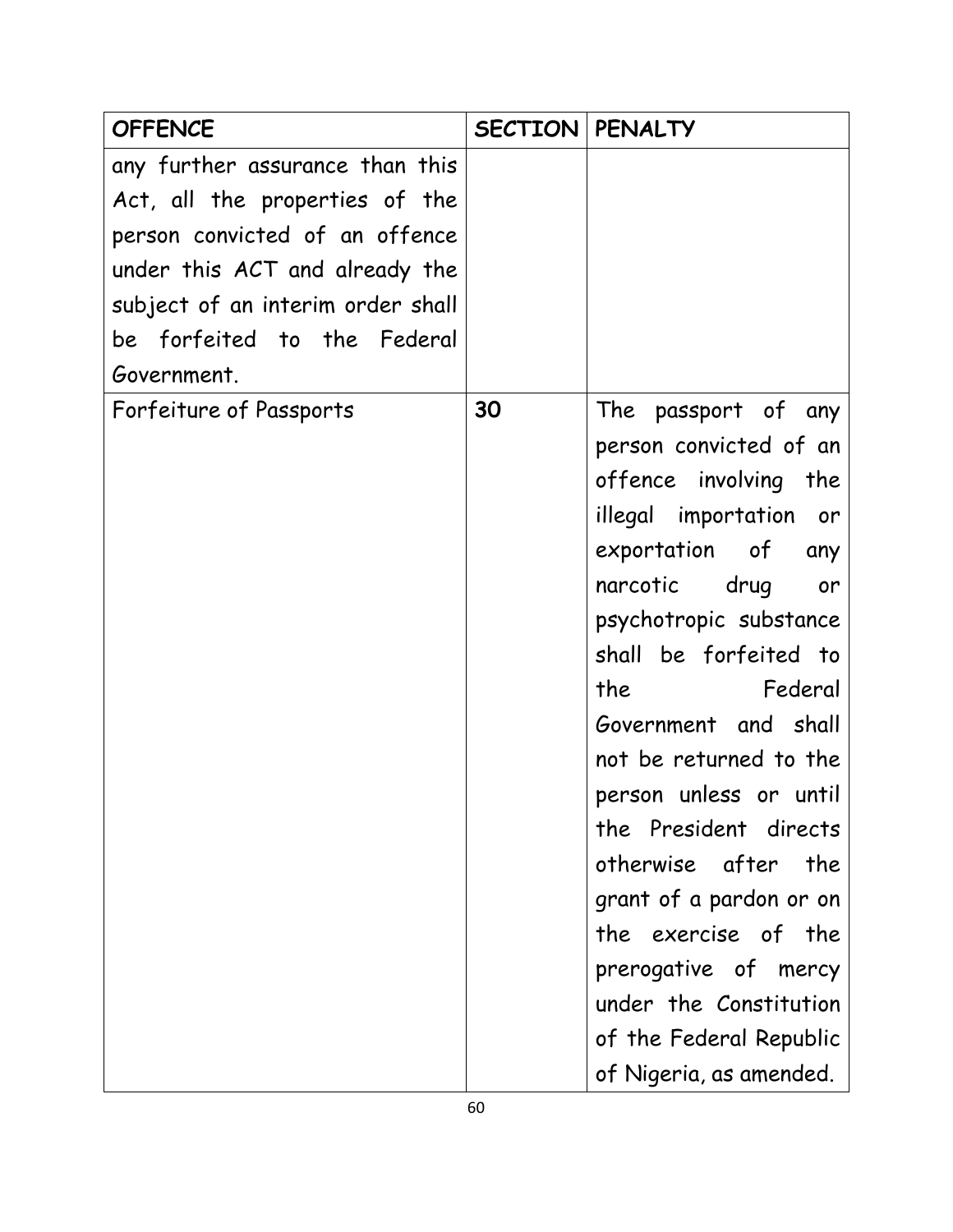| <b>OFFENCE</b>                 | <b>SECTION</b> | <b>PENALTY</b>           |
|--------------------------------|----------------|--------------------------|
| Property subject to forfeiture | 31             | (a) any property, real   |
|                                |                | personal, which<br>or    |
|                                |                | represents the gross     |
|                                |                | receipts a<br>person     |
|                                |                | obtains directly as a    |
|                                |                | result of the violation  |
|                                |                | of this Act or which is  |
|                                |                | traceable to such gross  |
|                                |                | receipts;                |
|                                |                |                          |
|                                |                | (b) any property within  |
|                                |                | Nigeria which            |
|                                |                | the<br>represents        |
|                                |                | proceeds of an offence   |
|                                |                | under the laws of a      |
|                                |                | foreign<br>country       |
|                                |                | involving<br>the         |
|                                |                | manufacture,             |
|                                |                | importation,<br>sale,    |
|                                |                | distribution,<br>illicit |
|                                |                | traffic, abuse or misuse |
|                                |                | of any narcotic drug or  |
|                                |                | psychotropic substance   |
|                                |                | within<br>whose          |
|                                |                | jurisdiction<br>such     |
|                                |                | offence or<br>activity   |
|                                |                | would be punishable by   |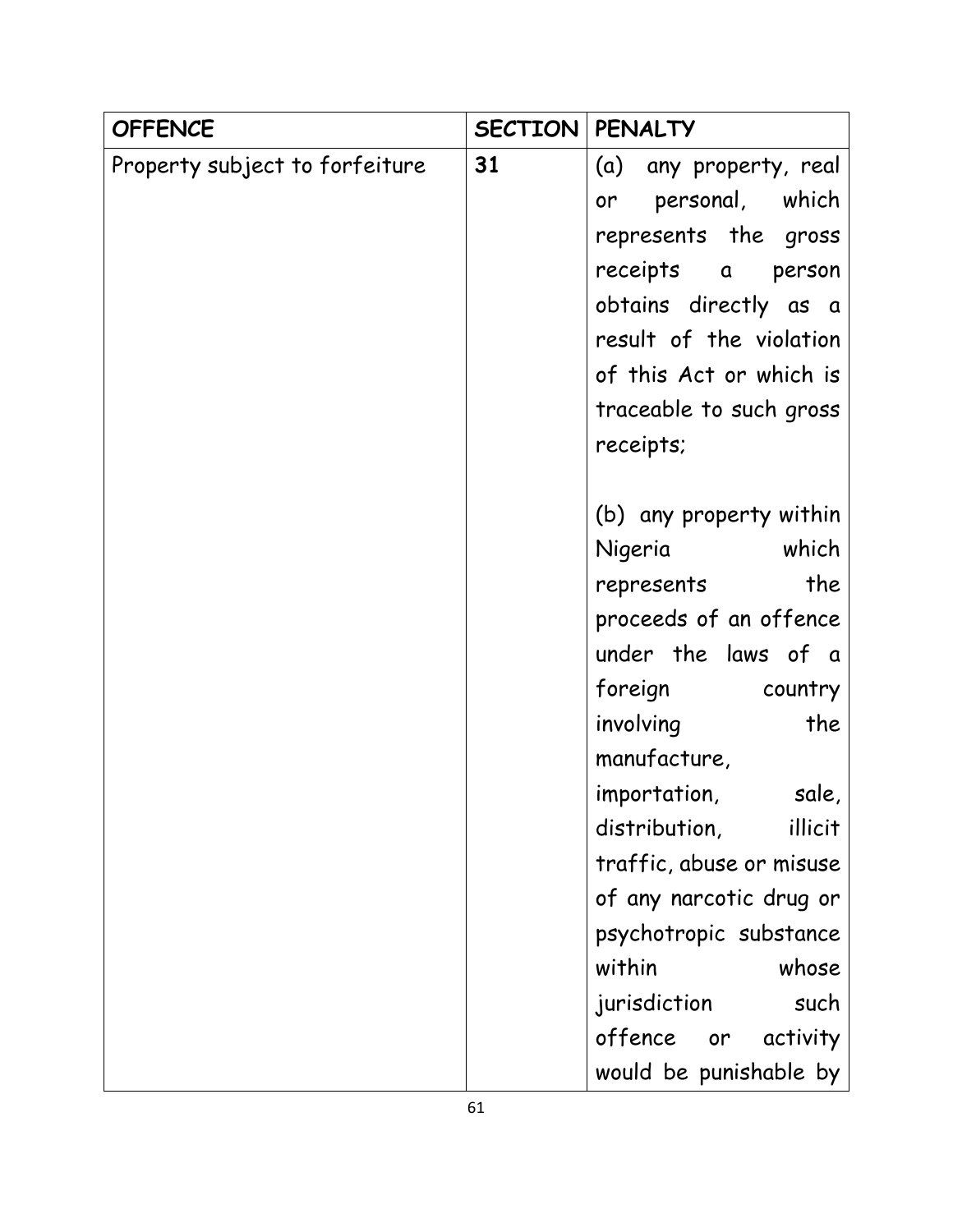| <b>OFFENCE</b>                     | SECTION | <b>PENALTY</b>            |
|------------------------------------|---------|---------------------------|
|                                    |         | imprisonment for a        |
|                                    |         | term exceeding one        |
|                                    |         | year and which would      |
|                                    |         | punishable<br>by<br>be    |
|                                    |         | imprisonment under        |
|                                    |         | this Act if such act or   |
|                                    |         | activity had occurred     |
|                                    |         | within Nigeria.           |
| Other<br>property<br>subject<br>to | 32      | (a) all narcotic drugs or |
| forfeiture                         |         | psychotropic              |
|                                    |         | substances which have     |
|                                    |         | been manufactured,        |
|                                    |         | distributed, dispensed    |
|                                    |         | or acquired in<br>any     |
|                                    |         | manner in violation of    |
|                                    |         | this Act;                 |
|                                    |         |                           |
|                                    |         | (b)<br>all raw materials, |
|                                    |         | products and equipment    |
|                                    |         | of any kind which are     |
|                                    |         | used, or intended for     |
|                                    |         | use, in manufacturing,    |
|                                    |         | compounding,              |
|                                    |         | processing, delivering,   |
|                                    |         | importing or exporting    |
|                                    |         | any narcotic drug or      |
|                                    |         | psychotropic substance;   |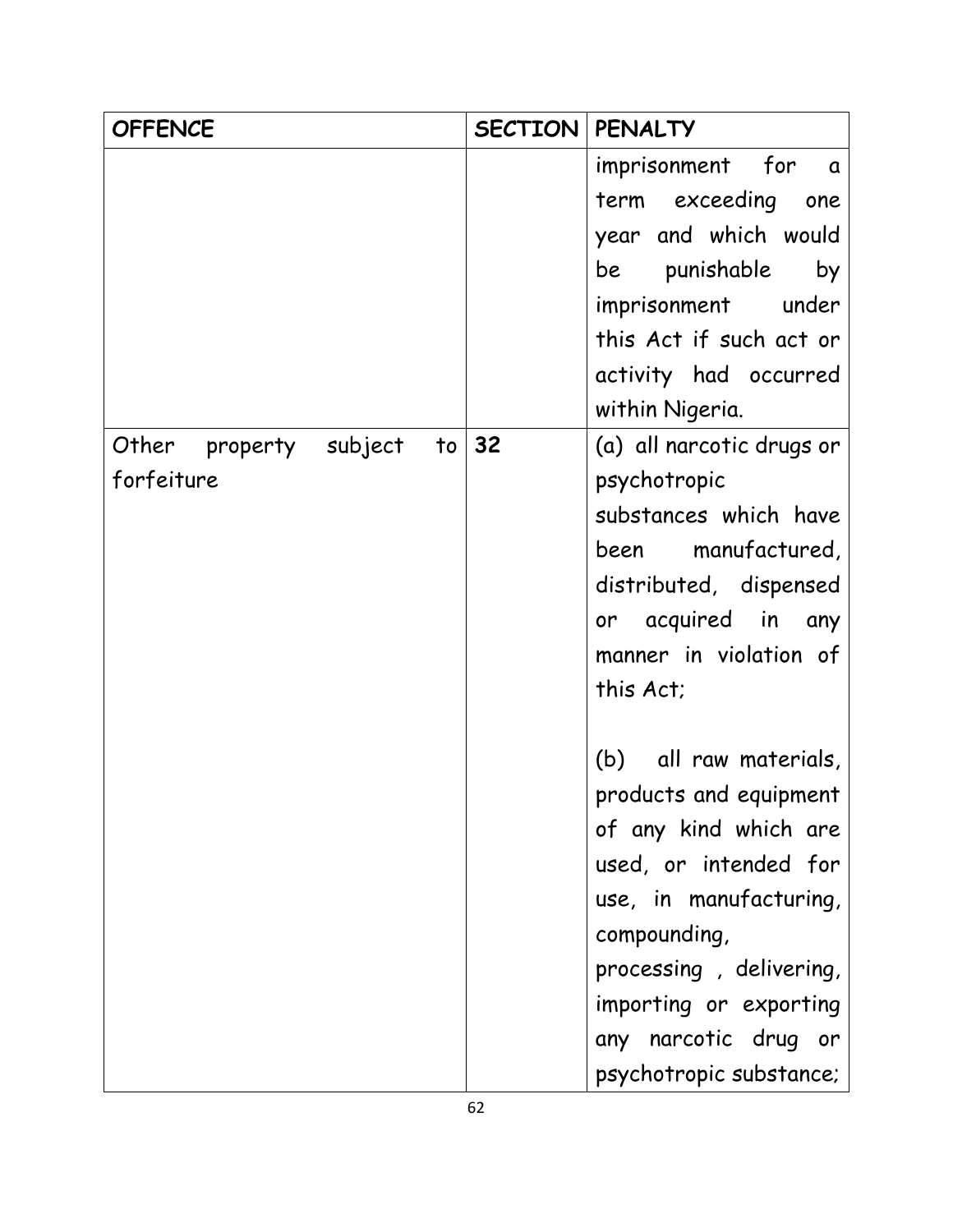| <b>OFFENCE</b> | <b>SECTION   PENALTY</b> |                          |
|----------------|--------------------------|--------------------------|
|                |                          |                          |
|                |                          | all<br>(c)               |
|                |                          | instrumentalities<br>of  |
|                |                          | conveyance, including    |
|                |                          | aircraft, vehicles, or   |
|                |                          | vessels which are used   |
|                |                          | or are intended for use, |
|                |                          | to transport, or in any  |
|                |                          | manner to facilitate the |
|                |                          | transportation, sale,    |
|                |                          | receipt, possession or   |
|                |                          | concealment of           |
|                |                          | substances described in  |
|                |                          | paragraph (a) or (b) of  |
|                |                          | this section, except     |
|                |                          | that $-$                 |
|                |                          |                          |
|                |                          | (i)<br>of<br>no<br>means |
|                |                          | conveyance used by any   |
|                |                          | person<br>as a common    |
|                |                          | carrier in<br>the        |
|                |                          | transaction of business  |
|                |                          | as a common carrier      |
|                |                          | shall be forfeited       |
|                |                          | under this section       |
|                |                          | unless it shall appear   |
|                |                          | that the owner or other  |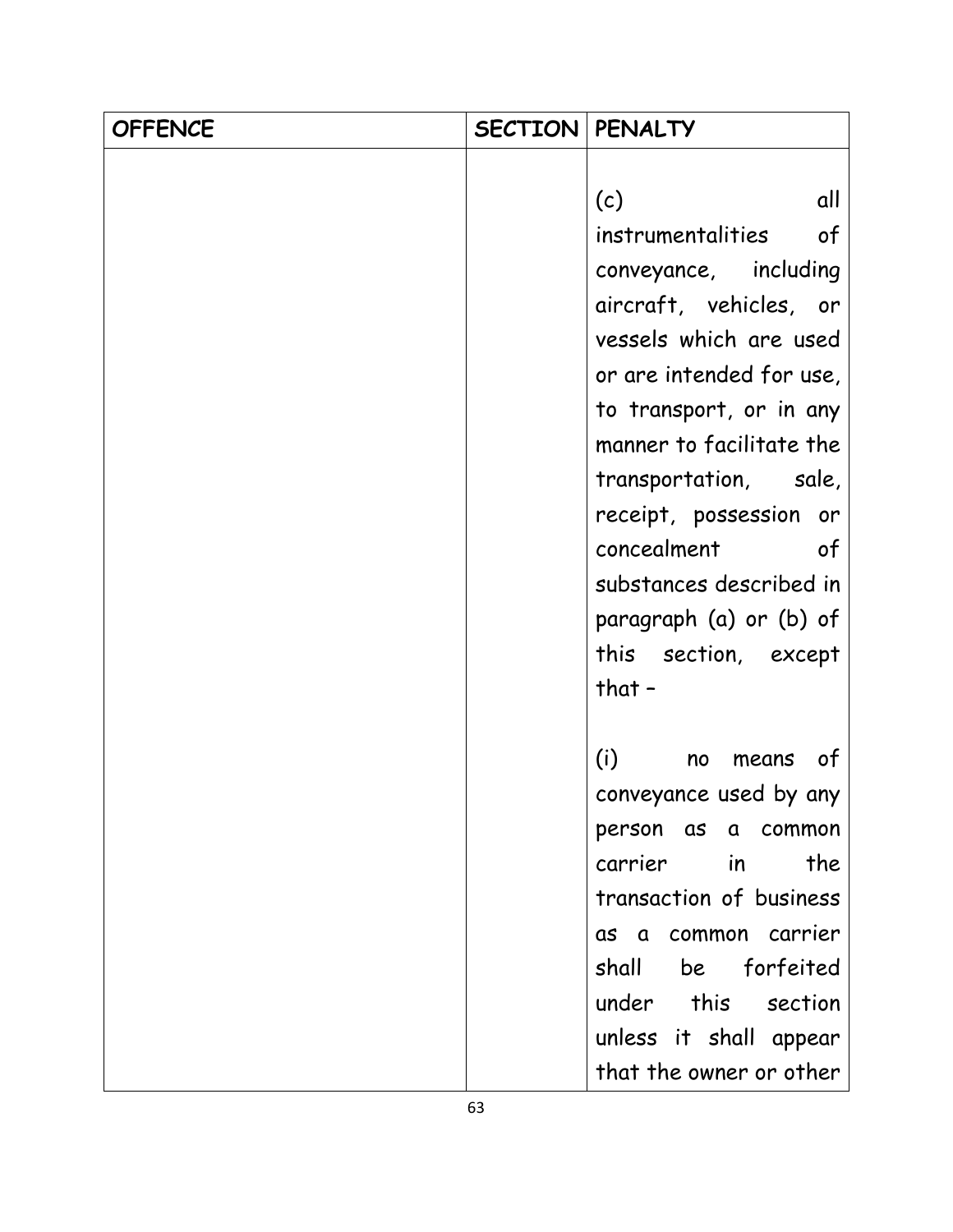| <b>OFFENCE</b> | SECTION | <b>PENALTY</b>                  |
|----------------|---------|---------------------------------|
|                |         | person in charge<br>of          |
|                |         | such<br>of<br>means             |
|                |         | conveyance was a                |
|                |         | consenting party or             |
|                |         | privy to a violation of         |
|                |         | this Act;                       |
|                |         |                                 |
|                |         | (ii) no<br>means of             |
|                |         | conveyance shall be             |
|                |         | forfeited under this            |
|                |         | section by reason of            |
|                |         | any act established by          |
|                |         | the owner thereof to            |
|                |         | have been committed             |
|                |         | by any person other             |
|                |         | than such owner while           |
|                |         | such means of                   |
|                |         | conveyance<br>was               |
|                |         | unlawfully in<br>the            |
|                |         | possession of a person          |
|                |         | other than the owner            |
|                |         | other person<br><i>in</i><br>or |
|                |         | violation of the criminal       |
|                |         | laws of Nigeria or any          |
|                |         | part thereof; and               |
|                |         | (iii)<br>of<br>means<br>no      |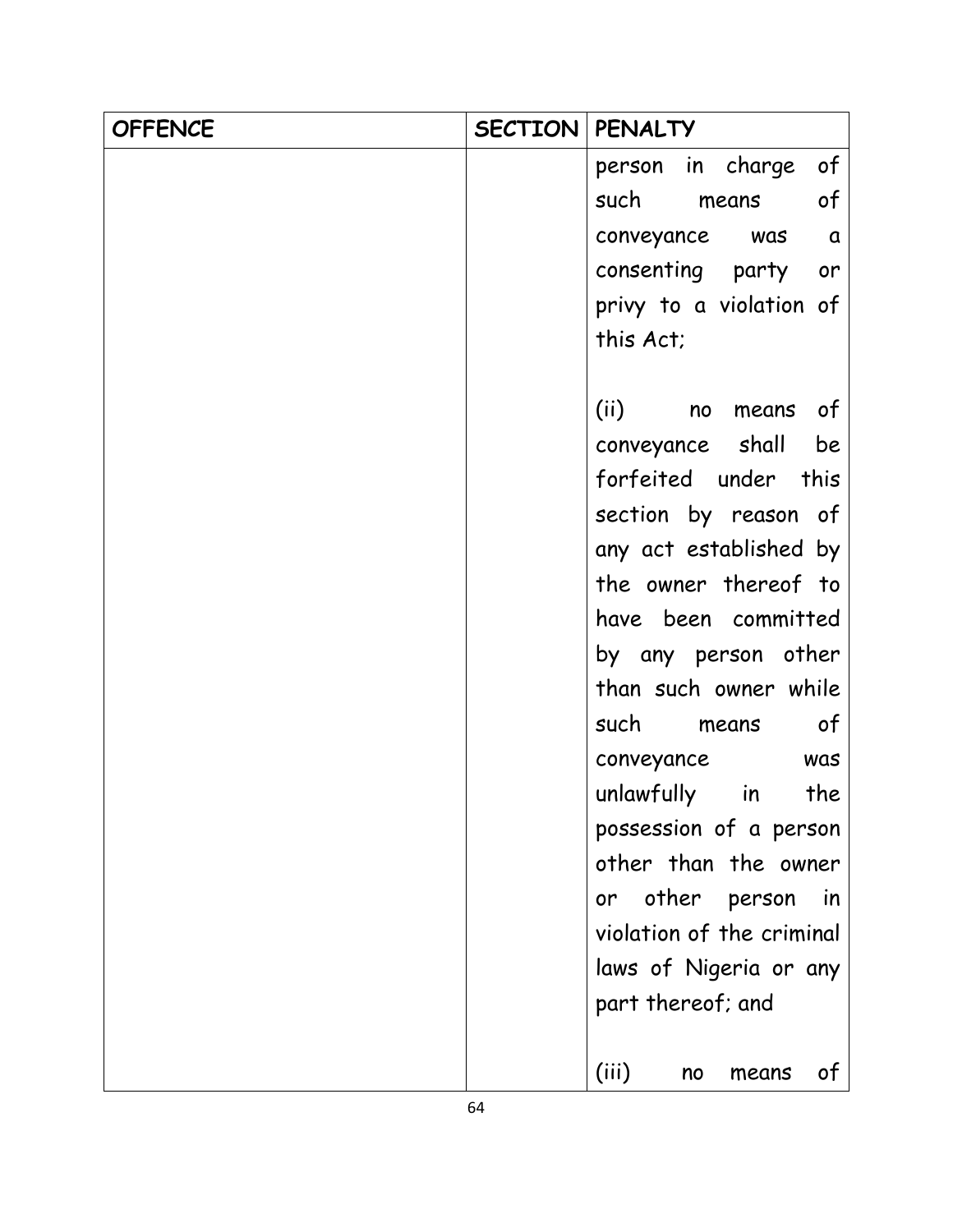| <b>OFFENCE</b> | <b>SECTION</b> | <b>PENALTY</b>          |
|----------------|----------------|-------------------------|
|                |                | conveyance shall<br>be  |
|                |                | forfeited under<br>this |
|                |                | section to the extent   |
|                |                | of an interest of an    |
|                |                | owner, by reason of any |
|                |                | act established by that |
|                |                | owner to have been      |
|                |                | committed without the   |
|                |                | knowledge, consent or   |
|                |                | willful connivance of   |
|                |                | that owner;             |
|                |                |                         |
|                |                | (d) all books, records  |
|                |                | and research, including |
|                |                | formulae, microfilms,   |
|                |                | tapes and data used or  |
|                |                | intended to be used in  |
|                |                | violation of<br>any     |
|                |                | provision of this Act;  |
|                |                |                         |
|                |                | (e) all<br>monies,      |
|                |                | negotiable instruments, |
|                |                | securities or<br>other  |
|                |                | things of value         |
|                |                | furnished or intended   |
|                |                | to be furnished by any  |
|                |                | person in exchange for  |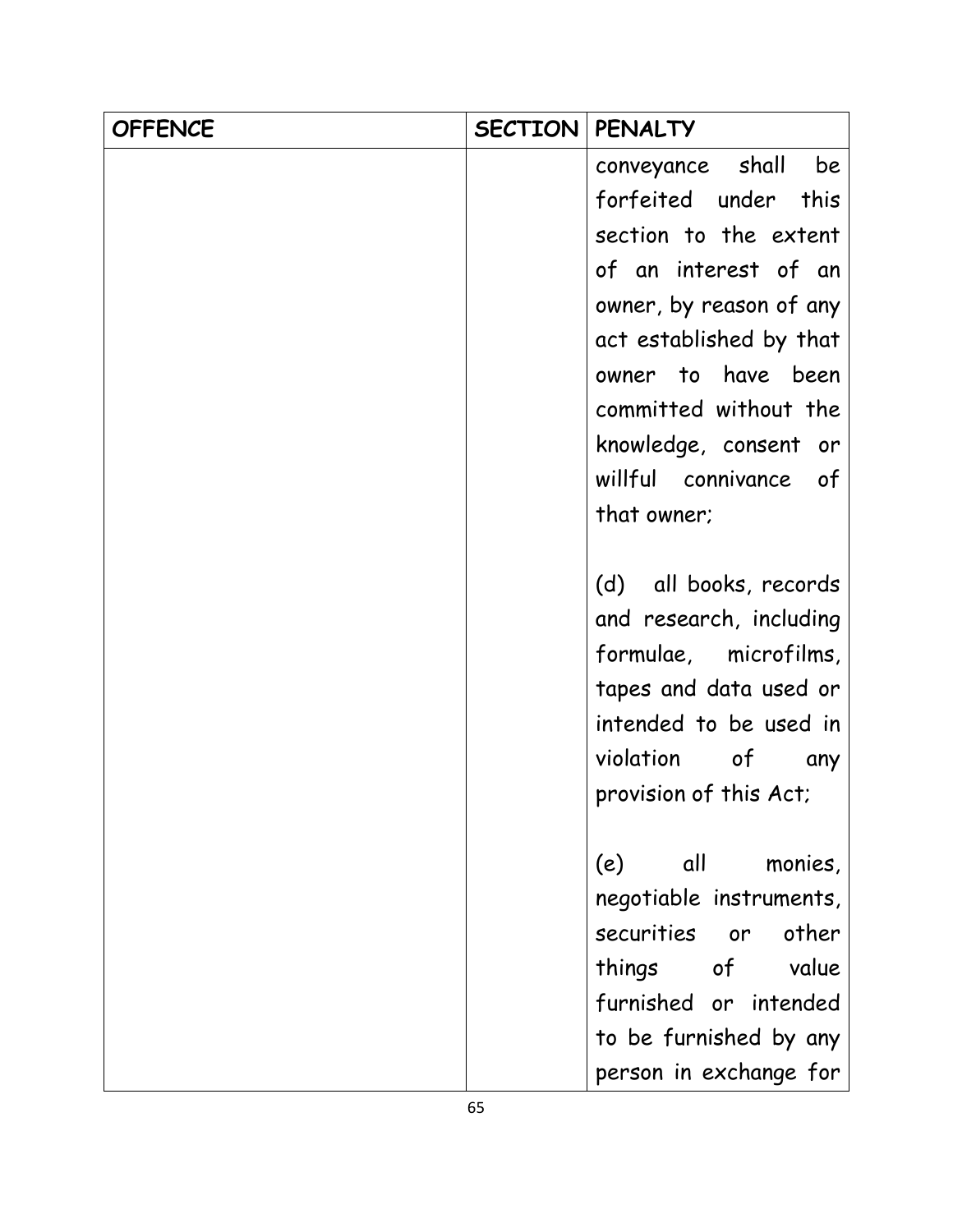| <b>OFFENCE</b> | <b>SECTION</b> | <b>PENALTY</b>             |
|----------------|----------------|----------------------------|
|                |                | any narcotic drug or an    |
|                |                | exchange, and<br>all       |
|                |                | monies, negotiable         |
|                |                | instruments and            |
|                |                | securities used or         |
|                |                | intended to be used to     |
|                |                | facilitate any violation   |
|                |                | of this Act;               |
|                |                |                            |
|                |                | (f) all real property,     |
|                |                | including any right, title |
|                |                | and interest (including    |
|                |                | any leasehold interest)    |
|                |                | in the whole or any        |
|                |                | piece or parcel of land    |
|                |                | and any improvements       |
|                |                | or appurtenances which     |
|                |                | is used or intended to     |
|                |                | be used, in any manner     |
|                |                | or part to commit, or      |
|                |                | facilitate<br>the          |
|                |                | commission of,<br>an       |
|                |                | offence under this Act.    |
|                |                |                            |
|                |                |                            |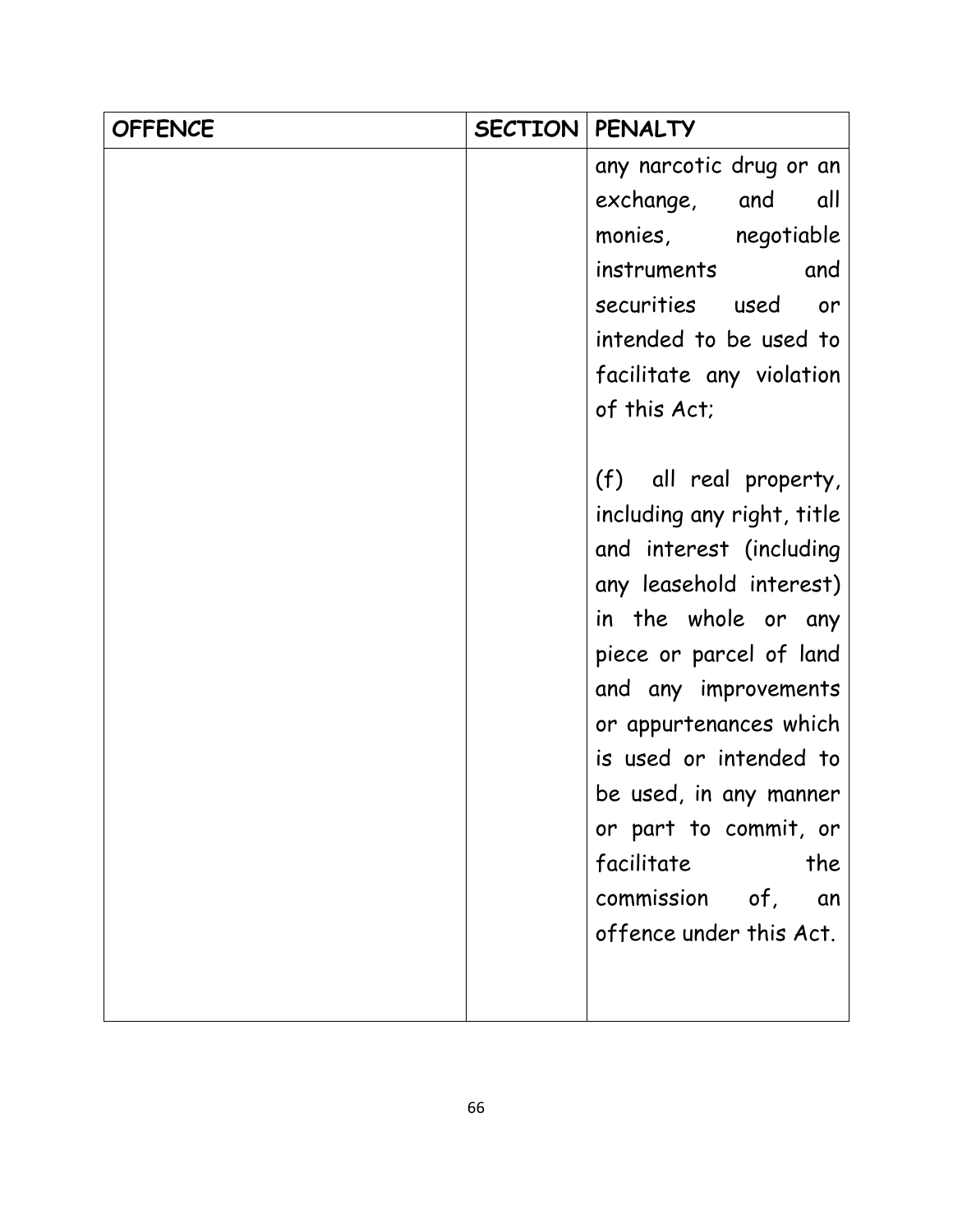*NDLEA Formations nationwide*

**National Headquarters No. 4, Shaw Road, Ikoyi-Lagos Tel: 0709-810-4641**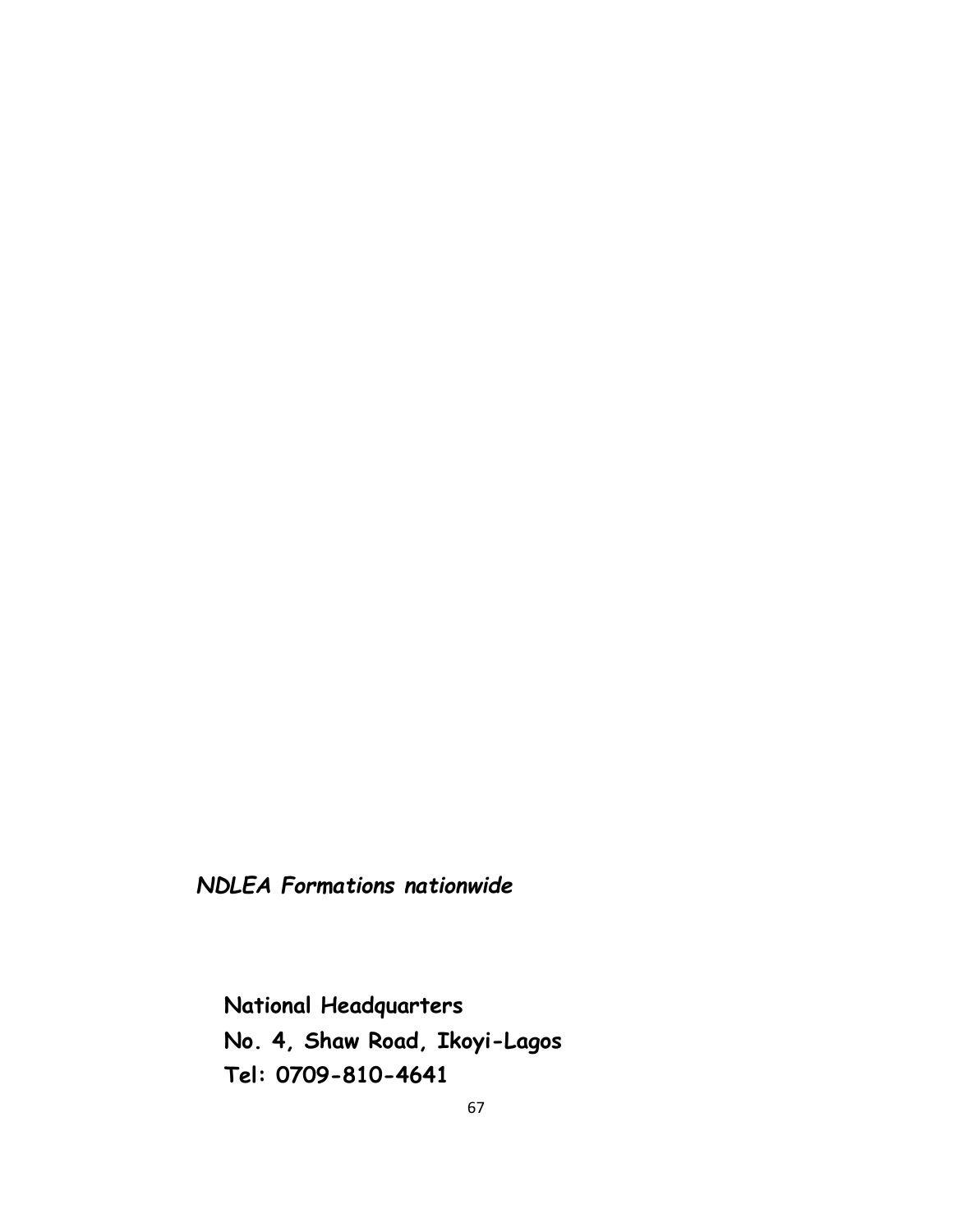### **Website: [www.ndlea.gov.ng](http://www.ndlea.gov.ng/)**

Agency's E-mail: [narcoagency@hyperia.com](mailto:narcoagency@hyperia.com)

# Directors' E-mail Addresses and Telephone Numbers

| SN  | <b>NAME</b>               | <b>RANK</b> | <b>DIRECTORATE</b> | PHONE NO 1  | PHONE 2     | E-MAIL                  |
|-----|---------------------------|-------------|--------------------|-------------|-------------|-------------------------|
| 01  | OPARA L. U. Mni           | <b>ACGN</b> | DTMD NHQ           | 08023053682 |             | lawopara@yahoo.com      |
| 02. | OLORUNTOBA FEMI A.        | <b>ACGN</b> | DTS NHQ            | 08060166455 |             | femitoba2005@yahoo.com  |
| 03. | JOSEPH NBONA SUNDAY       | <b>ACGN</b> | DPLS NHQ           | 08033339168 | 08026354353 | mbonasunday@yahoo.com   |
| 04. | <b>BABA HUSSAINI mni</b>  | <b>ACGN</b> | DDRD NHQ           | 08038941885 |             | bhusyu@yahoo.com        |
| 05. | EGBASE VICTORIA I. O. mni | <b>ACGN</b> | DAFI NHQ           | 08037152827 | 08054609031 | onolegal@yahoo.com      |
| 06. | MABO OLUGBENGA.           | <b>ACGN</b> | DOGI NHQ           | 0823027071  |             | remadetmabo@yahoo.co.uk |
| 07  | MSHELIA YOHANA S. Fsi     | <b>ACGN</b> | DAF NHQ            | 08057715051 | 08082501214 | Yoha59@yahoo.com        |

#### **State/Special Area Commanders' Telephone Numbers and Addresses Nationwide**

| <b>SN</b>      | <b>NAME</b>              | <b>RANK</b> | COMMAND                    | <b>ADDRESS</b>              | PHONE NO 1  | E-MAIL                   |
|----------------|--------------------------|-------------|----------------------------|-----------------------------|-------------|--------------------------|
| 1 <sub>1</sub> | <b>DELE</b><br>AKINGBADE |             |                            | Old Party Secretariat,      | 08037154307 | ndlea.abia_state@yahoo.c |
|                | fsi                      | CN          | ABIA                       | Ogbor Hill, Aba             |             | om                       |
| 2.             |                          |             |                            | Abuja Liaison Service,      |             |                          |
|                |                          |             |                            | $5^{th}$<br>Floor, B Wing,  |             |                          |
|                |                          |             |                            | Secretariat<br>Federal      |             |                          |
|                | <b>AUDU</b><br>WASILAT   |             | ABUJA                      | Shehu<br>Complex,           |             |                          |
|                | fsi                      | CN          | LIAISON                    | Shagari Way, Abuja          | 08023091774 | narcoagency@yahoo.com    |
| 3 <sub>1</sub> |                          |             |                            | Old SDP Secretariat,        |             |                          |
|                |                          |             |                            | Abdullahahi<br>1,<br>No.    |             |                          |
|                |                          |             |                            | Bashir Street, Yola         |             |                          |
|                |                          |             |                            | Road, Jimeta, P. M. B.      | 0803374792  |                          |
|                | <b>YAKUBU KIBO</b>       | <b>DCN</b>  | ADAMAWA                    | 2165                        | 8           | ndleadsc@yahoo.com       |
| 4.             |                          |             |                            | AKANU IBIAM                 |             |                          |
|                | ADEYEMI ADEOFE           |             |                            | INTERNATIONAL               |             |                          |
|                | fsi                      | CN          | AIIA                       | AIRPORT ENUGU               |             |                          |
| 5.             |                          |             |                            |                             |             | jocefyne@yahoo.com,      |
|                |                          |             |                            |                             | 0802307956  | drugfreeinaks@yaho       |
|                | <b>GAURA SHEDOW</b>      | CN          | <b>AKWA</b><br><b>IBOM</b> | 291, Nwana-iba Road,<br>Uyo | 4           | o.com                    |
|                |                          |             |                            |                             |             |                          |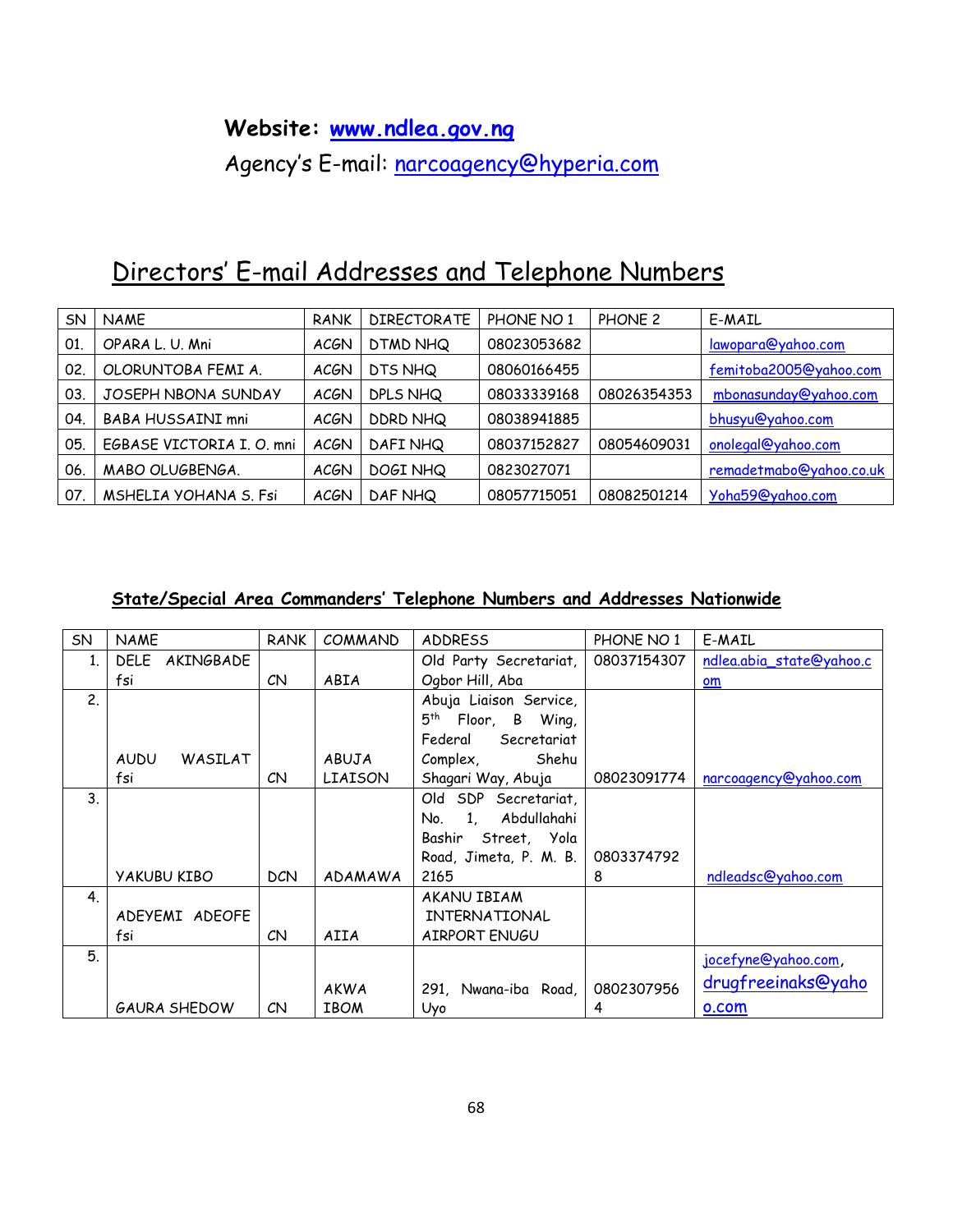| 6.               |                                       |            |                | Old Party Secretariat,                    |                |                          |
|------------------|---------------------------------------|------------|----------------|-------------------------------------------|----------------|--------------------------|
|                  |                                       |            |                | Nsugbe Road,<br>Rans                      |                |                          |
|                  |                                       |            |                | Nkis, P. M. B. 1631,                      |                |                          |
| $\overline{7}$ . | MOMODU SULE fsi                       | CN         | ANAMBRA        | Onitsha                                   | 08023164402    | ndleaanambra@yahoo.com   |
|                  |                                       |            |                |                                           |                | ndleaapsac@yahoo.co      |
|                  | TITUS AWOGBUYI                        |            | APAPA          | Apapa Port Command,                       | 0803492623     | m                        |
|                  | <b>TOYIN</b>                          | CN         | PORT           | Creek Road, Apapa                         | $\overline{c}$ | nsejack2007@yahoo.com    |
| 8.               |                                       |            |                | White House, Mechanic                     |                |                          |
|                  |                                       |            |                | Village,<br>Jos<br>Road,                  | 0803303028     |                          |
|                  | IBRAHIM ABDUL                         | CN         | <b>BAUCHI</b>  | Bauchi                                    | 6              | bndlea@yahoo.com         |
| 9.               | <b>JOSEPHINE</b>                      |            |                | Nbiama,<br>Okutukuta,                     | 0803365887     |                          |
|                  | RsUTH OBI                             | CN         | <b>BAYELSA</b> | Yengoa Road, Bayesla                      | 8              | ndleabysc@yahoo.com      |
| 10.              |                                       |            |                |                                           |                | ndlea20@yahoo.com        |
|                  | <b>EZEONYE</b>                        |            |                | Old SDP Secretariat,                      |                | chitimobijuru@yahoo.co.u |
|                  | <b>FLORENCE</b>                       | <b>DCN</b> | <b>BENUE</b>   | Ankpa Road, Makurdi                       | 08023196475    | $\mathsf k$              |
| 11.              |                                       |            |                | Old Party Secretariat,                    |                | ndleaborno@yahoo.co      |
|                  | <b>JOSEPH</b><br><b>ONA</b>           |            |                | Gambororu Ngala Road,                     |                |                          |
|                  | OGILEGWU fsi                          | <b>DCN</b> | <b>BORNO</b>   | P. M. B. 1591, Maiduguri                  | 08033218346    | m ogilegwus@yahoo.com    |
| 12.              |                                       |            |                | Harbour<br>3,<br>Road,                    | 0803727237     | crscommand@yahoo.com     |
|                  | EDE ATHONIA                           | CN         | C/RIVER        | Calabar                                   | 0              | ndleacrs@yahoo.com       |
| 13.              |                                       |            |                | Old SDP Secretariat,                      |                |                          |
|                  |                                       |            |                | Isah Raod, Ogwashi-                       | 08036671704    | deltastatecommand@yaho   |
| 14.              | <b>FRANK HANACHOR</b><br><b>RALPH</b> | CN         | <b>DELTA</b>   | Uku<br>10, Elias Odili Street,            |                | o.com                    |
|                  | <b>IGWENAGWU</b>                      | CN         | EBONYI         | Abakaliki                                 | 08033086716    | ebonyistatecommand@yah   |
| 15.              |                                       |            |                | Old SDP Secretariat,                      |                | oo.com                   |
|                  |                                       |            |                | Upper Sakponba Road,                      | 0803969698     |                          |
|                  | WAKAWA BUBA                           | <b>DCN</b> | EDO            | Benin-City                                | $\overline{c}$ | ndleaedo@yahoo.com       |
| 16.              |                                       |            |                | Akinsola Street, off                      |                |                          |
|                  |                                       |            |                | Iworoko Road, Opp.                        |                |                          |
|                  | JADI<br>SULEIMAN                      |            |                | Ekiti Kete Transport                      | 0805840450     |                          |
|                  | fsi                                   | CN         | EKITI          | Company, Ado Ekiti                        | 7              | ndleaekiti@yahoo.com     |
| 17.              |                                       |            |                | Old<br>SDP<br>Party                       |                |                          |
|                  | <b>OHANYERE</b>                       |            |                | Secretariat,<br>Vosan                     |                | enugundlea@yahoo.com,    |
|                  | ATHONY mni                            |            |                | Drive, Independence                       |                | enuqucommand@yahoo.co    |
|                  |                                       | CN         | <b>ENUGU</b>   | Layout, Enugu                             | 08033466150    | m                        |
| 18.              |                                       |            |                | Plot<br>1093,<br>Joseph                   |                |                          |
|                  | OBIJURU                               |            | <b>FCT</b>     | Golmwalk Street Gudu,                     |                |                          |
|                  | CHINYERE H. Fsi                       | CN         | COMMAND        | Abuja                                     | 08023016786    | ndleafct@yahoo.com       |
| 19.              |                                       |            |                | BASAC<br>Office,<br>Old                   |                | narcoagencygombe@yaho    |
|                  | ADOLE ALIYU.                          | <b>DCN</b> | GOMBE          | <b>BCJ</b> Gombe                          | 08027815232    | o.com                    |
| 20.              |                                       |            |                | Republic<br>Nigeria-Benin                 |                |                          |
|                  | <b>UMEBUALI</b>                       |            |                | International<br>Border                   | 0706744077     |                          |
|                  | RACHAEL                               | <b>DCN</b> | IDIROKO        | Post, Idiroko                             | 4              | ndleaidiroko@yahoo.com   |
| 21.              | NIMBANG<br>ASSIANA G.                 | CN         | <b>IMO</b>     | Old NRC Party Office,<br>Aba Road, Owerri | 08033210726    | imocommand@yahoo.com     |
| 22.              | ABDULLAHI                             |            |                | <b>NIFOR</b><br>Quarters,                 | 0803586078     | jigawacommand@yahoo.co   |
|                  | <b>ABDUL</b>                          | CN         | <b>JIGAWA</b>  | Dutse                                     | 7              | m                        |
|                  |                                       |            |                |                                           |                |                          |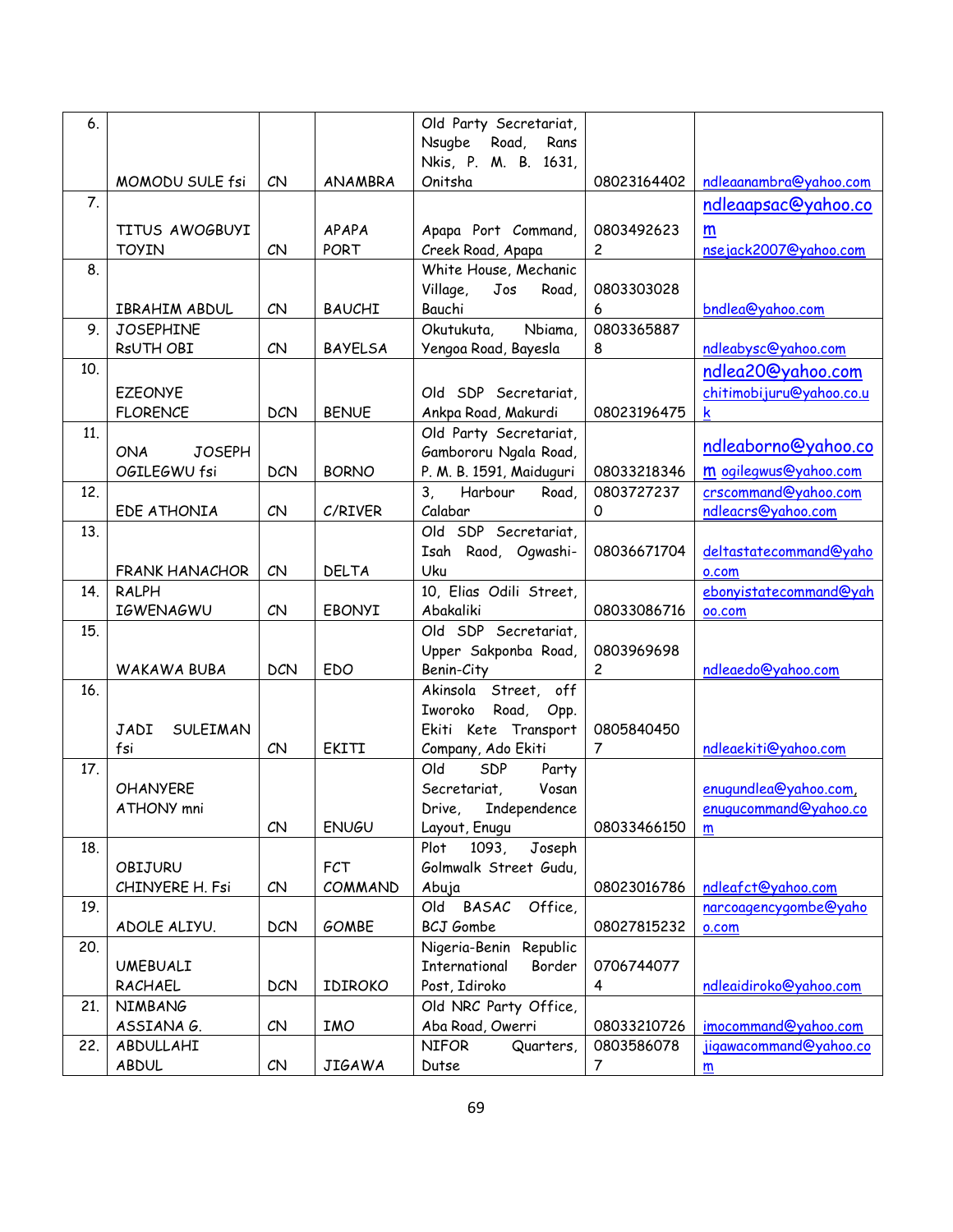| 23. |                      |                   |                | Olusegun<br>Obasanjo          |                |                         |
|-----|----------------------|-------------------|----------------|-------------------------------|----------------|-------------------------|
|     |                      |                   |                | Secretariat,<br><b>Yakubu</b> |                |                         |
|     | AZIGE SAMUEL         | CN                | <b>KADUNA</b>  | Gowon Road, Kaduna            | 08037300717    | ndleakaduna@yahoo.com   |
| 24. |                      |                   |                | Kano State Command,           |                |                         |
|     | HAMZA UMAR mni       | CN                | <b>KANO</b>    | Airport Road, Kano            | 08053119955    | ndleaksc@yahoo.com      |
| 25. |                      |                   |                | Party<br>Secretariat,         |                |                         |
|     | MARIAM SANI          | CN                | <b>KATSINA</b> | Kofar Kwaya, Katsina          | 08036124588    | ndleakat @yahoo.com     |
| 26. |                      |                   |                | No. 25, Emir Haruna           |                |                         |
|     |                      |                   |                | Road, P. M. B. 1104,          |                | narcokbcmd@hotmail.com  |
|     | <b>BAMAYI BAGGE</b>  | <b>DCN</b>        | <b>KEBBI</b>   | Birinin Kebbi                 |                | narcokb@yahoo.com       |
| 27. |                      |                   |                | Liberty<br>New Layout         | 0803330680     | ndleakogistatecommand   |
|     | IDRIS BELLO          | CN                | KOGI           | Hotel, Lokoja                 | 9              | @yahoo.com              |
| 28. |                      |                   |                | Defunct NRC<br>Party          |                |                         |
|     |                      |                   |                | Office, KM 2, Sobi            | 0806285266     |                         |
|     | APEH REUBEN          | <b>DCN</b>        | <b>KWARA</b>   | Barrcaks Road, Ilorin         | 3              | ndleakwsc@yahoo.com     |
| 29. |                      |                   |                | Lagos State Command,          | 0803323666     | ndlealagstatecmd@yahoo. |
|     | SULE ALIYU           | CN                | <b>LAGOS</b>   | NAHCO Shed, Ikeja             | 5              | com                     |
| 30. |                      |                   |                |                               |                | makiacommand@yahoo.co   |
|     |                      |                   |                | Mallam<br>Aminu<br>Kano       |                | m                       |
|     |                      |                   |                | International Airport,        | 0803607894     | ambroseumoru@yahoo.co   |
|     | <b>AMBROSE UMORU</b> | CN                | MAKIA          | Kano                          | 4              | m                       |
| 31. |                      |                   |                | Murtala<br>Mohammed           |                |                         |
|     |                      |                   |                | International Airport,        |                | mmiandlea@yahoo.co      |
|     | AHMADU GARUBA        | CN                | <b>MMIA</b>    | NACHO Shed, Ikeja             | 08061524093    | m danuma@yahoo.com      |
| 32. |                      |                   |                | Nnamdi<br>Azikiwe             |                |                         |
|     |                      |                   |                | International<br>Airport,     | 0803726957     | naia77@yahhoo.com       |
|     | LAWAL HAMISU A.      | CN                | <b>NAIA</b>    | Abuja                         | 5              | hamisualhaji@yahoo.com  |
| 33. |                      |                   | <b>NASARAW</b> |                               | 0803090689     |                         |
|     | SAMAILA ETHAN        | <b>DCN</b>        | A              | Makuridi Road, Lafia          | $\overline{c}$ |                         |
| 34. |                      |                   |                | Defunct<br><b>NRC</b>         |                |                         |
|     |                      |                   |                | Secretariat, Western          |                |                         |
|     | IWEAJUNWA            |                   |                | By-pass, Opp. Police          |                |                         |
|     | <b>JOSEPH</b>        | <b>DCN</b>        | <b>NIGER</b>   | Sec. School, Minna            | 08138421148    | nigercommand@yahoo.com  |
| 35. |                      |                   |                | 07,<br>Quarter<br>Oba         |                |                         |
|     |                      |                   |                | Ademola Road, GRA,            | 0803453035     |                         |
|     | <b>BALA FAGGAE</b>   | ${\cal C}{\sf N}$ | <b>OGUN</b>    | Aboekuta                      | $\overline{c}$ | cmdogun@ndlea.com       |
| 36. | MALAMI SOKOTO        |                   |                | 257, Alagbaka GRA,            | 0803335979     | ondostatecomand@yahoo.  |
|     | fsi                  | CN                | ONDO           | Akure                         | 5              | com                     |
| 37. |                      |                   |                | Testing Ground,<br>Old        |                |                         |
|     |                      |                   |                | Ikirun Road, former,          |                |                         |
|     |                      |                   |                | Ministry<br>оf                |                |                         |
|     |                      |                   |                | Information Premises,         |                | ndleaosun@yahoo.co      |
|     | EKAITTE JACOBS       | <b>DCN</b>        | <b>OSUN</b>    | Osogbo                        | 08037185391    | m tnwando@yahoo.com     |
| 38. |                      |                   |                | Quarter<br>585, Links         |                | ndleaoyosc@yahoo.com    |
|     | <b>OMOLADE</b>       |                   |                | Reservation<br>Onireke,       |                | ndleaoyostatecmd@yahoo. |
|     | FABOYEDE. Fsi        | CN                | <b>OYO</b>     | GRA Ibadan                    | 08023543148    | com                     |
| 39. |                      |                   |                |                               |                | ndleaphia@yahoo.com     |
|     | OLUTEKUNBI           |                   |                | Harcourt<br>Port              | 0803342955     | daviesbabatunde@yahoo.c |
|     | DAVIS B.             | CN                | PHIA           | <b>International Airport</b>  | 8              |                         |
|     |                      |                   |                |                               |                | om                      |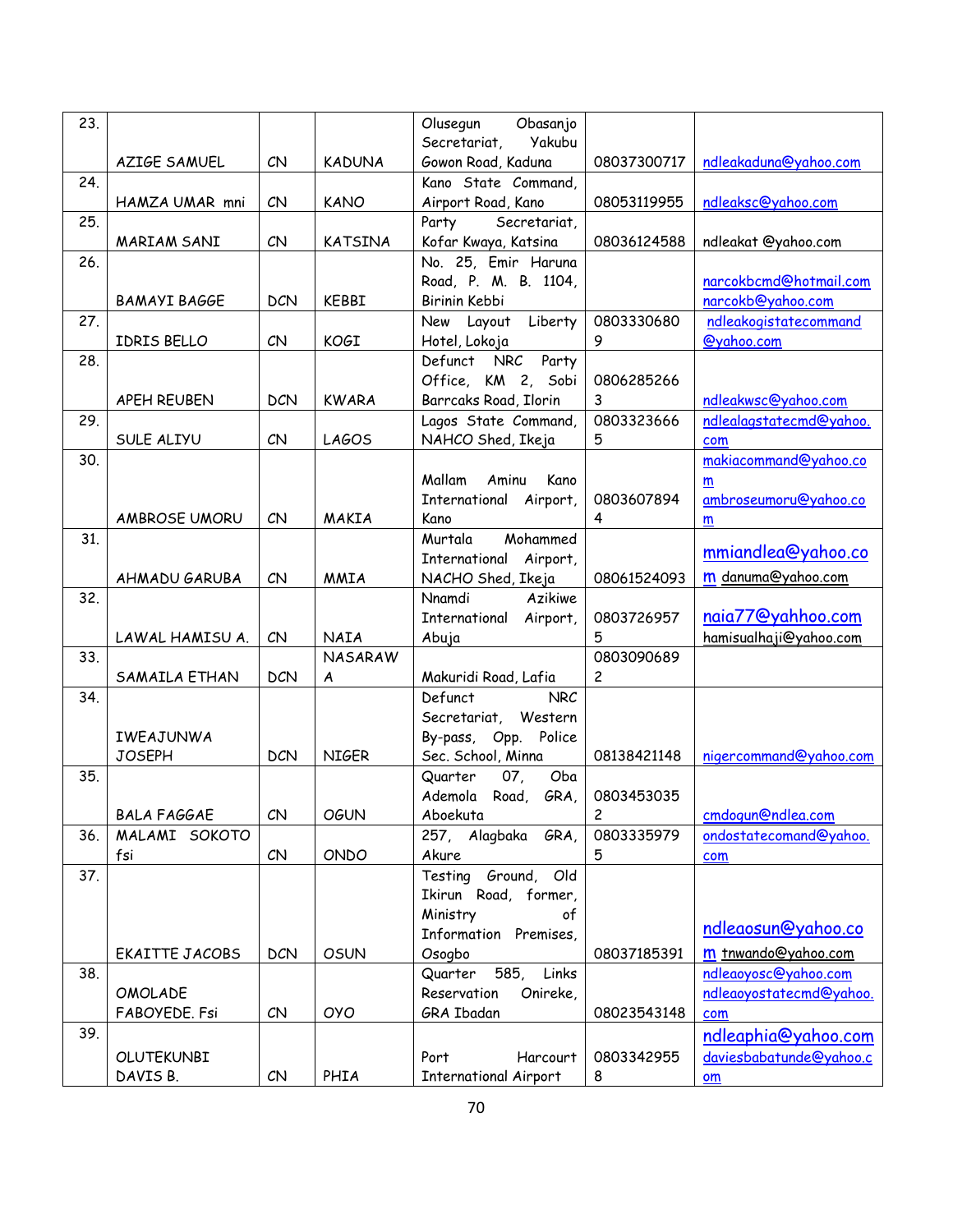| 40. | DR. NGOZI              |                 |                 |                          | 0802322390  | narcojos@rocketmail.com  |
|-----|------------------------|-----------------|-----------------|--------------------------|-------------|--------------------------|
|     | MADUBUIKE              | CN              | <b>PLATEAU</b>  | New Rikkos Layout, Jos   | 0           | ngomadu2001@yahoo.com    |
| 41. |                        |                 |                 | Port,<br>Onne<br>Port    |             |                          |
|     | FIDELIS COCODIA        | CN              | PH PORT         | Harcourt                 | 08035521857 | ndleaphpc@yahoo.com      |
| 42. |                        |                 |                 | Opposite<br>RADC,        | 0803723685  |                          |
|     |                        |                 | <b>REGIONAL</b> | Lamingo Lake, Katon,     | 6           | drugacademyjos@hotmail.  |
|     | SEGUN OKE              | CN              | <b>ACADEMY</b>  | Rikkos, Jos              |             | com                      |
| 43. |                        |                 |                 | SDP<br>Defunct           |             |                          |
|     |                        |                 |                 | Secretariat, Artillery   |             |                          |
|     | <b>SHELLENG</b>        |                 |                 | Junction, Aba Road,      |             | riversstatecommand@yah   |
|     | RACHAEL                | CN              | <b>RIVERS</b>   | Port Harcourt            | 08037010322 | 00.COM                   |
| 44. |                        |                 |                 | Republic<br>Nieria-Benin |             | ndleasemecommand@yah     |
|     |                        |                 |                 | Border<br>International  |             | 00.COM                   |
|     | <b>UDOTONG NOAH</b>    | <b>DCN</b>      | <b>SEME</b>     | Post, Seme               | 08037132504 | semecommand@yahoo.com    |
| 45. |                        |                 |                 | Former Party House,      |             | ndleasokoto@yahoo.c      |
|     |                        |                 |                 | along Kalam Baina Road,  | 0803323545  | om                       |
|     | MISBAU IDRIS           | CN              | SOKOTO          | Arkilla, Nasarawa        | 5           | mmisbauidris@yahoo.com   |
| 46. |                        |                 |                 | Tukura Road, Magami      |             |                          |
|     | <b>ISHIAKU</b>         |                 |                 | Behind Yelwa Annex,      |             | ndleatrsctaraba@yahoo.c  |
|     | <b>KWAJAFA</b>         | CN              | <b>TARABA</b>   | Jalingo                  | 08034172119 | om                       |
| 47. |                        |                 |                 | Tincan Island Port,      | 0808326559  |                          |
|     |                        |                 | <b>TINCAN</b>   | Oshodi-Apapa Express     | 5           |                          |
|     | INAM NSE JACK          | CN              | PORT            | Way, Laogs               |             | ndleatincan@yahoo.com    |
| 48. |                        |                 |                 | KM 7, Gujuba Road, Old   |             |                          |
|     |                        |                 |                 | Customs<br>Office        | 0803854793  | ndleayobestate@gmail.co  |
|     | EGBEOLA SAMUEL         | <b>DCN</b>      | <b>YOBE</b>     | MOPOL Base, Damaturu     | 9           | m                        |
| 49. |                        |                 |                 | Samara, Zaria Road,      |             | zamfara@yahoo.com        |
|     | <b>EJIM THOMAS</b>     | CN              | <b>ZAMFARA</b>  | near Hotel Gusau         |             | ndleazamfara@yahoo.com   |
| 50. | <b>ZIRANGEY</b>        |                 |                 |                          |             |                          |
|     | SUNDAY D.              | CN              | CMDR. SIU       | NHQs Lagos               | 08062518826 | sudrangey@yahoo.com      |
| 51. |                        |                 |                 | NHQ, 4, Shaw Road,       | 0803435074  |                          |
|     | ADENIYI MUYIWA         | <b>ACN</b>      | CMDR, JTF       | Ikoyi, Lagos             | 9           | adeniyi.muyis@yahoo.com  |
| 52. |                        |                 | SPECIAL         |                          |             |                          |
|     |                        |                 | <b>ASSISTA</b>  | NHQ, 4, Shaw Road,       | 0802362752  | ahmedsningi@yahoo.co     |
|     | AHMED NINGI S.         | CN              | <b>NT</b>       | Ikoyi, Lagos             | 6           | $\underline{\mathsf{m}}$ |
| 53. |                        |                 | HEAD,           |                          |             |                          |
|     |                        |                 | <b>INTERNA</b>  |                          |             |                          |
|     |                        |                 | L               | NHQ, 4, Shaw Road,       | 0803335648  |                          |
|     | ISA ADORO              | CN              | <b>AFFAIRS</b>  | Ikoyi, Lagos             | 8           | isaadoro@yahoo.com       |
| 54. |                        |                 | <b>HEAD</b>     |                          |             |                          |
|     |                        |                 | <b>INTELLIG</b> |                          |             |                          |
|     |                        |                 | <b>ENCE</b>     |                          |             |                          |
|     | PARAH<br><b>JULIUS</b> |                 | DATA            | NHQ, 4, Shaw Road,       |             |                          |
|     | fsi                    | CN              | <b>CENTRE</b>   | Ikoyi, Lagos             | 08036127553 |                          |
| 55. |                        |                 | COORD,          |                          |             |                          |
|     |                        |                 | <b>NDCMP</b>    |                          |             |                          |
|     | <b>OGUEJIOFOR</b>      |                 |                 | NHQ, 4, Shaw Road,       |             | ngozi.oguejiofor@yaho    |
|     | NGOZI V.               | $\mathcal{C}$ N | <b>NHQ</b>      | Ikoyi, Lagos             | 08033017749 | o.com                    |